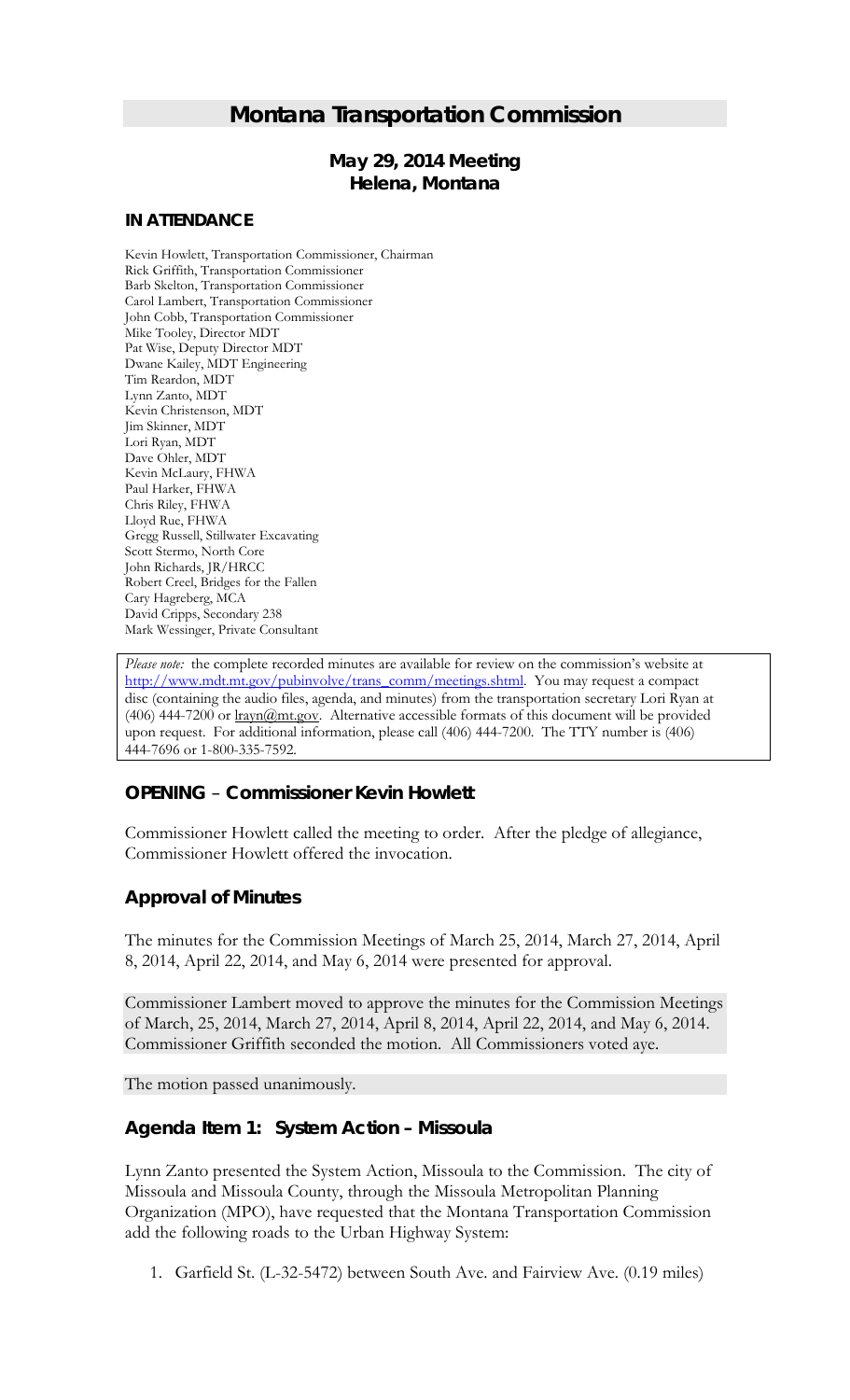- 2. Fairview Ave. (L-32-4600) between Garfield St. and Russell St. (0.26 miles)
- 3. Sussex Bend (L-32-5490) between Stephens Ave. and South Ave. (0.11 miles)
- 4. W Sussex Ave. (L-32-4597) between Brooks St. and Stephens Ave. (0.17 miles)

These roadways are the support streets for the reconfigured Brooks St./South Ave./ Russell Street intersection. The Brooks St./South Ave./Russell Street intersection improvement project, completed in 2005, limited directional turns on Russell Street and Brooks Street and rerouted the flow of east-west traffic from South Avenue to these alternate roadways. As a result of the intersection improvement project, these streets now function as the east-west system links for travel on South Avenue, which is a major corridor through Missoula (connecting Reserve Street to Higgins Avenue and Arthur Avenue).

The addition of these streets to the Urban Highway System will complete system connectivity in the Brooks St./South Ave./Russell St. area of Missoula. The Missoula MPO Transportation Policy Coordinating Committee (TPCC) is requesting to add these routes to the Urban Highway System.

In accordance with MCA 60-2-125(6), roads must be classified as urban collectors or arterials to be eligible for Urban Highway System designation. The functional classifications of the identified roadway segments meet the functional classification requirement.

The total additional proposed mileage is approximately 0.73 miles. System Action Policy directs that when mileage is added to the Urban System, a reasonably equal amount of mileage may be required to be removed from the Urban Highway System. However, in 2012, the functional reclassification of four roadways in Missoula resulted in the removal of 0.37 miles from the Missoula Urban system (with no additional mileage added, per Commission Action in May of 2012). Thus, presently, this requested action would only increase the Missoula Urban system by 0.36 miles (when compared to the pre-May 2012 Missoula Urban system mileage). At this time, there are no logical 0.36-mile segments for removal in Missoula.

With this small increase, the extent of Missoula's Urban System will be less than many other urban areas when calculated as a percent of total public mileage – with Missoula's Urban System mileage remaining at 7.9 percent, compared to an average of 10.9 percent in all other urban areas in Montana. In addition, the increase in Urban Highway System mileage does not affect the STP-Urban funding distribution; which is based on urban area population (rather than mileage).

Staff recommends the Commission approve the Missoula Urban System revisions as summarized below and illustrated on Attachment A.

Urban Highway System Action:

- 1. Add the segment of Garfield St. between South Ave. and Fairview Ave.
- 2. Add the segment of Fairview Ave. between Garfield St. and Russell St.
- 3. Add the segment of Sussex Bend between Stephens Ave. and South Ave.
- 4. Add the segment of W Sussex Ave. between Brooks St. and Stephens Ave.

Commissioner Cobb asked if the other urban areas are going to want to add a little bit to their routes also or is this a one-time thing. Lynn Zanto said in the past there have been routes added without removing mileage. We encourage locals to find a one-for-one but sometimes it's pretty tough. The amount of mileage does not affect the amount of funding they get, it is population based. Commissioner Howlett asked if they had taken some things off some time ago and not added anything back on. Lynn Zanto said it is not exactly a one-to-one; it's a .37 mile difference in what they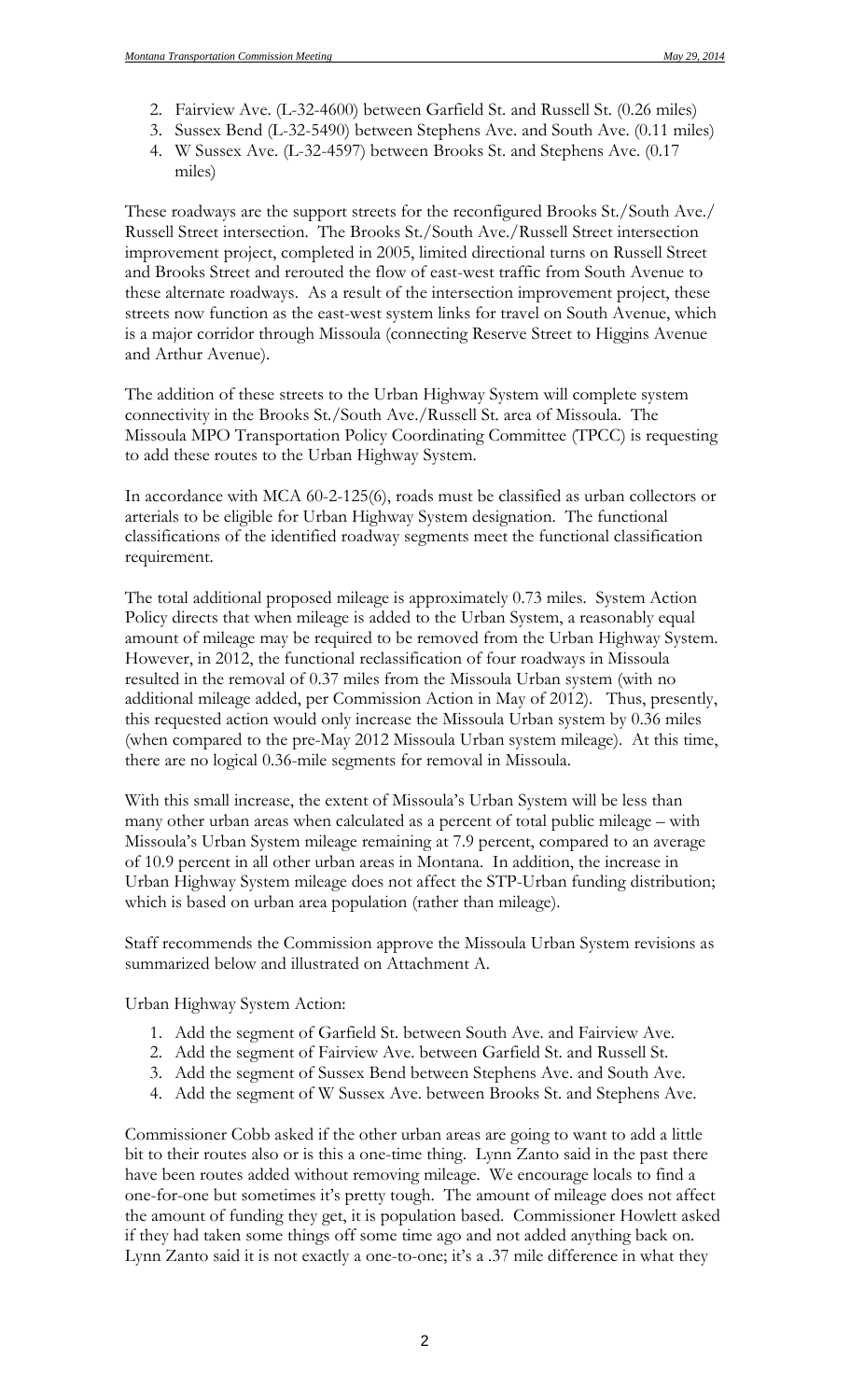are gaining. With each census the urban areas expand and their communities are growing.

Commissioner Griffith moved to approve the System Action – Missoula. Commissioner Skelton seconded the motion. All Commissioners voted aye.

The motion passed unanimously.

# *Agenda Item No. 2: Local Construction Projects on the State Highway Systems – Local Forces Great Falls, Kalispell & Garfield County*

Lynn Zanto presented the Local Construction Projects on the State Highway Systems – Local Forces, Great Falls, Kalispell and Garfield County to the Commission. Under MCA 60-2-110 "Setting priorities and selecting projects," the commission shall establish priorities and select and designate segments for construction and reconstruction on the national highway system, the primary highway system, the secondary highway system, the urban highway system, and state highways. This statute exists to ensure the safety of our system, protect transportation investments, and encourage better coordination between state and local infrastructure improvements. MDT staff reaches out to local governments to solicit local projects on state systems to ensure compliance with this statute.

*Summary:* The cities of Great Falls, Kalispell, and Garfield County are planning to design and build transportation improvement projects on the Urban and Secondary Highway Systems. The projects will be funded with local funds using local forces. These projects will be designed with input and concurrence from MDT staff to the extent practicable. In general, the public supports these projects.

On behalf of the local governments, as required by MCA 60-2-110, staff requests that the Transportation Commission approve the local projects listed below. The projects are also illustrated on the attached maps: Great Falls, Kalispell, and Garfield County.

| Location                                        | Type of Work     | Cost<br>(estimate) | Fiscal<br>Year | Type of<br>Labor |
|-------------------------------------------------|------------------|--------------------|----------------|------------------|
| 25th St. N. (U-5217), Between Central           |                  |                    |                |                  |
|                                                 |                  |                    |                |                  |
| Ave and 4th Ave N, in Great Falls               | Mill & Overlay   | \$100,000          | 2014           | Local            |
| 26th St. N. (U-5226), Between Central           |                  |                    |                |                  |
| Ave and 4th Ave N, in Great Falls               | Mill & Overlay   | \$100,000          | 2014           | Local            |
| 18th St. E. (U-6733), Between US 93 and         |                  |                    |                |                  |
| 3rd Ave E, in Kalispell                         | Mill & Overlay   | \$11,940           | 2014           | Local            |
| 5 <sup>th</sup> Ave. NW (U-6721), Between Idaho |                  |                    |                |                  |
| St and Wyoming St, in Kalispell                 | Mill & Overlay   | \$38,640           | 2014           | Local            |
| Woodland Ave. (U-6726), Between 3rd             |                  |                    |                |                  |
| Street and Park Place, in Kalispell             | Mill and Overlay | \$67,050           | 2014           | Local            |
| Hell Creek Rd. (S-543), From RP 0.00 to         |                  |                    |                |                  |
| RP 2.79, in Garfield County                     | Cold Mill Paving | $$6,000 - $8,000$  | 2014           | Local            |
| Brusett Rd. (S-245), From RP 0.00 to RP         |                  |                    |                |                  |
| 0.31, in Garfield County                        | Cold Mill Paving | $$6,000 - $8,000$  | 2014           | Local            |
| U-All Rd. $(S-462)$ , From RP 0.00 to           |                  |                    |                |                  |
| 38.46, in Garfield County                       | Cold Mill Paving | $$6,000 - $8,000$  | 2014           | Local            |

Staff recommends the Commission approve these projects, pending concurrence of MDT's Chief Engineer.

Jim Turbo, city of Great Falls addressed the Commission. He stated the city of Great Falls is ready, willing and able to perform this work. Obviously we would rather not use local assessment dollars on an FAU route but they are in desperate need of some maintenance efforts to extend their service life because they are not on the short or long list for reconstruction and will not be over-laid if we do not do it. There have been a lot of complaints and that is the driving force behind these projects.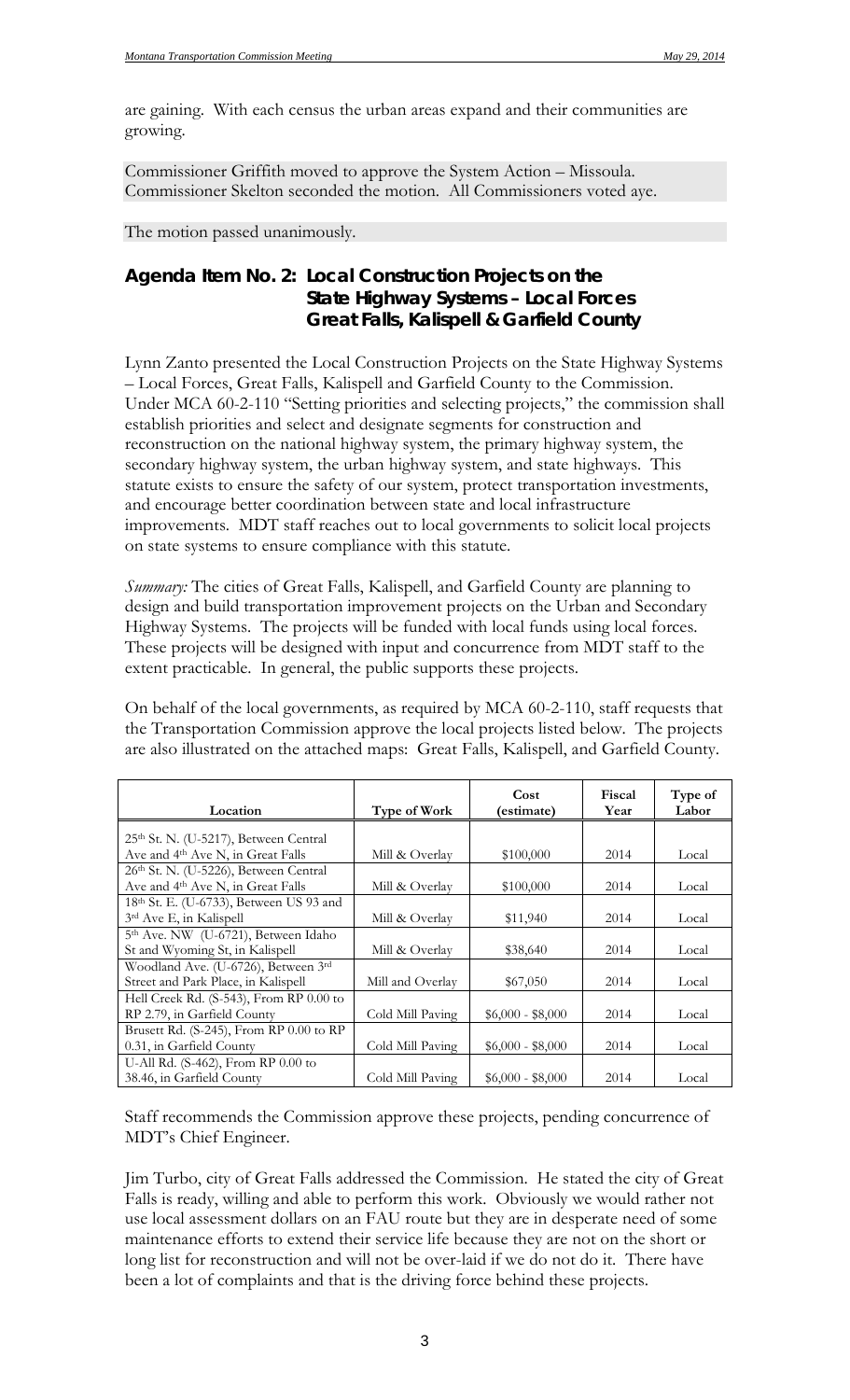Commissioner Lambert moved to approve the Local Construction Projects on State Highway Systems – Local Forces – Great Falls, Kalispell, and Garfield County. Commissioner Griffith seconded the motion. All Commissioners voted aye.

The motion passed unanimously.

## *Agenda Item No. 3: Local Construction Projects on Urban Highway System – Contract Labor Billings – Governors Boulevard Lewistown – 7th Avenue*

Lynn Zanto presented the Local Projects on the Urban Highway System – Contract Labor, Billings – Governors Boulevard; Lewistown – 7th Avenue; and Missoula – S 3<sup>rd</sup> Street to the Commission. Under MCA 60-2-111 "letting of contracts on state and federal aid highways," all projects for construction or reconstruction of highways and streets located on highway systems and state highways, including those portions in cities and towns, must be let by the Transportation Commission. This statute exists to ensure the safety of our system, protect transportation investments, and encourage better coordination between state and local infrastructure improvements. MDT staff reaches out to local governments to solicit local projects on state systems to ensure compliance with this statute.

*Summary:* The cities of Billings and Lewistown are planning to design and build transportation improvement projects on the State Urban Highway System. The projects will be funded locally and will utilize contract labor. The projects will be designed with input and concurrence from MDT staff to the extent practicable.

On behalf of the local governments, as required by MCA 60-2-111, staff requests the Transportation Commission delegate authority to the cities of Billings and Lewistown to let and award contracts for the projects listed below.

|                                                       | Type of | Cost       | Fiscal |                      |
|-------------------------------------------------------|---------|------------|--------|----------------------|
| Location                                              | Work    | (estimate) | Year   | <b>Type of Labor</b> |
| Governors Blvd. (U-1027), between Bazaar              |         |            |        |                      |
| Exchange and Babcock Blvd, in Billings                | Overlav | \$200,000  | 2014   | Contract             |
| 7 <sup>th</sup> Ave. N (U-7105), between Broadway and |         |            |        |                      |
| Boulevard St, in Lewistown                            | Overlav | \$60,000   | 2014   | Contract             |

Staff recommends the Commission delegate its authority to let, award, and administer the contracts for these projects to the local governments, pending concurrence of MDT's Chief Engineer.

Commissioner Howlett said that not so long ago there was some controversy between the contractor's association and the city of Missoula. The contractors didn't want the city to do it, they wanted to contract it out. In the last couple of weeks the news has been talking about the project on 3rd Street. I'm glad you clarified that this was approved in 2011. On a personal side I support local governments; if they have the ability to do it, we have to allow them to do it. That doesn't always mesh with the contractors thinking they should do all the work in the state but at the same point in time we're employing local people and I'm a strong supporter of local decision making.

Commissioner Griffith moved to approve the Local Construction Projects on Urban Highway Systems – Contract Labor, Billings – Governors Boulevard; Lewistown – 7th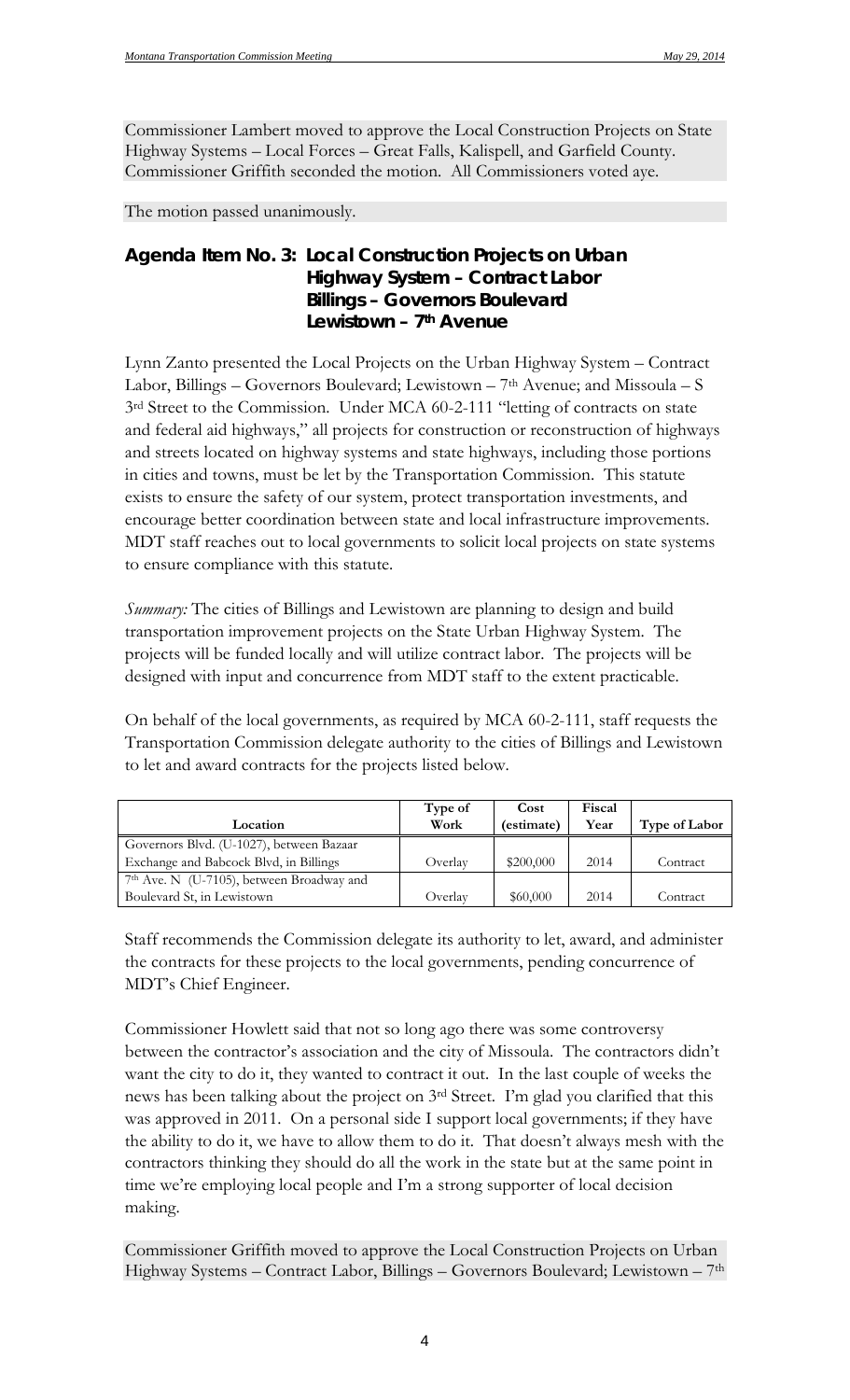Avenue; Missoula – S 3rd Street. Commissioner Skelton seconded the motion. All Commissioners voted aye.

The motion passed unanimously.

# *Agenda Item No. 4: 2014–2018 Statewide Transportation Improvement Program*

Lynn Zanto presented the 2014-2018 Statewide Transportation Improvement Program to the Commission. In order to spend funds on federally supported surface transportation projects, federal law requires Montana to submit a Statewide Transportation Improvement Program (STIP) to the Federal Highway Administration (FHWA) and the Federal Transit Administration (FTA) for approval. The STIP includes projects that MDT plans to program for preliminary engineering in the current federal fiscal year as well as other phases necessary to move projects forward during the next five federal fiscal years. The following is a list of most of the federal funding programs included in the STIP:

- Federal-aid highway programs such as the National Highway Performance Program (NHPP), Surface Transportation Program (STP), Highway Safety Improvement Program (HSIP), Congestion Mitigation and Air Quality Improvement Program (CMAQ) and the Transportation Alternatives Program  $(TAP)$ .
- Federal Lands Transportation Program
- Federal Lands Access Program
- Tribal Transportation Program
- Federal Transit Programs
- Discretionary Programs
- Aeronautics Program
- Earmark Projects

The STIP provides an opportunity for the public to comment on new projects. It also demonstrates that funding is reasonably expected to be available for the various project phases that will move forward in the next five federal fiscal years. If a project has already entered a phase and funds have been obligated, that project will not be shown again in the STIP.

FHWA and FTA approval is based on their finding that the STIP was developed through a process consistent with federal statute. Montana's STIP has been developed according to federal planning requirements. The STIP meets the policy goals and objectives of MDT's 20-year policy plan, TranPlan 21; the Performance Programming Process (P3); and the metropolitan transportation plans developed in Billings, Missoula, and Great Falls.

Prior to submitting the STIP to the Commission for approval, the state is required to conduct a formal public involvement process. This process began on March 21, 2014, when the draft project list was posted on MDT's Web page and the public was notified that it was available for viewing and comment. On March 28, 2014, MDT distributed the STIP edition of the *Newsline* newsletter (construction projects only) and invited public comment. The public involvement process ran through April 18 and was carried out according to all pertinent federal laws including the following:

- 23 CFR 450, Subpart B
- 23 CFR 450.218
- 49 CFR 613.200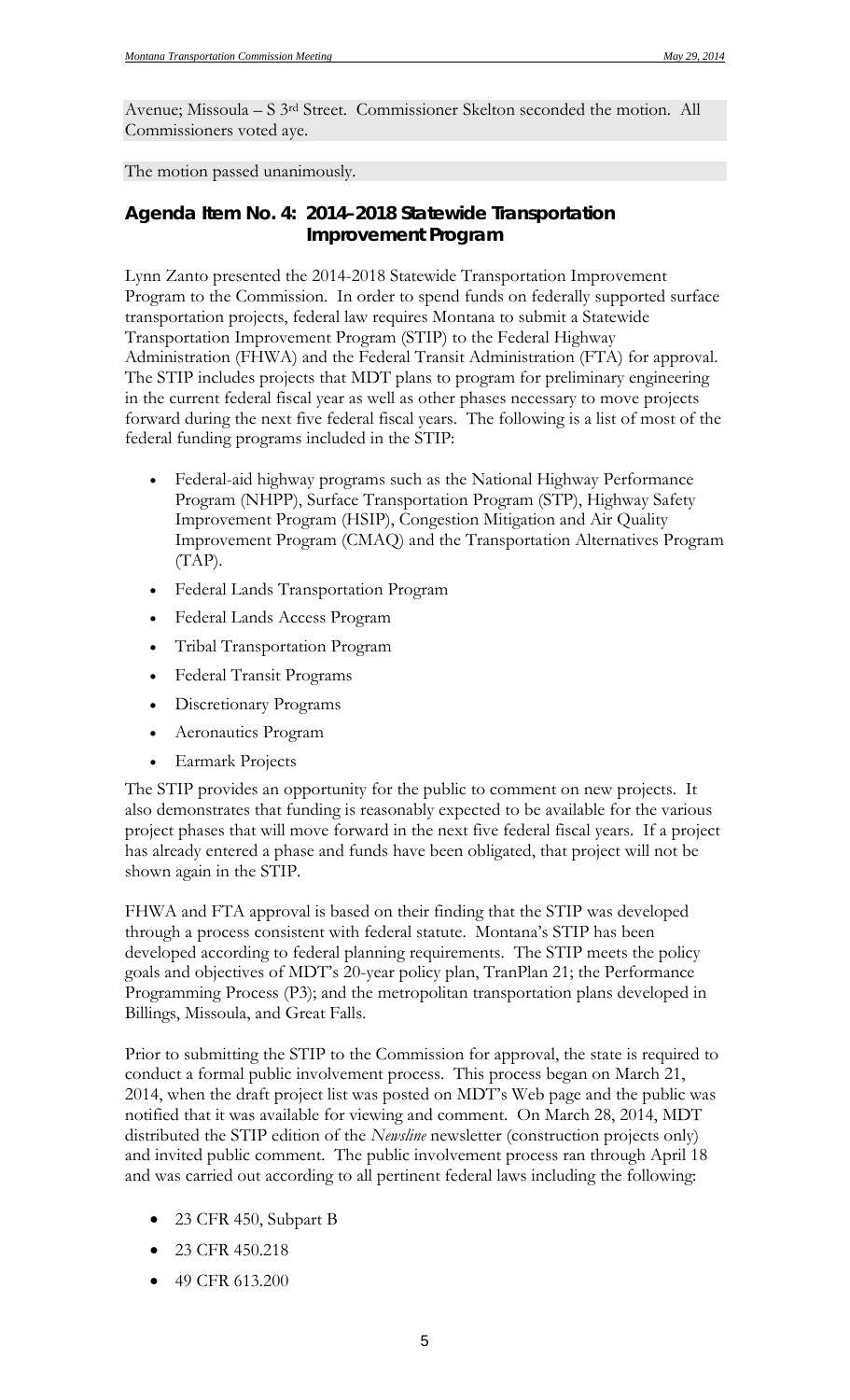- Title VI of the Civil Rights Act of 1964
- Title VI assurance executed under 23 USC 324 & 29 USC 79
- Americans with Disabilities Act of 1990
- 49 CFR 20—restriction on influencing federal activities
- 40 CFR Subpart A of CAAA

MDT mailed the 2014-2018 draft STIP to the Transportation Commission on May 14, 2014. Any comments it receives during the public involvement period will be addressed at the May 29, 2014, Commission meeting.

The STIP includes proposed highway projects for each of the five financial districts as well as statewide programs. The proposed highway projects include nominated projects that will enter the preliminary engineering phase of project development upon Commission approval. This project list is attached to this agenda item.

Once the Commission approves the 2014–2018 STIP, MDT will submit it to FHWA and FTA for their review and joint finding that the STIP is based on a statewide planning process that meets the requirements of federal law (23 USC 134 and 135, 49 USC 5304 and 5305). Following the federal finding, MDT will program new projects entering the preliminary engineering phase using FFY 2014 funds.

MDT staff recommends that the Commission approve the 2014–2018 STIP and that it add the projects listed in the 2014–2018 STIP that will be entering the preliminary engineering phase during federal fiscal year 2014 to the program. Following approval, these projects will be submitted for programming.

We received some comments as follow:

- The Montana for Safe Wildlife Passage National Parks Association that identified several projects to consider wildlife amenities on. If the project are reconstruct or of a nature that wildlife is conducive, we do that from the beginning. Commissioner Howlett asked how many projects they listed. Lynn said they listed about 10 projects. Commissioner Howlett asked if all the projects had been identified in the Red Book. Lynn Zanto said yes. Commissioner Howlett asked if there were alterations or deviations or if there are corridor studies going on, are they factored in. Lynn said at the start of any project we involve our environmental staff from the start to consider whether it's a wildlife-rich corridor and if we need to mitigate.
- We had a Big Sky resident that was concerned about the condition of the bridge deck on Hwy 64 near Big Sky. Our Butte District Maintenance went out and looked at that and will do some more maintenance on it.
- We had a Butte resident that wanted to express support for the Climbing Lane Project near Rocker. He asked for some additional information on that project.
- The STIPP has to be reviewed by FHWA and FTA so they did a pretty thorough review and had some comments that we incorporated in as well.

Commissioner Griffith asked if there were any comments on Hwy 93 and Grizzly Bears. Lynn said no. Commissioner Griffith asked if Nine Pipes and Post Creek were in the STIP. Those have a lot of wildlife. Lynn said this group was interested in wildlife around Yellowstone Park. Commissioner Howlett said as these projects come forward we will discuss them in Red Book and pay particular attention to those issues surrounding Nine Pipes and Post Creek Hills. Lynn said what goes in the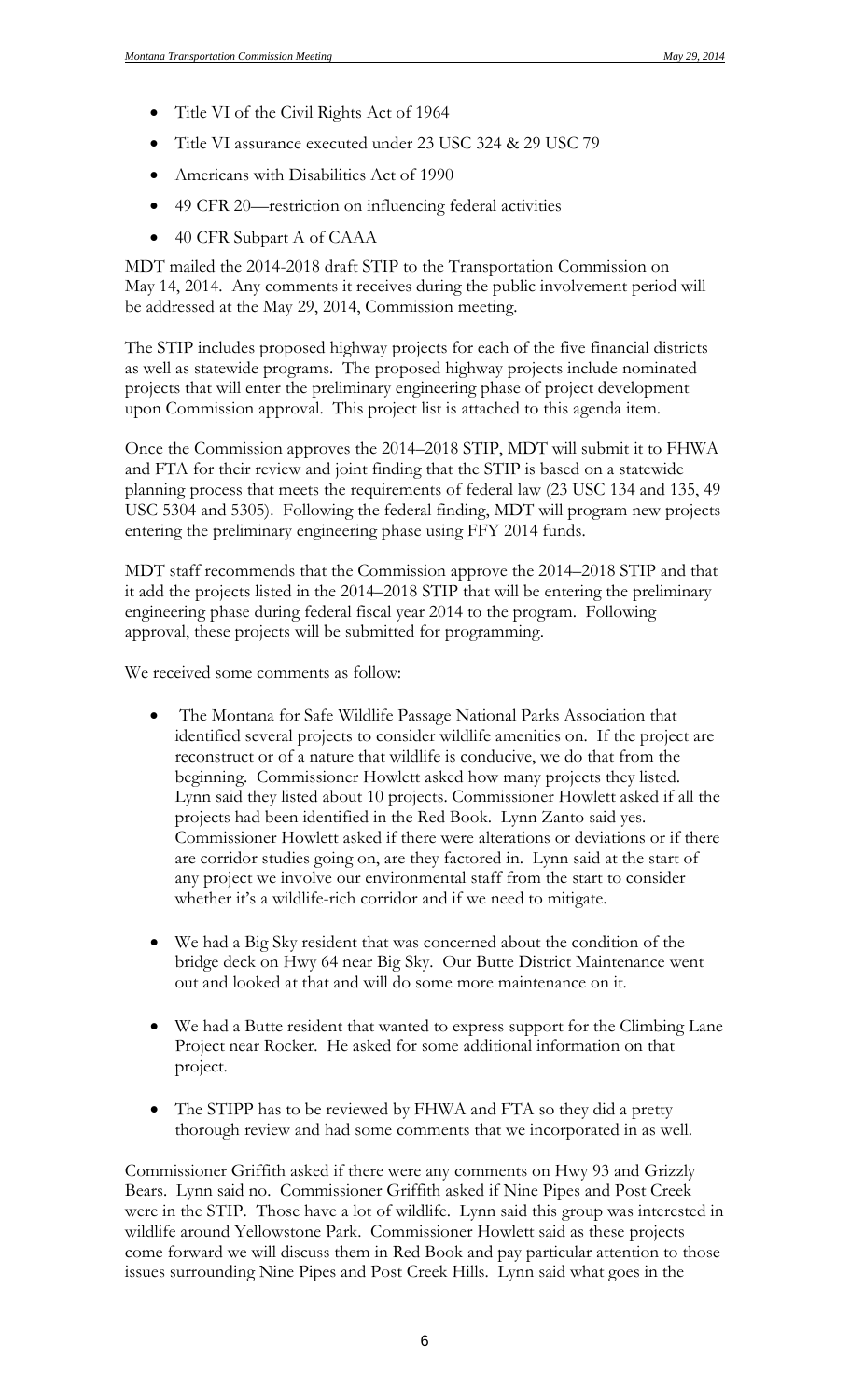STIPP is if we have to advance a request to obligate funding to FHWA within the timeframe of the STIPP for a particular phase. So if we are already working on design it may not appear in this particular STIPP but in the next one. Commissioner Skelton asked if they were working on design for Nine Pipes and Anaconda. Dwane Kailey said Post Creek Hill is nominated so it should be in the STIPP. Based on the schedule we'll be looking to go to the next phase, IC and Right of Way, about 2018 so it may be in the STIPP in those phases. We have a preliminary schedule coming from the consultant. We have the contract from them and should have it signed in the next week or two. Dwane Kailey said Nine Pipes is not programmed so it will not be in the STIPP at this time.

Dwane Kailey said he was not aware of anything in Anaconda at this time. Commissioner Howlett said there is a project west of Anaconda that is in the STIPP. My concern is that we get some wildlife relief for the sheep. Dwane said he was not aware that the Butte District has nominated anything in that area at this time. I will check into it and let you know.

Commissioner Cobb said we did the Red Book last year, now this is the STIPP, so there are new projects in here now that we approve next October. Lynn Zanto said that is correct. The new projects are in your agenda today and you will need to add those projects. The STIPP also shows those projects that are in right-of-way phase or are moving to construction. The Red Book takes projects that have been approved in the STIPP by Federal Highways and shows the construction sequencing and timing. It is more of a planning tool.

Commissioner Cobb asked about page 15 in the STIPP regarding deficient bridges. Lynn Zanto said they would be updating the data this year. Commissioner Cobb asked about the information that is disseminated to the public. This is a public meeting so what information goes to the public. Tim Reardon said what you have in front of you is a hybrid that takes projects plus cost so that you can include it in funding allocation by system type. So you're adding on another layer so you can manage the money. The information you have is proprietary to the department and the Commission for those costs to be kept separate at this time. Eventually the overall program will be broken into urban, rural, etc.

Commissioner Cobb asked about Great Falls District Bridge on page 18. Is that more than the bridge and the exchange together? Lynn said it is the whole thing – the project limits are the railroad structures on the Interstate between Cedar and Capital Interchange. The scope is bigger than the bridge. Dwane Kailey said it is a little bit more because you've got the connections into Cedar as well as Capitol Interchange. We are looking at a four-lane in both directions because of all the traffic accessing the Interstate in this area. So a majority of the cost is the MRL overpass structure.

Lynn Zanto said the Anaconda project is in the STIPP. In terms of wildlife we did the Corridor Planning Study and there were some wildlife considerations in it. So that will be a consideration in the design.

Commissioner Griffith moved to approve the 2014-2018 Statewide Transportation Improvement Program. Commissioner Skelton seconded the motion. All Commissioners voted aye.

The motion passed unanimously.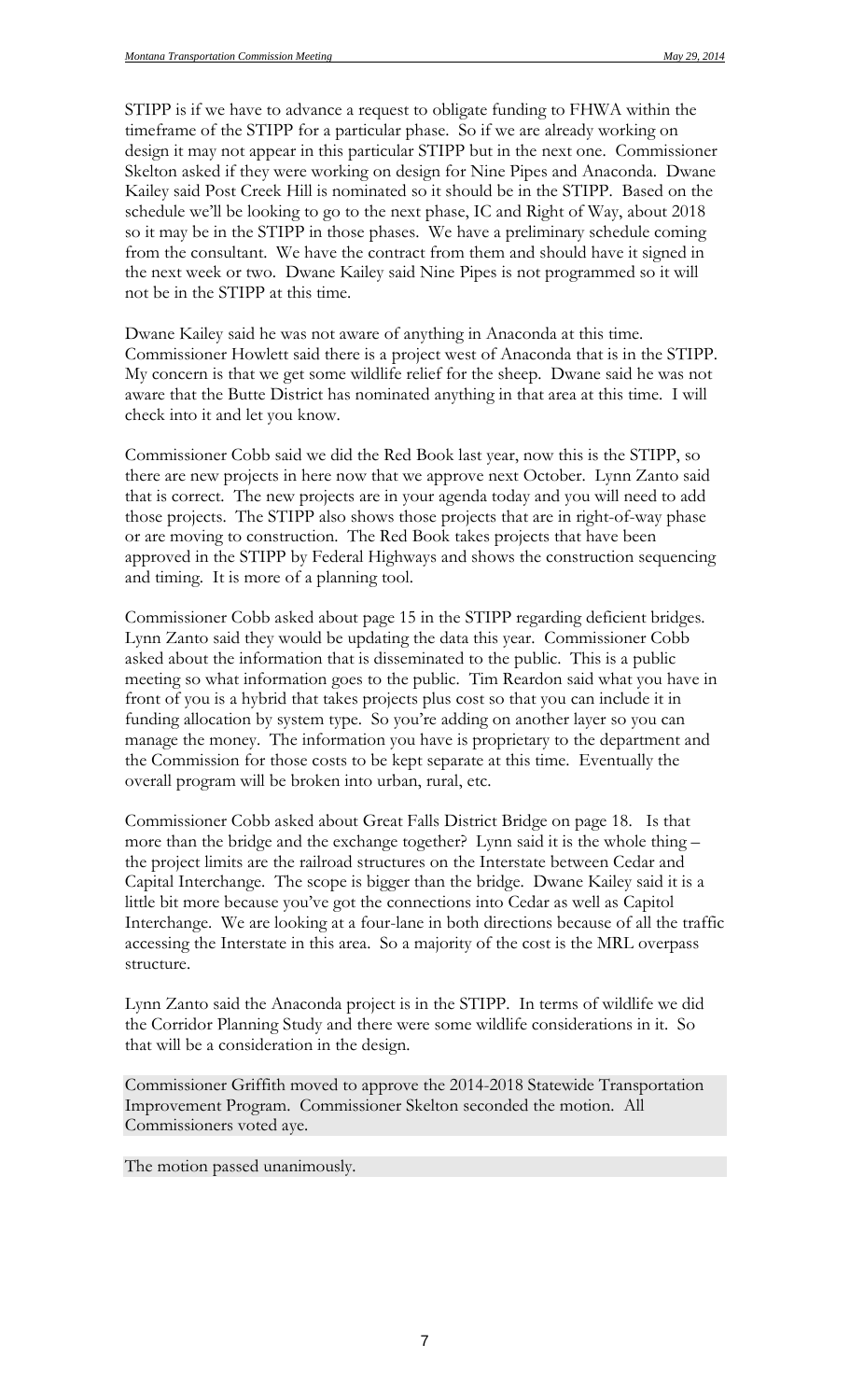#### **DBE Discussion – Megan Handl, MDT Civil Right Bureau**

Megan Handl addressed the Commission. We sent out some information to you earlier this week which I will cover briefly. Regarding the project specific agreements with the Tribes, a couple of the districts had zero percent DBE goals in their templates with the Tribes. We aren't sure why or how long that's been in there. As of April 2014 the zero percent goal has been removed from all the templates and will not be in any of the projects going forward. When MDT is in the position of setting goals, we will be setting the goals. I will be getting into our DBE Goal Methodology which explains how we set the goals for each project. Commissioner Howlett said the DBE program has been really confusing for the Commission to understand. In some cases we have goals and in some others we don't. Sometimes there are projects on Reservations with no DBE goals. How do we get a handle on this? Megan said we have an overall goal which we set on a three-year basis based on federal requirements. The overall goal currently is 3.55% which we are proposing to achieve through race-neutral mean. That means there will be no project specific goals. We have an overall goal of 3.55% but no project-specific goals. Commissioner Howlett asked if there would be project specific goals for the Tribes. Megan said no. Commissioner Howlett said he didn't know if you will be able to get projects done. There are specific issues related to Tribes that FHWA has an obligation to meet under their statutes. Having been a former Tribal Councilman I wouldn't entertain a project unless there were project specific goals that would be accomplished in our Reservation project.

Director Tooley said we are talking about two different things. Are we talking about the project specific agreements by which the Department is required to participate with the Tribes to hire tribal members for the duration of the project or are you looking at DBE which is a state-wide issue? Commissioner Howlett said I think it would be difficult for this Commission to look at projects on Reservations and ignore the fact that we have some federal obligations in working with Tribes to do these project-specific agreements. It's not an elective; it's a requirement. Director Tooley said that is addressed through TERO through the project-specific agreements. Commissioner Howlett said we can't go into this saying we don't have any goals because we obviously have federal goals and those are not waived. Megan said we have an overall goal that has been approved by FHWA. Right now we are operating under the interim goal that we submitted on May 6<sup>th</sup> which has not been formally approved. It needs to get legal sufficiency and then be put out for public comment. Commissioner Howlett said you are operating under an interim rule that hasn't received approval. Megan said that is correct. As soon as we submitted our current proposal to go race neutral, then we didn't have basically the methodology at this point to support putting project-specific goals.

Dave Ohler said when we submit goals it is a three-year process. Every three years the Department of Transportation has to evaluate the availability of Disadvantaged Business Enterprises in the State and based on that evaluation come up with an overall goal of the participation we would like to reach. So we've just gone through that process and submitted our new goal methodology for the next three years. Coming up with our DBE goal we came up with 3.55% - that's the overall goal we need to meet each year for participation on our contracts in each of the years. There are a couple of different ways to achieve that: (1) race neutral means which are things like outreach, education and training opportunities to DBEs, etc. Those things generally help DBEs to compete; (2) race conscience methods which are where you actually set a goal on a particular project. For instance, we say on this project our goal is 5%. Historically in the past our goal has been 3.55% and based on our history we have been able to meet or beat that percentage simply by providing different types of help through race neutral means to DBEs. So there isn't a necessity for us to use race conscience goals which are project specific goals. The federal rules require us to the extent that we can meet our overall goal using race neutral means, that we should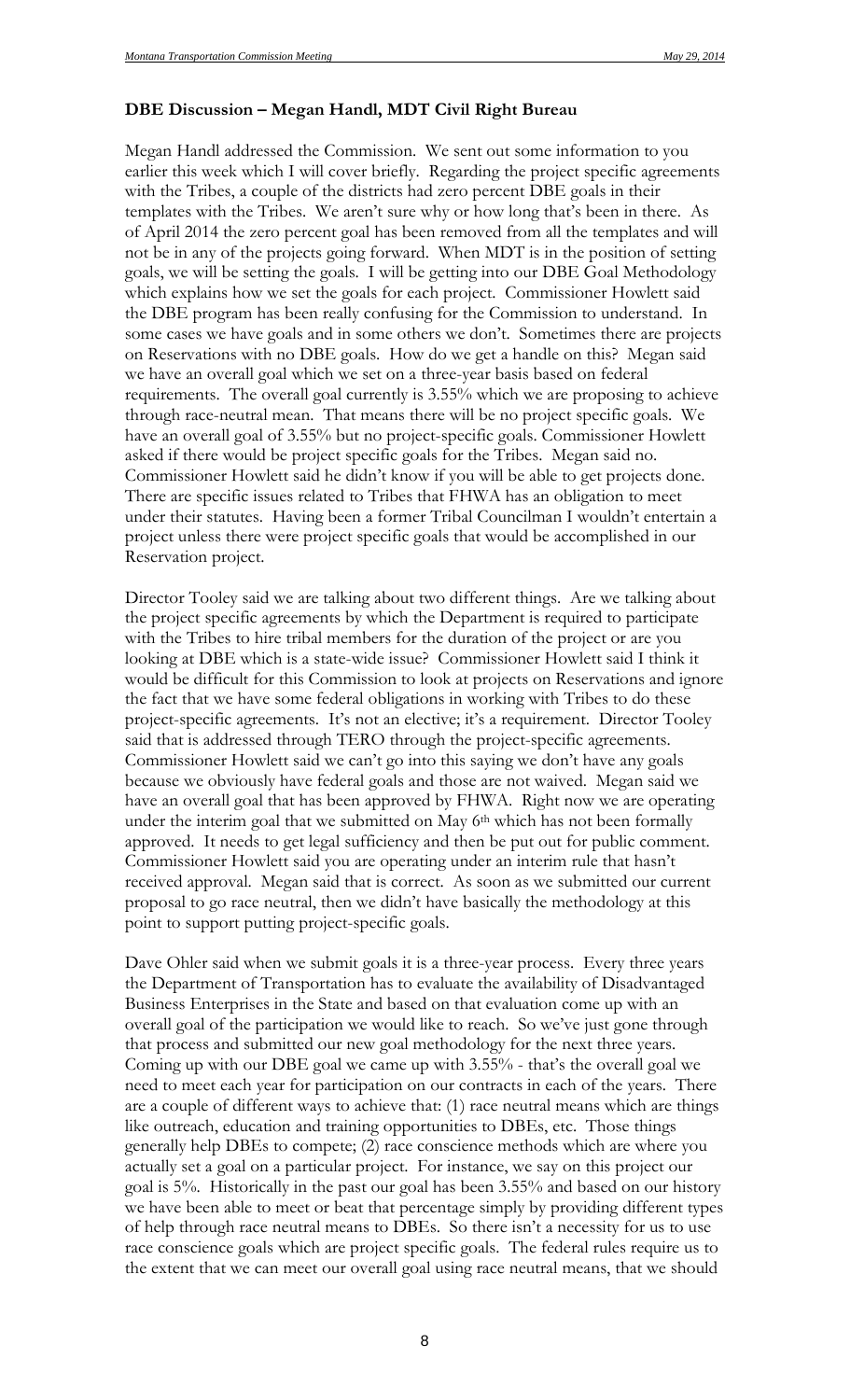do so. That is why going forward our projection is that we can meet our goal using race neutral means only. I hope that answers your question.

Commissioner Howlett said then there is no specific goal on projects. Dave Ohler said that was correct. This is a proposed goal methodology that we submitted to FHWA and have put it out for public comment. When we submitted that, FHWA advised us that we should use the 3.55% race neutral means. So we've now dropped the project specific goals although you may see project specific goals on some bids but those were let some time ago. Going forward we won't have project specific goals provided it is approved by FHWA. Commissioner Howlett asked how you monitor this if you don't have any project specific goals. You just say we have a 3.55% goal and overall we met it? If you're not going to do it by project, how do you monitor it? Megan Handl said the contractors are required to submit their payments to their subcontractors and we monitor those payments and at each bid letting they have to report their DBE utilization. Commissioner Howlett said that is after the fact. Megan Handl said they get it on the award side as well, so at every bid letting every subcontract with a DBE or non-DBE goes into our tracking system.

Commissioner Howlett said you don't have a project specific goal and that's what we've wrestled with here for two years. Megan Handl said that is what the race neutral means – they get the participation overall. Commissioner Howlett said I don't get it if you're moving from race conscience to race neutral, I don't know how you are going to get there. Megan said the current utilization report indicates our numbers for right now and although we had some projects in the last six months that had project specific goals, there was also contracts that did not. Commissioner Howlett said obviously this is a sensitive issue. We went from 10% to 7% to 5% to 3% over the last couple of years and now we've eliminated another opportunity for this Commission to ensure that we're providing opportunities to Disadvantaged Businesses by going race neutral. I don't agree with that! Megan said our past participation has been around 3%. Commissioner Howlett said the past participation is the indicator I'm referencing. If we had originally 10% and we're only getting 3% then …. Megan said she was not aware of what was achieved then, I know they had a 10% goal nationwide but I'm not sure they ever achieved that. Commissioner Howlett did not want to belabor the issue. Are we operating under the existing rules in the interim? Director Tooley said we are operating under the federal guidelines with respect to DBE.

Commissioner Howlett asked if this has to be approved by this Commission. Tim Reardon said part of your contract approval will include all of the federal requirements but they can't be outside of the federal requirements. Commissioner Howlett said he understood that but do they come in front of us for approval? Tim Reardon said if FHWA approves it then it will be adopted into all of the contracts you let. You have to remember we are in federal court over the very issues the DBE Program is now trying to work their way through, that is, we could not have a race neutral goal and we are finding in the litigation that as we go forward we may not be able to sustain that position. We're working on it; we're going to court and we have a trial scheduled in December and we're taking Depositions now. We've been forced to make a review and analysis of the current situation that is leading us frankly to a new Disparity Study. Our old Disparity Study is old and dated and needs to be updated but the litigation is forcing us to take another look at that. So it's really not a matter of choice to put goals back in there; we're trying to move forward meeting our federal requirements with a race neutral goal but it doesn't change the fact that we have an overall goal. When you get to the end of the year you have to meet the goal or you're going to get a phone call from Mr. McLaury saying we didn't meet our goal. Right now, under the race neutral we are currently using, we are meeting that goal and in some instances exceeding it significantly which indirectly says the race neutral provision is working at this point. Will it sustain itself through the end of the year? Nobody knows. Nonetheless we still have litigation that we have to try our best to defend.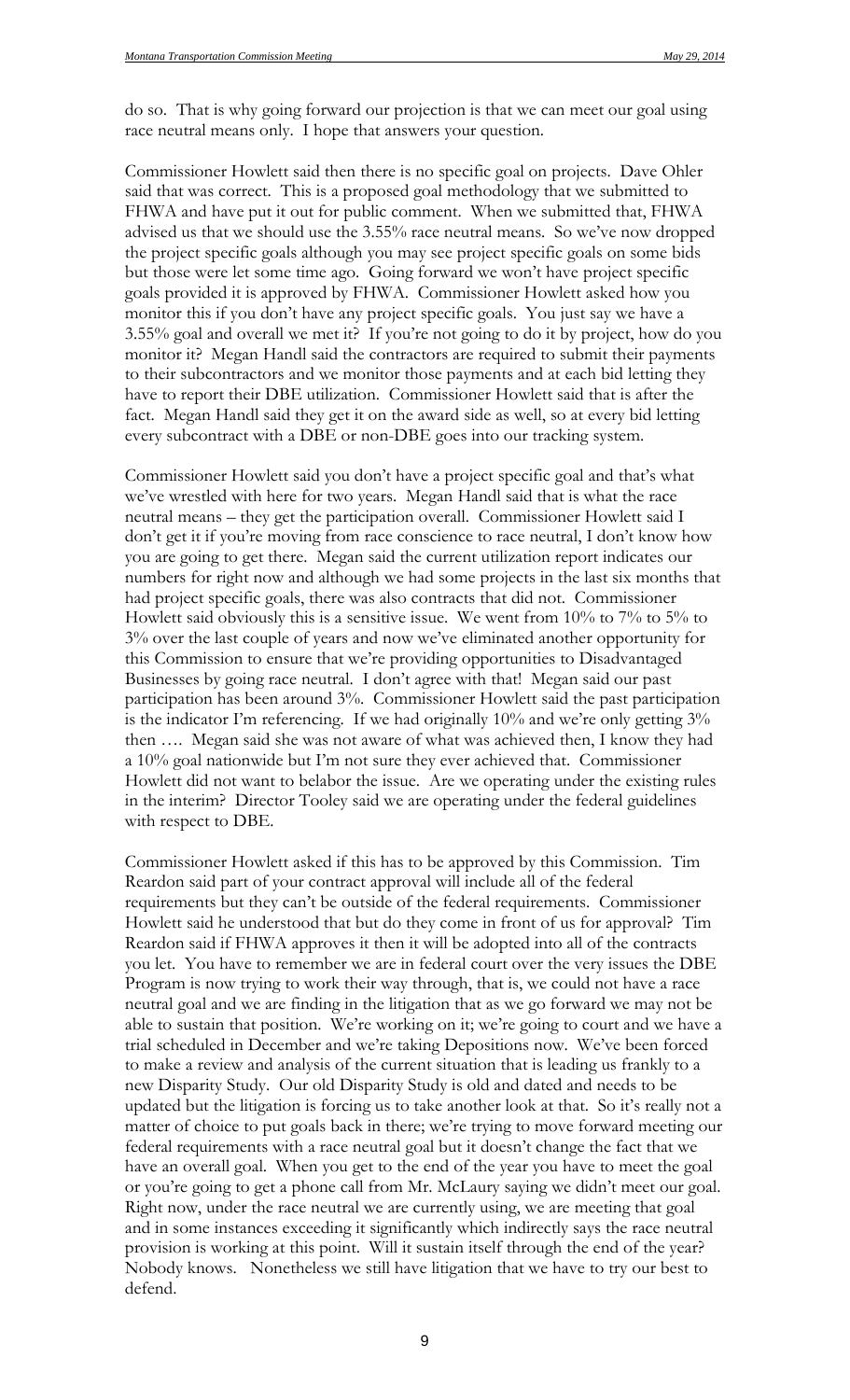Kevin McLaury said when we talk about goals there is a number of different meanings when it comes to goals. Briefly, you have an overall goal that is established by looking at data that Montana has to the availability of DBEs. That's the 3.55%. That's established through a Disparity Study which is outdated. By not having a Disparity Study available to us that has the most accurate information, we fall back on the most current data to help us determine at what percentage are there DBE's that are ready, willing, and able to work in the highway industry. That's helps establish the overall goal of 3.55%. Now when we talk about race conscience and race neutral – that's how you achieve this. Race neutral means it's up to the contractors. The contractors have the ability to hire DBEs or not. There is nothing that says you must hire a DBE. That's the race neutral piece. The race conscience is – if we believe the contractors will not meet this overall goal of 3.55% and data shows there is DBE availability and it's not being used, that's race conscience. That's where you're setting specific goals. So the race neutral, race conscience is the "how" you achieve the big number. The big number uses the most current data to help us determine what that should percentage be for contracts.

Commissioner Howlett asked what they do on Reservation projects. Kevin McLaury said for Reservation projects, this is where we weave in TERO because DBEs are firms but TERO is tribal individuals. If you've got a 3% TERO on a project, the contractor is required to come to the TERO office and say I need "X" number of people for this project. The TERO office will work with the contractor to help find individuals from that Tribe to help work on that project. So TERO is really not DBE. It has kind of the same look from the outside but TERO has its own provisions. You're right; each Tribe has their own percentage TERO usually is between 3% and 5%. DBE is for all disadvantage business; it's a firm not an individual. It is very complex and very sensitive.

Commissioner Griffith said he understood that a lot of what happens in the DBE is driven by the lawsuits about race conscience and race neutral and Disparity Studies. A lot of the goals were made by artificial means and weren't done by a Disparity Study. Today is the first time I'm hearing it and if we hadn't requested information I'm not sure we'd have heard it at all. At some point in this discussion the Commission, however tacit, should buy into the approval of this discussion and we should approve the goal that is set. I realize you don't have much flexibility about where the goal ought to be and you are driven by all the lawsuits around you of where that goal needs to be. Truly a month ago we had goals of near 6% and all of a sudden it's 3.55%. What happened to get us to this point? We went a whole meeting where we didn't have anything on the agenda and that would have been a good discussion topic to let us know that was changing. That's the point I'm making. Somehow it just appears and we're just supposed to accept it. At some point we ought to be tacitly involved and, although we don't have much control over the actual goal, we ought to be able to buy into our own process.

Commissioner Howlett said I don't view TERO as an individual, I view it as a government-to-government relationship. Kevin McLaury agreed. Commissioner Howlett said it is the responsibility of the federal government to Tribal Nations. Kevin McLaury agreed.

Commissioner Cobb said we have these bids before us with a 3% DBE goal on a contract but on others we didn't have a DBE goal but we'd get someone who was meeting 5.6%. So this gets rid of the projects that say 2% or 3% and you're already getting some that say  $3\%$  or so – that is the new plan? Then I'm confused on the race neutral, I got the impression that as long as you weren't a white male contractor you could bid on theses – so what are we going to do now? I'm confused on the DBE portion. Megan said the DBE Directory lists people who have been certified as Disadvantaged Firms and typically the white male does not qualify unless he is disabled. Megan said the DBE would still be through the certified firms, it just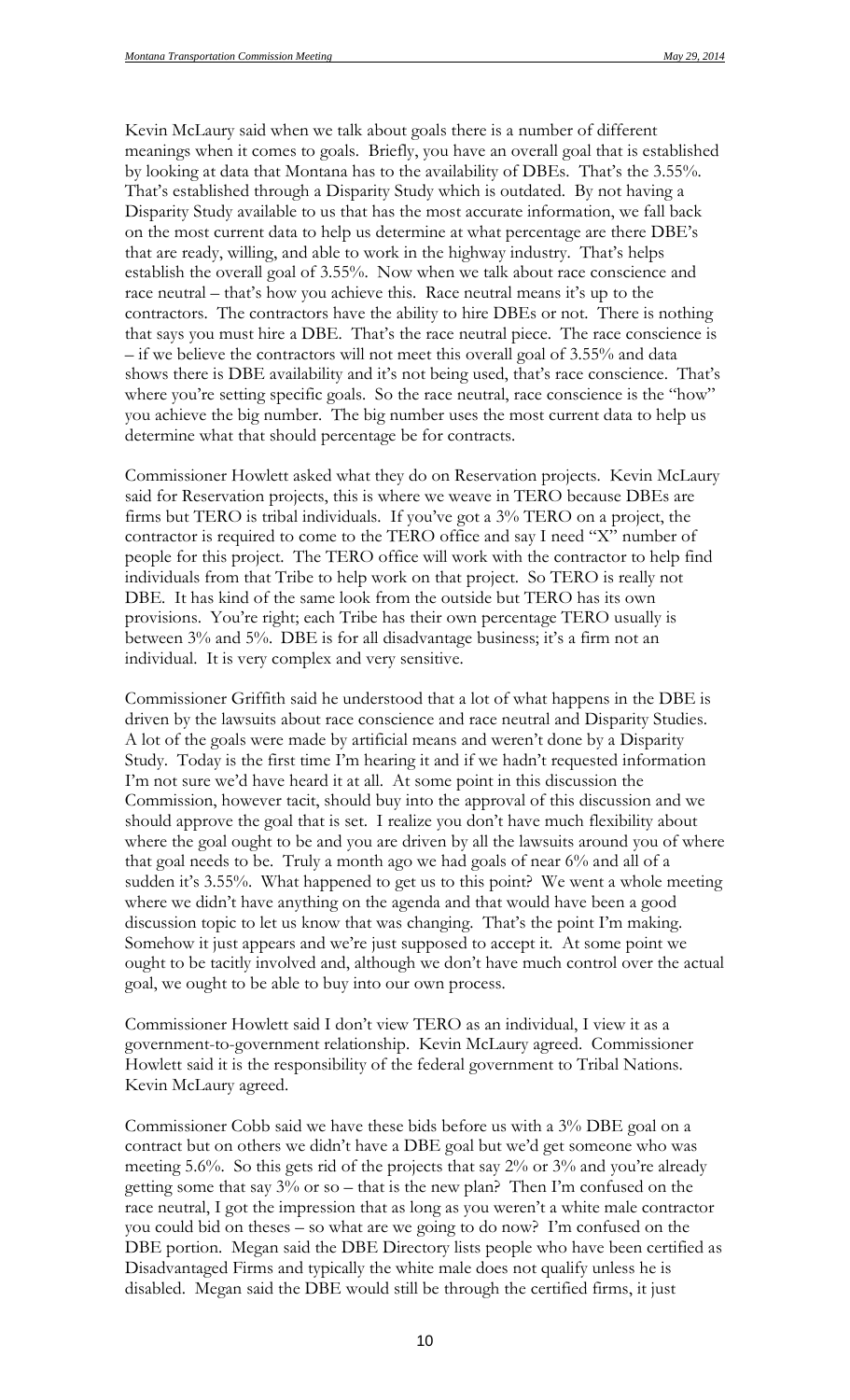means that even though we don't have a specific goal, they still get participation from those firms. Commissioner Cobb said then all we're doing is getting rid of the individual goal and when people bid we'll still see it on the bid when we let the contract? Kevin Christensen said you have to be a certified DBE. In the past when we were setting project specific goals, we were doing that based on the amount of available work that we saw in the contract to DBEs. Now that those goals are gone, the work is still available and it is up to the contractors to choose whether or not they are going to use the DBE firm for part of the work. The only thing going away is the project specific goals, the amount of available work is still there. The contractors know we still have a race neutral goal and that we need to strive to attain that goal. So it's putting it on the contractor to attain that.

Commissioner Howlett asked if there was a penalty for non-attainment. Megan said when we evaluate the goals, if we haven't been meeting them then we meet with FHWA and put an action plan in place. It may not necessarily be goals, it may be increasing our supportive services and helping firms bid, etc. There is no penalty for non-attainment. Commissioner Howlett asked what the incentive was to attain it. David Ohler said it's an inspirational or aspirational goal. That's how the federal legislation describes the DBE program – an aspirational goal. Commissioner Howlett said isn't there a moral obligation. David Ohler said I'm a lawyer and I don't deal in morals, I'm just telling you what they are. Commissioner Howlett said I'm a sociologist so I am dealing with it. David Ohler said the federal law describes the DBE program as an aspirational goal to achieve 10%. Commissioner Howlett asked why we even have it then; why are we wasting all this time if the requirement is a paper tiger. Kevin McLaury said how we got to the project specific goals, if you look at the history of the participation rate, we started at a higher number and it just continually went down and down. Working with MDT to have action plans to see what we could do to help the DBE community get better, it was apparent that through those efforts we still weren't able to achieve the big goal. That's how we ended up with project specific goals. So no, there isn't really no penalty; the program is not to penalize, it is to give a hand up not to punish. Commissioner Howlett said I understand that but there is no incentive to use it. Kevin McLaury said the incentive is to put the control in the contractor's hands and tell them this is federal law and you are supposed to meet this goal. Commissioner Howlett said there is usually a penalty associated with not meeting it. Commissioner Griffith said if Montana doesn't meet the goals there could be a suspension of funding. David Ohler said there aren't penalties if we don't meet our goals but there are penalties if we don't participate in the program and use our best efforts to try and meet the goal and follow the federal regulations. There are penalties if you just ignore the DBE program. But if you get 3.4% instead of 3.5% there aren't penalties.

Commissioner Howlett said it all comes back to this table. I'd like to know beforehand if they are meeting it rather than after the fact. David Ohler said he understands the DBE Program has changed quite a bit over the last couple of years and I understand the frustration. The program is a dynamic program, we set goals every three years but the goals change and they changed based upon how many DBEs there are in the state doing business in the highway construction industry and how they are being utilized. So we set these goals based on the evidence we have and then we monitor whether we are achieving that goal. In the middle of our three-year program we may find that we're not meeting our goal and we may have to re-evaluate how we're trying to achieve that goal. It's a dynamic process.

Commissioner Griffith asked how long in that process do we have to wait – six months, a year and a half. At what point in time to do we realize we're not doing a very good job of meeting these goals. Megan Handel said we have to send in a federal report every six months so we get a good picture every six months. Right now we are at 4.97% of all contracts awarded with DBE participation. That's based on information from October to March which is a slower season. We are looking to the big lettings to see if there is DBE participation and need to step up more effort.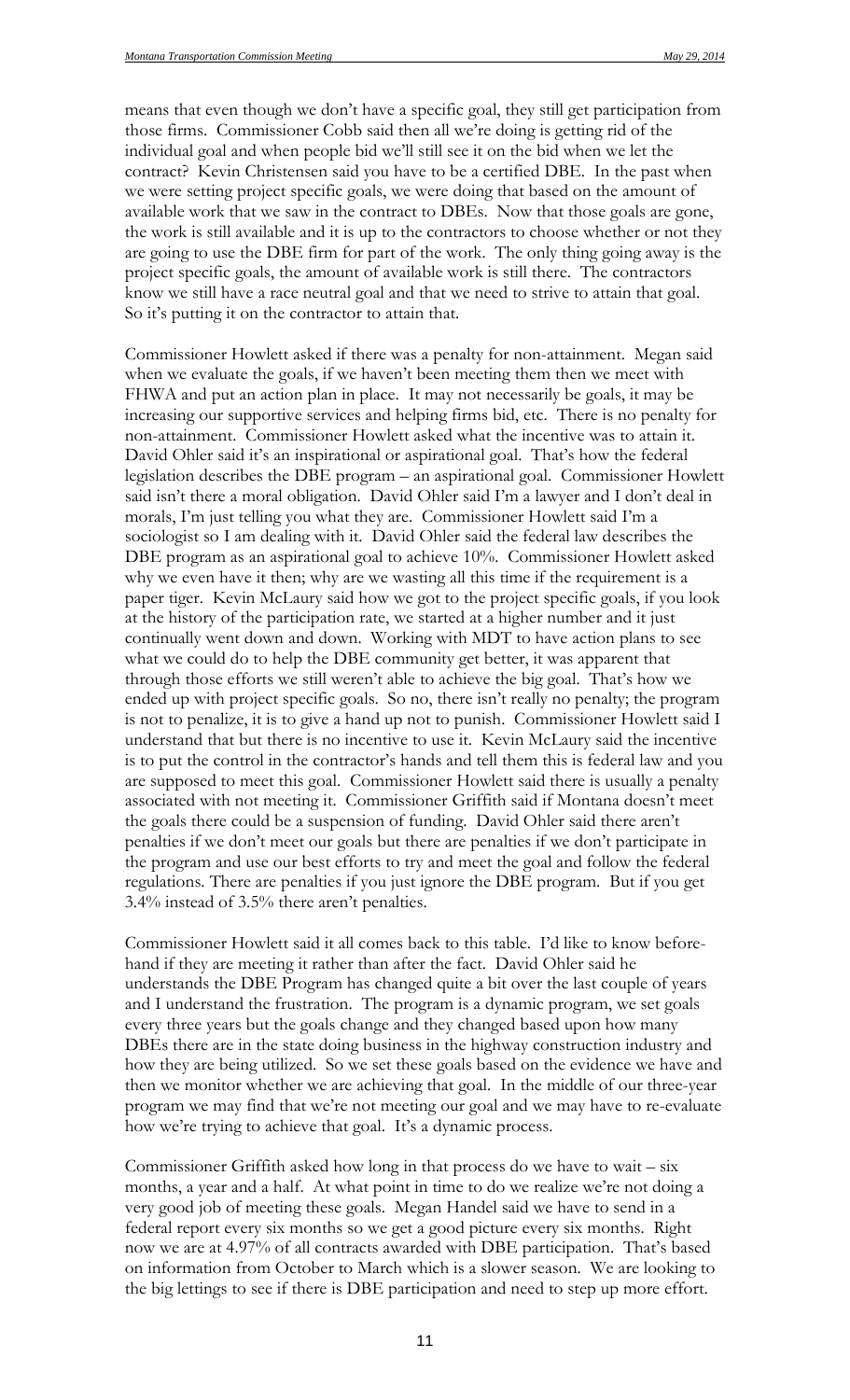Commissioner Griffith said the point we want to make is that it is a dynamic program and it is changing relatively quickly. I do think the Commission was not kept dynamically aware of the program as it should have been and to that end we are frustrated now because we're still dealing with a program two years ago that we were trying to understand. When those six-month windows hit, the DBE Group should be here explaining how we are doing and keeping us aware of the dynamics of the program. If we can meet it using race neutral, we're all the better for it. If they don't meet it, what consequence is there? Surely we can't make the contractors consequent, it has to be the Department because we're not meeting our goal and some readjustment of the program needs to be done. Commissioner Howlett said perhaps there is a way to incentivize DBE participation by the contractors and we ought to explore that. Give them an incentive for increasing the DBE participation. You're not going to have a lot of DBEs out there continuing to exist if they don't have an opportunity to participate. You're slowly eliminating the availability. I think in Montana small business, disadvantage business, family owned business, disabled veteran's business – let's give them a chance to get going instead of one, two or three DBEs existing in the state. I want to have more discussion on this and have a better understanding of it. I want to look at exploring opportunities to incentivize and help create DBE. I think we have that kind of an opportunity and an obligation to do that.

Commissioner Lambert asked if there was ever a contract that wasn't considered because they hadn't met the DBE goal. Commissioner Griffith said yes. Commissioner Lambert said Montana has been very conscious of the DBE Program. The overall federal goal is still in place, right? Megan said that contractors who were penalized had project specific goals and didn't meet the assigned goal. Commissioner Lambert asked if that was the federal goal. Megan Handel said it was a project specific goal. We just now have an overall state goal not a project specific goal. If a contractor bid on one project and didn't attain any DBE participation we wouldn't have any…

Commissioner Howlett asked the Department to track the contractors and report to the Commission regularly how they are doing. We have 10 major contractors in this state so let's track it and see how they do. Megan Handel said they would be happy to report that information to the Commission. The goal methodology is still out for public comment and is open until June 25<sup>th</sup> so it's not finalized yet. We would be happy to share any comments we receive. Commissioner Howlett asked the Director to schedule some time for further discussion on this subject. Director Tooley said they would have staff available every quarter to report the status. Commissioner Lambert asked if they wanted to wait until the next Commission meeting because it would be after the comment period ends. If the Commission is going to comment we need to meet before June 25th. Commissioner Howlett said it would require a special meeting of the Commission and the date would be determined at the end of the meeting.

### *Agenda Item 16: Liquidated Damages Stillwater Excavating*

Dwane Kailey said this is Agenda Item 16 on your agenda. It is liquidated damages on D4 Culvert, Phase IV. The project was let February 23, 2012. The contract was awarded March 6, 2012 and the Notice to Proceed was April 2, 2012. You have a letter from the contractor with their complaint and they detailed the issues relative to the complaint. The main issue surrounds the issue of their claim that there was a change in the requirement in the contract. That stems from a couple of issues. The first is MDT changed the requirements because we required prime steel. Steel manufacturers produce two types of steel (1) prime steel and (2) seconds. Seconds might have some sort of flaw. It is good steel for the most part but it has some sort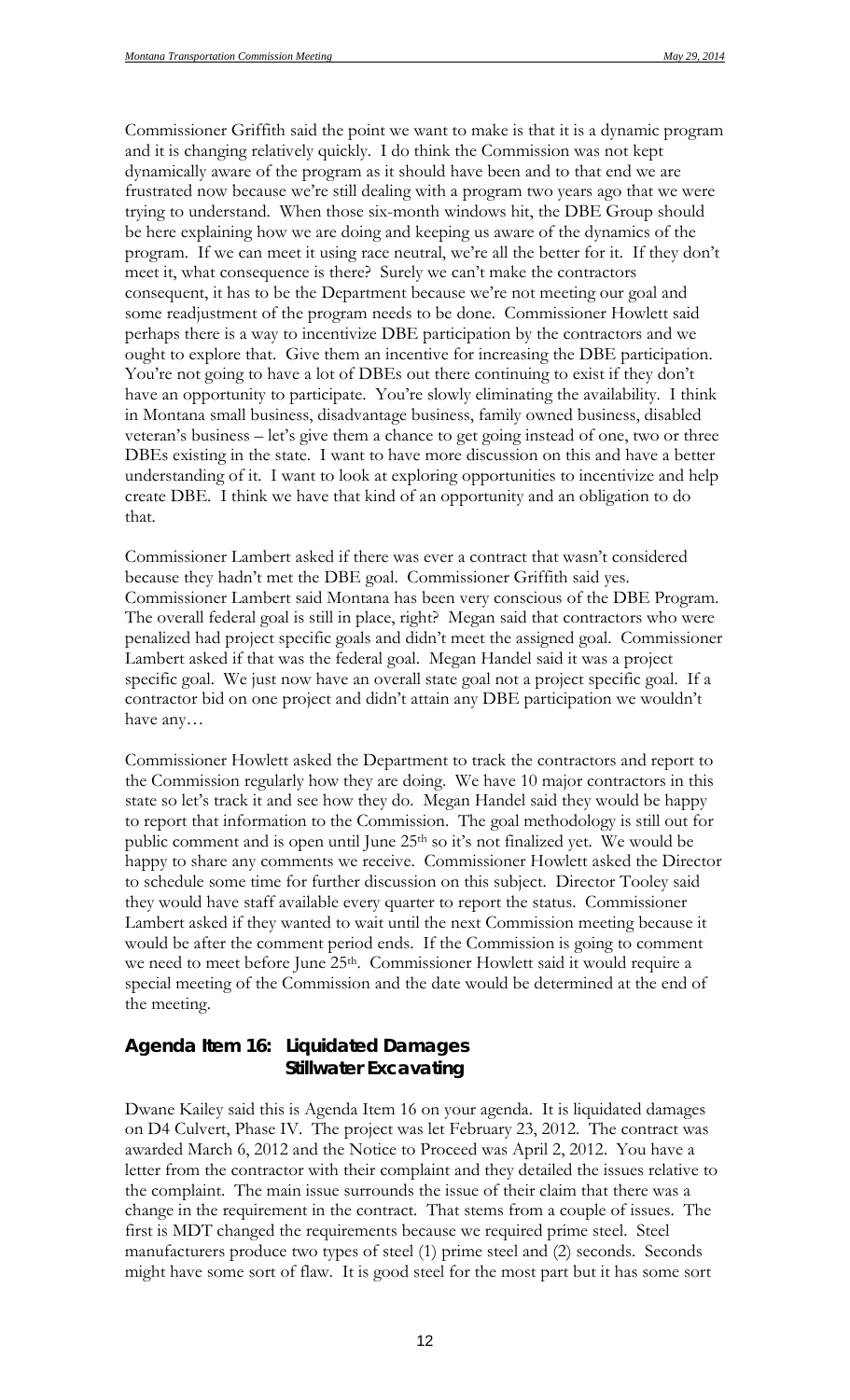of flaw so they don't include a mill test in their certification. Our specification clearly required mill test. The specification is in your packet and includes a letter dated May 21<sup>st</sup> from the EPM to the contractor that clearly states mill test. The only way to meet that requirement is to use Prime Steel. It was clearly identified in the contract when it was bid and therefore was not a change in the contract. Any contractor that knows steel and supplies certifications to MDT should understand that and should be aware of that.

The second issue brought forward by the contractor is they claim they lost time sorting out specification 70901.2 which refers to a requirement of the American Water Works Association C200. That question was brought up in the Q&A by another contractor who asked "is MDT going to require the specification and is it required in this contract." MDT clearly stated the pipe material needed to be AWWA C200. It was asked in the Q&A and clarified in the Q&A. So it was very clear that it was a contract requirement. Commissioner Howlett wanted to know who asked the question on C200. Dwane said it was Stadeley Boring and Pipe Fitting. Commissioner Howlett asked if he was one of the subcontractors. Dwane said they were a subcontractor that did not receive the job.

Next and probably most important to you, further back in your packet you will see a timeline for this project. I want to walk you through the timeline because it is very telling. In May Stillwater first submitted their certification for the steel casing. Then later on May 11th the EPM sends a letter to Stillwater stating the submittals were not acceptable. From then we were trying to resolve the issue with them and on May 21<sup>st</sup> the EPM clearly sends a letter identifying the contract requirements. That timeline adds up to about nine chargeable days. From May 21<sup>st</sup> to August 6<sup>th</sup> we heard nothing from the contractor relative to this issue. On August 6<sup>th</sup> they submit sample certification for the pipe casing. Those samples were then forwarded to Helena and a response was sent to the contractor on August 9<sup>th</sup> stating those appeared to be okay but again they were samples, they are not the official certifications. That adds up to about three chargeable days. We then have a lapse in time and the contractor on September 12<sup>th</sup> sends us new fabricated drawings. Those drawings were reviewed by MDT and approval was given on September  $20<sup>th</sup>$ . That adds up to 12 chargeable days. All total MDT reviewed the submittal from contractor for a total of 19 days.

In our contract we advised the contractor that we allowed for 20 days for review of submittals for the first submittal and a subsequent 20 days for any resubmittal. So in our contract we allow MDT up to 40 days for review of submittals. In this case we documented that we only took 19 total days for these submittals. In the meantime, if you look at the dates between May 21st and August 6th, there were 65 chargeable days where we had no discussion with the contractor on this issue. It was in their lap and we had no discussions. Furthermore, if you go to the timeline between August 9<sup>th</sup> and September 12th, there is an additional 30 days that MDT was waiting for the submittals from the contractor. That adds up to a total timeframe where it's in the contractor's lap of 95 chargeable days. In this situation we are charging the contractor 49 chargeable days in liquidated damages.

Last but not least I would ask the Commission when you deliberate on this issue to think about the other contractors that didn't get this low bid but had bid to meet the intent of the contract – the specifications and the timeline. With that I will turn it over to the Commission for any questions as well as comments from the contractor.

#### Greg Russell, Stillwater Excavating

Also here is Scott Stermo, North Core Subcontractor. Gregg Russell said basically the summary is correct. The thing is, if you read one of our letters requesting additional time, we were never asking for additional time based on the buy-American domestic materials. Those issues led to the first two pipe suppliers who had supplied pipe for the State of Montana under the same spec previously, both bailed on North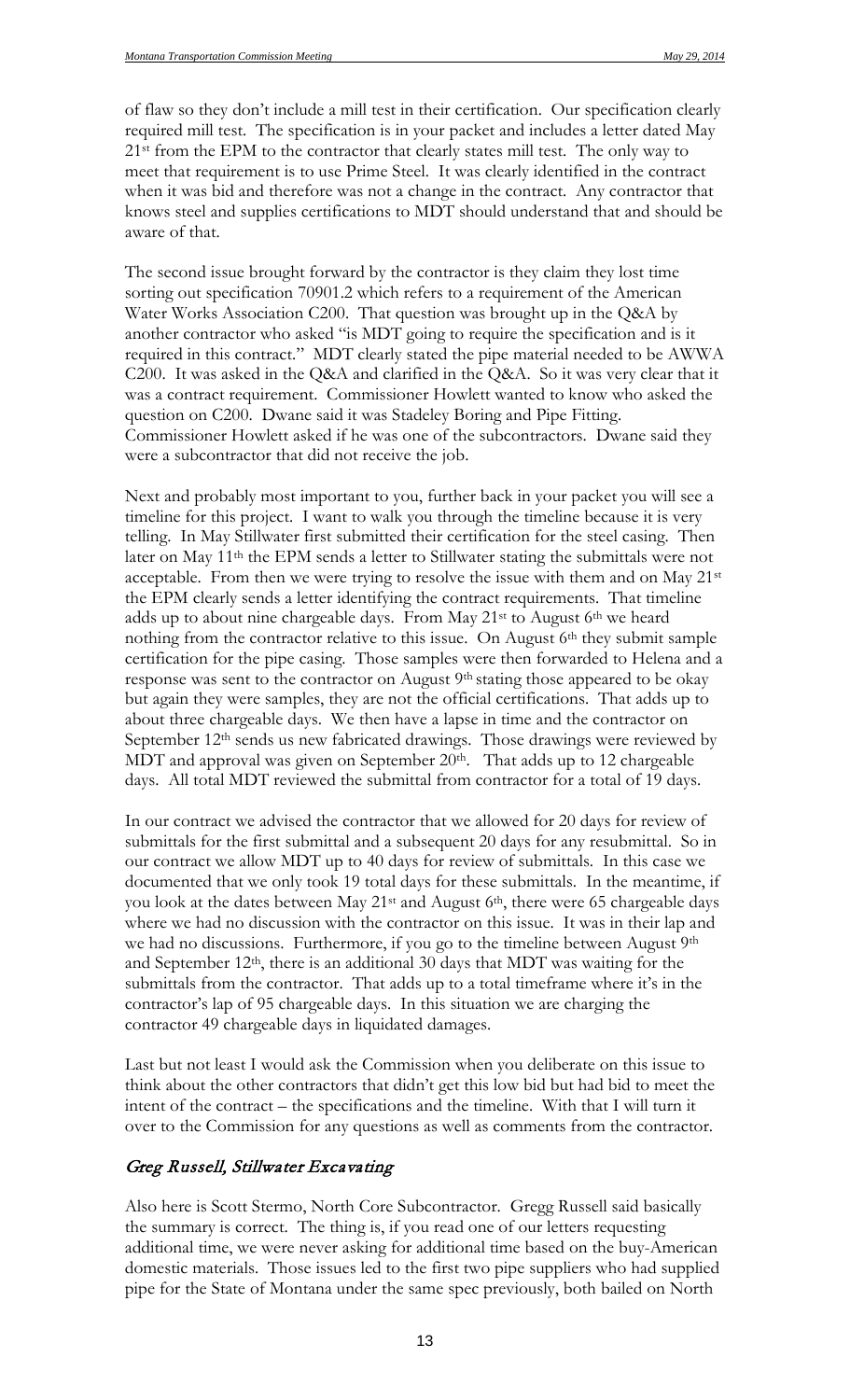Core because they did not want to get prime plate and go through that process. They normally use the "seconds" type of plate to build their pipe. Also in their normal fabrication process, they don't hydro-test the pipe, their welders that run the welding machines aren't certify, they don't certify their machines on a regular basis, they basically roll the plate into a round shape, weld up the seams, visually inspect the welds and ship it out. That is the normal process for all three suppliers that were involved in this. The time we're asking for is exactly between May and August because when we wound up with a third supplier, they read the spec and said they could do this but needed some answers. The specifications require hydro testing on the pipe, coating of pipe, welder certification, welding machines certification, nondestructive testing, and some destructive testing related to machine certification that is not normally done by these casing pipe suppliers especially for steel pressurized water pipe like in a municipal water system type thing.

The time we're asking for is the time it took the third supplier to figure out, based on this spec and the requirements that the state would actually hold them to, what they would have to do and how much it would cost to supply pipe to this job. In your packet is a letter from the supplier that talks about this learning experience and three and half month timeframe. If you read the spec it clearly states that the specifier holds some clarification on these issues because it is very broad. Not all pipe purchasers would require everything in the spec.

Commissioner Howlett asked if they were aware of the spec when they bid the project. Greg Russell said yes, we were well aware the question was asked in the Q&A session. They also cited welding specifications that relate to field pressure pipe that had nothing to do with factory fabrication, welding machines and processes. Commissioner Howlett said 95 days is a long time to get an answer. Greg Russell said exactly and that's the time we're asking for. Commissioner Howlett said you do this for a business. Gregg Russell said these suppliers routinely supply this casing under their normal fabrication process. Because two suppliers had opted out and basically bailed out on us, when we went to this third supplier they said before they would commit to making the pipe for a certain price, they wanted to have these questions answered so they didn't have any surprises. Those questions specifically related to the pipe being hydro-tested. It was in the spec but would they waive that and although they never gave us a waiver in writing, they required some of the fabricator's welding personnel be certified, which they did. I think they required some non-destructive testing of the wells. None of this was ever given to us in writing; it was kind of a long back and forth where nobody would really commit to anything. They said what they would probably accept in a submittal. We gave them a test submittal because we still basically didn't have anything in writing. They looked at the test submittal and said that would work.

Commissioner Howlett asked if he was saying they relaxed the standards to your advantage. That's how I'm interpreting it. Gregg Russell said the spec basically says the purchaser, which is ultimately MDT, can modify and select, pick and choose, the things in this spec, the things they feel they need for the pipe. Commissioner Howlett said basically they relaxed some standards. Gregg Russell said but that's okay though. Commissioner Howlett said it was to your advantage. Gregg Russell said it took a long time to get it … casing pipe is never built to this spec; they never follow all this. I talked to three different suppliers and none of them hydro-test the pipe. The State has never written a letter to tell them what pressure to hydro-test it to which the spec clearly states they are supposed to do. The ultimate supplier was Arnson and the letter should be in your packet. They said it was a three and half month process. Arnson is the largest steel casing pipe supplier in the United States; they supply steel casing to every state in the union. They don't build any of it to the full contents of this specification. Commissioner Howlett asked if it was a specification written prior to the bid. Gregg Russell said the same specification has been used for several years and all these suppliers have supplied pipe under this specification to the State of Montana in the past. The first two had never supplied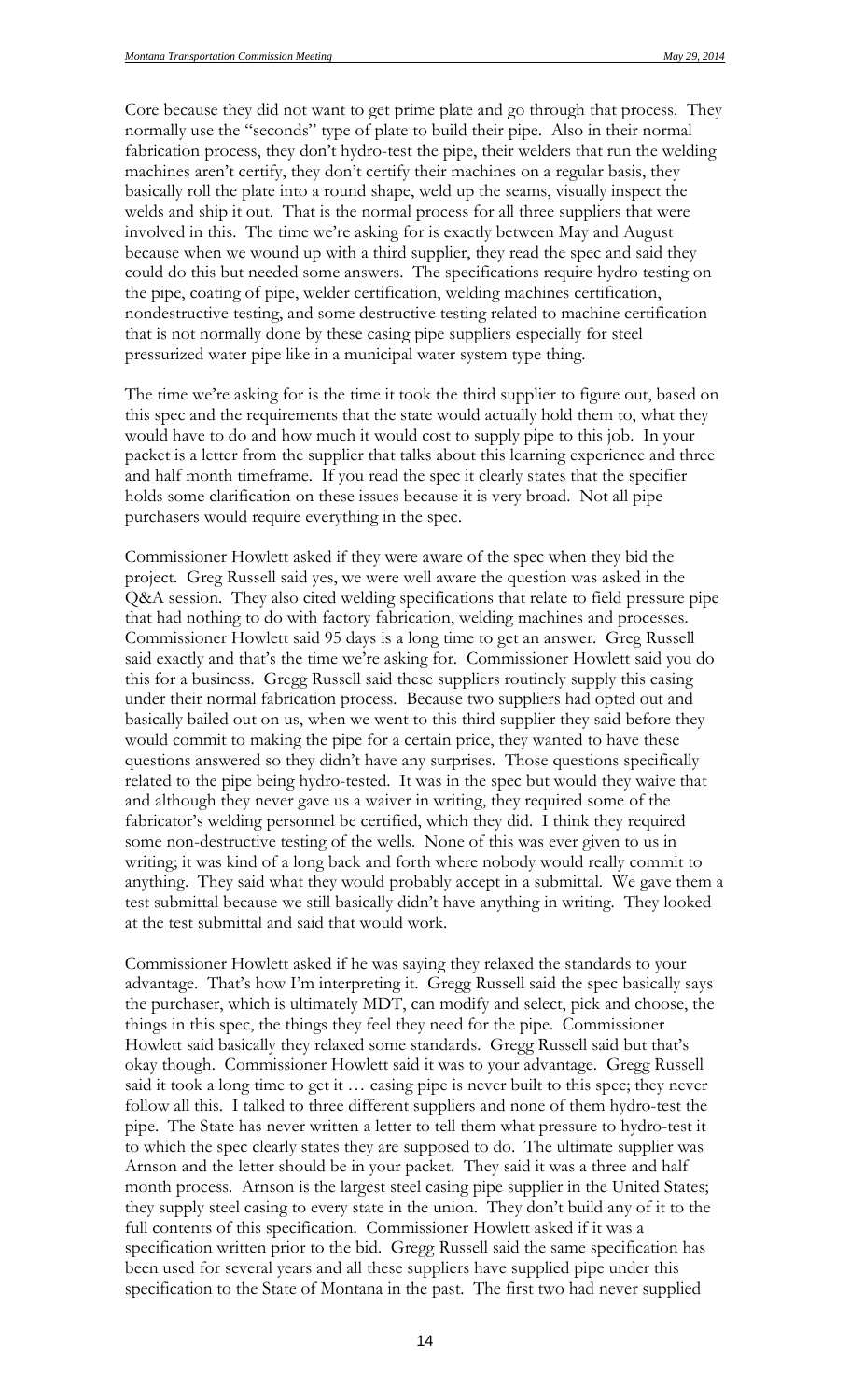the certified mill test report that you get with prime plate; they supplied the pipe using some independent lab certification and a written statement of the pipe being domestically made. The kind of plate they normally use they don't get that one page mill test report or mill certification. We brought that up in our letter and we never asked for time based on that because we understood a mistake could change what they require for acceptance at any time. But those issues pushed us to the third supplier who asked for clarification on all the things in the spec that the purchaser is obligated to clarify.

Commissioner Howlett clarified a statement. A mistake could change it but the change means the State could opt to waive or reduce the specs not increase the specs. Dwane said that is correct. For clarification, in your packet you've got a clarification on AWWA C200 and all the requirements of that specification were addressed in our contract. In your packet it goes through AWWA C200 requirements point-by-point and how they are addressed in our contract. Gregg Russell asked how hydro-testing was addressed. Kevin Christensen said it's in there. Gregg Russell said we never got anything in writing stating you don't have to hydro-test, you do have to certify welders, and you do have to do this specific non-destructive testing. Commissioner Howlett said if they don't tell you specifically you don't have to do it, then you have an obligation to meet all the specs. Gregg Russell said exactly and because with the past history… Commissioner Howlett said I'm not talking about past history, the questions you asked were addressed, right? Gregg Russell said no. We never got anything in writing that clarified what they would do. Commissioner Howlett said if they didn't put it in writing then you have an obligation to do what was there. Isn't that right? If they don't say they were waiving this then you have an obligation to meet this. That's what you bid. Gregg Russell said the spec does say the purchaser is required to specify what parts of this they want to be followed for their particular project. When these suppliers have supplied pipe in the past under the same spec, they should have some reasonable expectation that what was accepted in the past under this same spec should be accepted in the future. Commissioner Howlett said not necessarily because you have different projects, different soils, and all kinds of different things. Gregg Russell said then it should be in the special provisions which is basically what this spec says – the purchaser is obligated to adjust and clarify.

Gregg Russell said the time we're asking for is the time it took to get the issues in the spec clarified so that the fabricator could do what they needed to do to meet the spec and be able to price the piping and deliver it successfully. Commissioner Howlett said we are talking 95 total days and the State is assessing 49, so basically half. Dwane Kailey said the 49 days is the time the contractor went over in the project, so it is specific to the timeline of the project itself; it has nothing to do with how much time they had. Commissioner Howlett said but you granted up to 40 days for responses. Dwane Kailey said the way our contract is written we put the contractor on notice that we want up to 20 days for each review. So 20 days for the first review and if there is a resubmit then we grant another 20 days. So they need to allow for that in their contract time. Commissioner Howlett asked if the days were then calculated into the days they were over. Dwane Kailey said yes they are a part of the contract and are still chargeable days. This was a calendar date contract so a date specific was set when this contract had to be done. They needed to account for that in their contract when they bid. Commissioner Howlett said but you give yourself 20 days to respond, are they being penalized for the time you've taken to review? Dwane Kailey said no we are not penalizing; we put them on notice when they bid the project that we have up to 40 days to review those submittals. They need to account for that in their construction schedule so they allow us 40 days. Commissioner Howlett said but if there was a change or the supplier backed out on them isn't that a consideration? Dwane Kailey said from our standpoint no, they should have had that upfront. Commissioner Howlett asked if they could have known upfront that the supplier would back out on them. Dwane Kailey said I can't speak for the contractor, I would defer to them. Commissioner Griffith said it is not the Department's problem if a supplier backed out. It's the assumption that if you bid a job or you supply pipe for a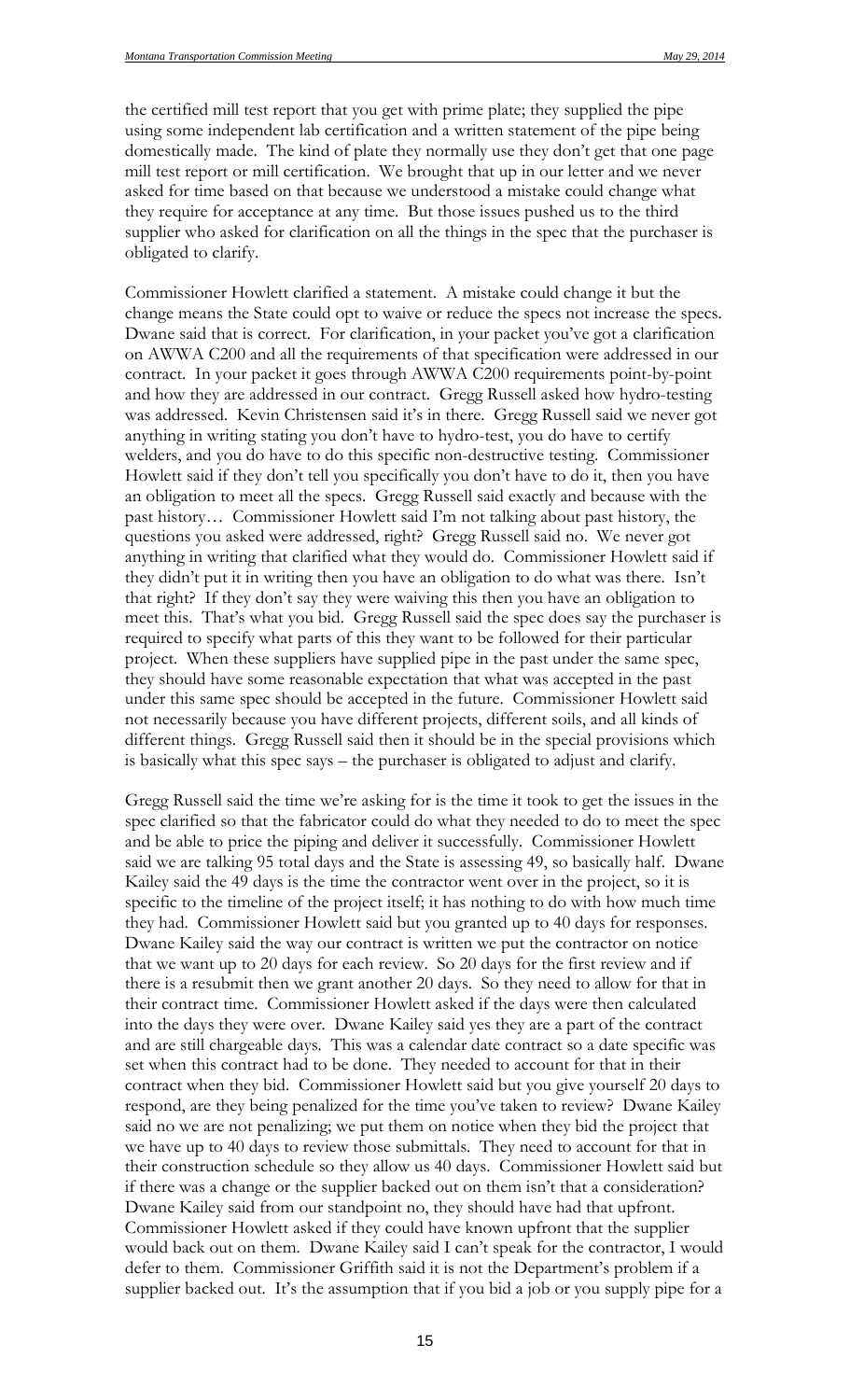job that you have an obligation to not back out. You're fight at that point would be with the supplier for backing out not with the Department. It is the contractor's responsibility to make sure the supplier that quoted the price for the project can deliver and doesn't back out. That's the risk the contractor takes when bidding the job. Dwane Kailey said that's correct.

Gregg Russell said we are not asking for any of that time for switching suppliers when the first two backed out. That ate up a lot of time. The only time we're asking for is when the third supplier got involved and said they wanted clarification from the state. The spec was very complex and they wanted clarification on exactly which parts of it they wanted them to do so they could supply this job. In their letter they said it took three and half months. It is been a real learning experience for everybody involved including the state. The state specs are very hard to interpret. At one point they were asking us to meet field welding requirements for a manufacturer not a contractor. This has been a time-consuming process – three and a half months to be exact. All that stuff should be in the special provisions – what the state requires and what they don't require. On these complex specs when these fabricators look at that, they know what they are going to have to do. They know what they do for every other state.

Commissioner Howlett said whether it was the water works spec, that's the one you bid, and that's the one you should bill to, and the fact that it took longer than that was for you to get a lesser spec to not have to weld it so diligently. That was for your benefit, not the state; the state wanted the water works spec even though it was more than they needed. Gregg Russell said the past history of these same suppliers to the State of Montana under this spec… Commissioner Howlett said we can't look at past specs, all we can look at is what we have here. Gregg Russell said they didn't have to do it in the past and they wanted to make sure that was still acceptable to do it like they'd been doing it. Commissioner Howlett said but it's different than what you bid. The question should have been raised in the bid process. Gregg Russell said it was but it was inadequately answered. They said "follow the spec" but if you read the spec you'll see that the purchaser owes the fabricator and contractor a lot more information. There's actually a list in here "Purchaser Options and Alternatives. The following items should be included in the purchaser's specification" which goes from the bottom of this page clear to most of the next page. The only thing in the special provisions is the steel requirements which we've not asked for any time on. And those problems actually pushed us into the other issues.

#### Scott Stermo, North Core Corporation

We are certified in North Dakota and Minnesota. I bid this on a horizontal boring company. We bid these projects not even using the DBE Program in Montana; we just bid them straight out. When I bid this job we had the quotes from Arnson and Pittsburg Pipe and OPS. Now typically I don't know a lot about the specifications, I just put the pipe in. We put our welds in with certified welders. I put that onto the supplier. When they bid the job out then they send in their submittals and that is when all this timeframe happened, I didn't get too involved in it at that time except to say they needed to step up and handle whatever these guys are asking – you bid the job, you bid the pipe to me and I need that information. As it went then Pittsburg said they couldn't do what they're asking for. I said you've used the pipe before and they said yes they supplied it on the previous project. Over this whole time finally they backed out and I went to Arnson which is a higher price to me but I was in a contract to another guy I bid this job out to. Arnson was working with MDT and we were waiting to go to work. I have six people in my company; I'm very small. We waited, got it approved, went in and did our job. My project came out good, the bores were good, there was nothing wrong with anything I did other than the timeframe. I didn't know anything about liquidated damages coming on to me until it happened after we were waiting for payment. The amount I'm being charged is \$140,000. That's 10% of my entire year. This project has the potential of closing my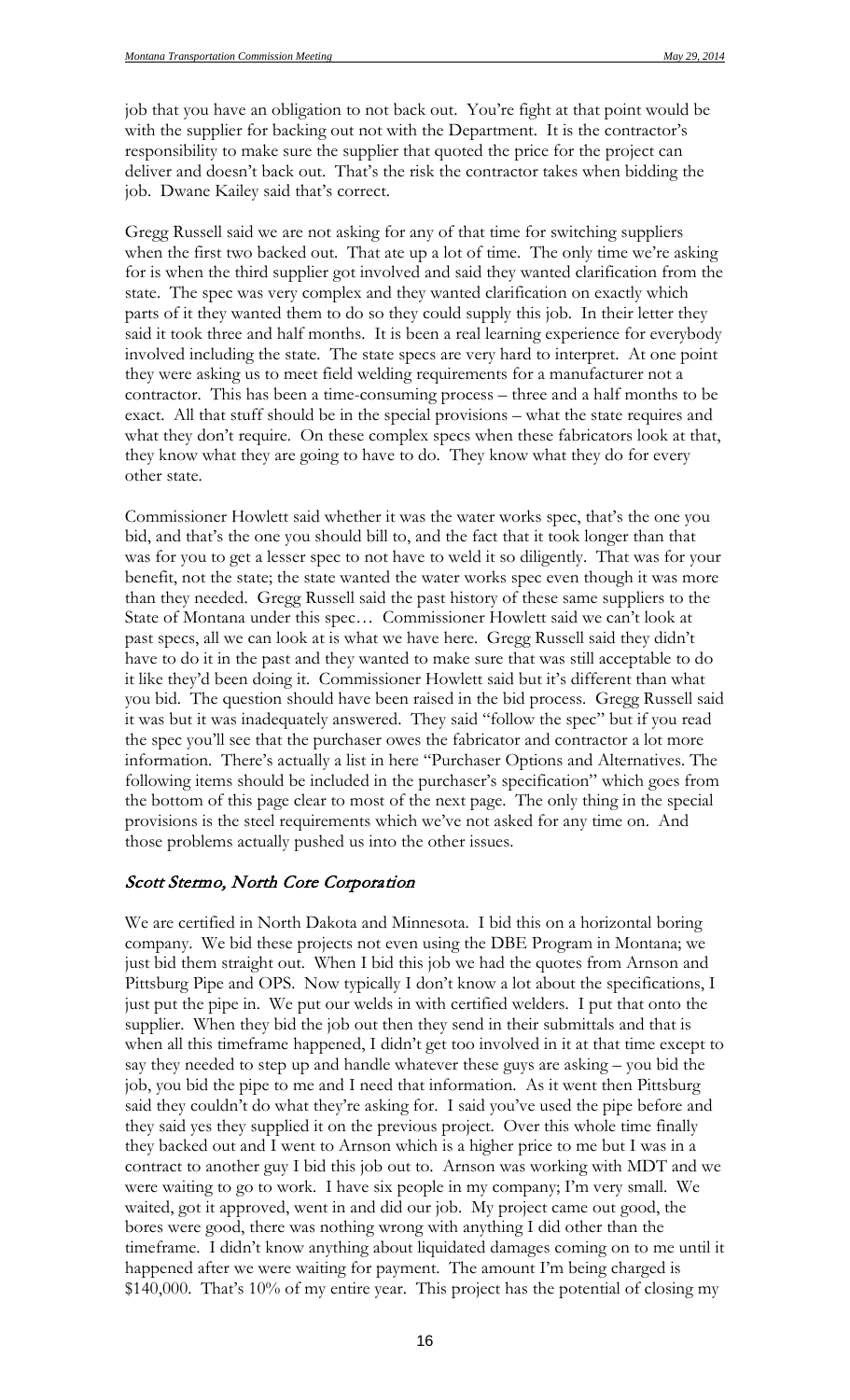business; this is very big for me. So I'm here saying look at whatever the specification is … I don't really understand. Arnson is really angry with me because they are waiting for payment. I spoke with Lisa Durbin and asked for help, I've got this full liquidated damage on me but I did my project in the time I bid it, it took me exactly the same time. Now this \$140,000 I can't make that up. She said if the prime contractor is putting it on you then you should file on his bond. Well he's trying to advocate for me to help me out here. That's a huge amount of money for us. I didn't do anything poorly; I did a good project for you. The issues with the specification shouldn't be that harsh on me that it closes my business because of what's going on. I talked to the DBE Program here and she said you can file a complaint with FHWA afterward. I just want to get my payment and move on. This is a big deal for us. This is a part of a large project and we performed as a DBE and we did everything we were supposed to do. Arnson wrote a letter to Stillwater because it was hard for them to understand what was being asked.

Commissioner Howlett said then Stillwater isn't being assessed it is this small company that's being assessed. Dwane Kailey said that is a contractual issue between the prime and the sub and we have no control over it. Scott Stermo said that is why I have to get someone to help me – everybody passes the buck. Commissioner Howlett said it is kind of reflective of our earlier discussion today. Scott Stermo said exactly, thank you for saying that. Commissioner Howlett said it was disturbing. Commissioner Skelton asked if the total amount of liquidated damages was \$140,000. Dwane said it was \$141,561. Commissioner Skelton asked if it was for a total of 49 days. Could somebody please clarify why if they did their project in the timeframe allotted to them, are they getting the penalty? Commissioner Howlett said because they are a DBE and just a sub. Gregg Russell said they did their part of the project in the time they said they could do it in but because of the issue of obtaining the clarification… Commissioner Howlett said that was your responsibility. Gregg Russell said it was his; it was part of his subcontract to supply the casing pipe. We're just trying to help him out. Commissioner Howlett said you're not on the hook for \$140,000 and you're not a small business. Gregg Russell said we had completed all of our contract work and the last thing in the project was the jack and bores. When they got done with that then the contract time stopped. That put us into the 42 days of liquidated damages. That pushed the contract out into the winter which made things a lot more difficult for everybody. Commissioner Howlett asked if this contract cost us more money as a result of this. Dwane Kailey said it does cost us more money. There's more administrative costs associated with managing a contract beyond the contract deadline. The Supreme Court has said it does.

Commissioner Cobb said Arnson got involved June 5th. Were they talking to you people because they didn't do anything until September 17th so you had all those months in between where nothing was going on according to your time line chart? Were they working with you? It seems like they're the ones who held it up. There is no correspondence from them or the Department and they were the ones waiting to resolve this issue so you could go to work. He's just caught in the middle of this thing. Where was Arnson? Dwane Kailey said I'm not aware if there were verbal communications taking place at that point in time, there is no written documentation of any kind of communications or discussions. Gregg Russell said at the initial time frame, June 5th, Arnson was submitting questions, North Core was submitting questions to me and I was going to the Engineering Project Manager in Wolf Point who was then going to someone else. After about a week of that when we weren't getting any answers, I called the Engineering Project Manager and asked him if it would be okay if the fabricator communicated directly with whoever was in charge of approving these submittals. He said that would be fine and would expedite things. There is no written record of what happened but per Arnson it was a long and arduous process of verbal communications between the materials department here in Helena before they felt they could submit a test submittal they were comfortable with. Commissioner Cobb said for those few months a company that big should have been able to get something done real quickly. I'm trying to figure out what was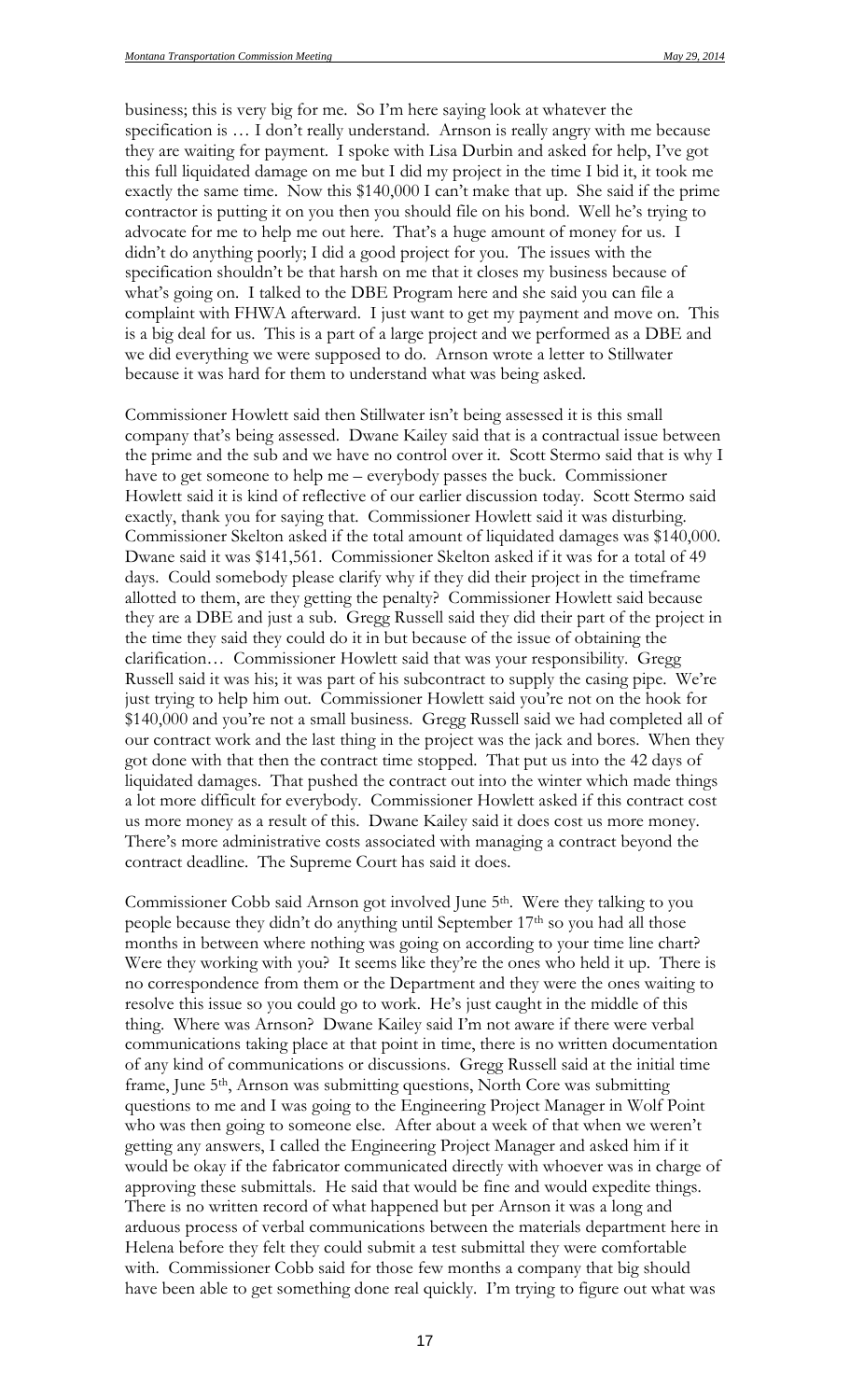going on during that whole gap; that should have been resolved with any contractor. Scott Stermo said I know there was discussion going back and forth between Arnson and MDT because they asked them to do something to help us. I didn't know that the liquidated damage came until after we were complete and waiting for payment. Gregg Russell said they wrote the letter in September when they realized this was going to be a big issue. Up until then I thought we could make it, at that point I knew we had to do something about the delay. Commissioner Cobb said I know we have to have rules to get things done but then do we make exceptions because it's such a mess. Scott Stermo said I submit to you that I'm a small company and the bank is waiting to hear what happens at this meeting. Arnson has a collection out on me right now; I haven't been able to pay anything. That's a huge amount of money for us. Commissioner Howlett asked if he did his job in the time allocated and got caught in the middle of this mess. Gregg Russell said he did his job in the time allocated but the job was pushed ahead past the contract time.

Commissioner Howlett said this is totally unfair. Commissioner Lambert agreed with him. If we do nothing then the liquidated damages stand; if we chose to waive them, then they are not imposed and this gentleman can continue in his small business. I think we'd better explore in greater detail the previous discussion so this kind of stuff doesn't happen again. Commissioner Lambert said the correspondence says the state changed their specs. Dwane Kailey said essentially they alleged we changed our specification. They've alleged again that in the past we didn't require mill tests and that goes back to the difference between prime versus second steel. We have not found any evidence where that has happened but it was very clearly identified in the contract specifications that we require mill tests. Those mill tests require prime steel. Further they state we changed the specs because of requiring the AWWAC200 specification. As admitted by the contractor that is consistent and has been in our contracts for a long time.

Gregg Russell said it has to do with the domestic certification; they wanted the mill test report not because of the quality of the steel but to prove the steel was domestic. In the past they accepted written certification with shipping certificates to show the steel was shipped from a domestic mill. Currently when I said the rules have changed, now they will again accept a written certification from the fabricator that the steel is American made. Like I said the steel issue has only pushed us into the time delay issue; we've never asked for time related to the steel issue. I hope that distinction is understood. The steel issues were because of domestic certification not the quality of the steel. Dwane Kailey said that is not completely accurate. There are two things we require in the specification – mill test and a certification from the mill. The mill certification certifies that it is built in America; it is a federal aid requirement. The mill test is what certifies it as prime steel. In our specification we required both items. We can get certifications on second steel, we cannot get mill tests on second steel. Commissioner Howlett said if these steel company suppliers have previously supplied steel for the State of Montana as was suggested, but you can't find any evidence of that? Dwane Kailey said yes that is accurate. Commissioner Howlett said so let's be clear, when these bids go out to any contractor, these are the requirements. They ought not to be dealing with companies that don't have any interest in supplying that quality of steel. I don't want to see this small company penalized; it's just not fair. Commissioner Cobb said I think we need to waive the damages. I think the Department did everything correctly but it was just a bad thing that happened. The contractor was involved too not just the subcontractor. So I'm in favor or waiver but I think the Department did everything correctly.

Commissioner Cobb moved to waive all Liquidated Damages \$141,561.00 against Stillwater Excavating. Commissioner Skelton seconded the motion. All Commissioners voted aye.

The motion passed unanimous.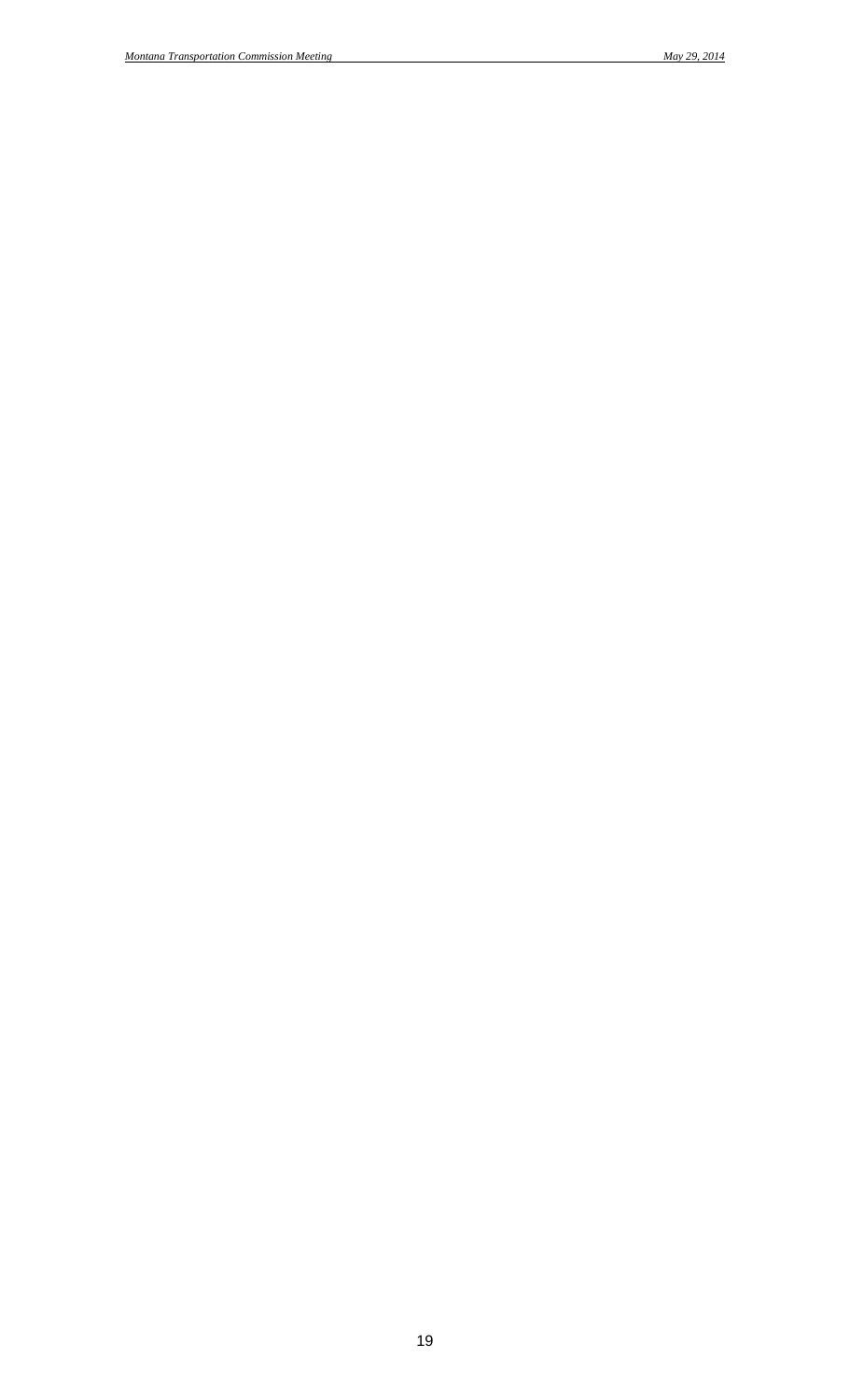#### *PUBLIC COMMENT*

#### John Richard, Seeley Lake

I'm John Richards from Seeley Lake. Earlier you talked about incentivizing the DBE and I think that's a great idea. I'm here in the spirit of collaboration. I've been building a business in Seeley Lake since 1972 when I started working at a crushing pit at mile marker 12 at Seeley Lake. In 1986 I bought the pit from the people I was working for previously. In 1993 I sold a portion of the pit to MDT that had been mined already to build a maintenance facility. It has saved MDT hundreds and hundreds of thousands of dollars just by having a facility there and combining a couple of sections eliminating a person and equipment. That savings is continuous and going on. My father actually sold it because I had a claim against MDT at the time from the Troy Libby job and Marv Dye didn't want to deal with me buying property from him on one hand and having a claim on the other hand. MDT ultimately paid the claim which was \$755,000. Ten years I fought that battle. I did a Quit Claim on the property to my father so he could deal with MDT. I was at the discussions for all of them. During those discussions MDT assured us that we could lease the property as long as we needed to.

Let me show you the picture – this is Hwy 83 (at the time it was Hwy 209 in the 70's). This was the area being mined and this was the area that was sold to MDT. A portion of it is leased; this portion here I leased back until I mined the mountain back far enough that I had adequate room back here to move the equipment, the crusher, a wash plant. You can see it is so tight I don't have room to operate. There is an Affidavit here from my father in 2009. In 1997 we did a formal lease which was part of the Sales Agreement that was done in 1993. This is a letter from Tim Reardon to Dennis Lynd. The last paragraph reads "based on my commitment that your client can crush enough materials to move the equipment, I believe we can finalize this disposition and close the case." That was talking about closing the Troy Libby case. So it was based on those assurances. As you can see from the picture I have a pretty big operation going here.

Currently MDT wants to cancel the lease. They've given us notice and we had to go to court to get and injunction against them canceling it which is scheduled for August. In that whole process MDT will not sit down with me. I've been to Mike's office half a dozen times asking him to meet with me. He won't step out of his office and meet with me. Here we are today face-to-face and I told him we needed to talk. I'm asking the Commission to ask the Department to meet with us and sit down and figure out the problems they have, the problems I have and come to a resolution. The savings to the state has been over one million dollars over the past 20 years; there's no reason to cancel that lease, put me out of business, and forget those savings for the next 20 years. That's a big chunk of change for the taxpayers and the Commission. I'm just asking for somebody with some reason to sit down and meet and talk and discuss this. Mr. Kiley has sent me letter after letter after letter stating "no we won't talk." I don't understand and that's why I'm here. I hope we can come to some sort of an agreement, sit down and move forward and not fight about it. Going to court is not the answer. I'm asking the Commission to help here. Thank you very much.

Commissioner Howlett said he didn't know if it was within the Commission's prerogative to intervene in a management issue but for general purposes I'd like to know why we want to cancel the lease. Tim Reardon said the Department has some future plans for this site and the maintenance facility in the Missoula District. Mr. Richards is right, the lease issue is in front of the District Court here in Helena, there is a second lawsuit over the same property that has been filed in the Missoula District Court which seeks a Rescission of the original sales agreement and that is pending as well. From the Department's standpoint we are simply not going to discuss that.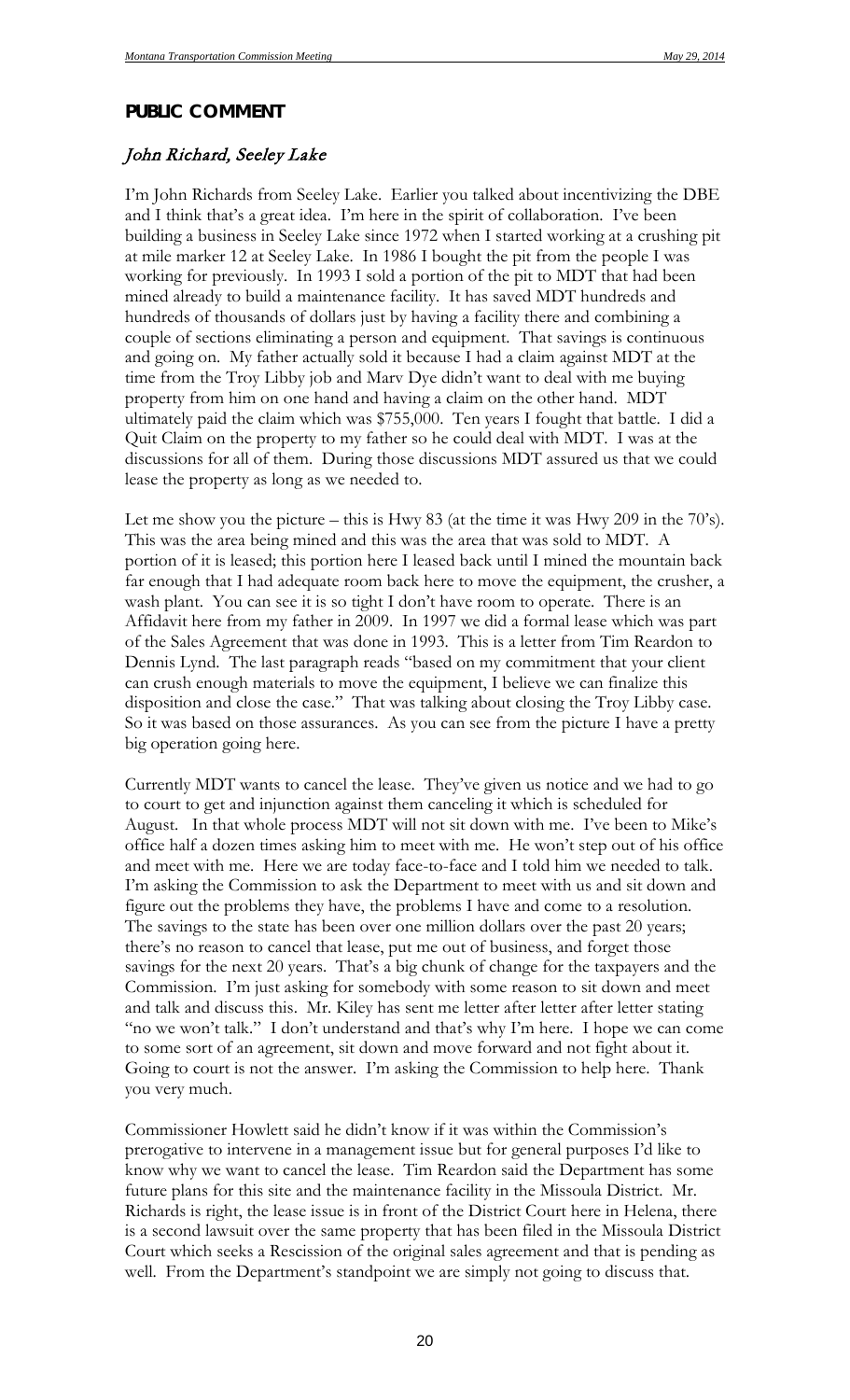Commissioner Howlett said he understood Mr. Richard's desire to have the Commission intervene but it's in litigation. We have some broad authority but one of those is not to micromanage the Department. We look at policy and make sure the rules are followed as far as contracts and those types of things. Maybe if those suits were dismissed there would be room to talk. While it's in litigation it is just inappropriate to have any discussions.

Mr. Richards said he was just asking for an audience with the Director and whoever else he wants to try and resolve it. Why have to go through the legal process for the next five or ten years and battle when we could sit down and resolve our differences. I'm in business and the whole purpose of buying that property to build this facility – this is the MDT facility (showing picture), this is their land, this is the parcel I have leased. I have two leases. Originally I had one lease and we expanded it on a gentleman's agreement in the Missoula District. We have documentation of that in letters. There was never an issue. This area the county wanted to lease and so I said I would work with the county and give up part of that area so they could put a stock pile in there. So I moved this equipment off here and moved this big stock pile off, and leveled it up. I needed access around here and that was part of the agreement with the county. After the county got in there they said I couldn't have access but that was the reason I gave it up so I would have the access. That's what the lawsuit is about. I'm just asking to sit down with somebody in authority to resolve the issues.

Commissioner Howlett said they are restricted by law. If the lawsuit weren't filed you'd have an audience with this Commission; right now we are the Department. Mr. Richards said then, as the Department, I'd like to sit down and talk to you. Commissioner Howlett said by you filing lawsuits you've restricted our ability to be able to discuss this with you. Now it's between the attorneys and the judge. Mr. Richards said if that is where we are then that is where we are. The last lawsuit took ten years and I got a unanimous decision from the Supreme Court. I would have settled that Troy Libby claim for \$75,000 – ten years later the Department paid me \$755,000. That's ridiculous! We need to sit down and resolve this.

#### Robert Creel – Bridges for the Fallen

My name is Rob Creel; I'm a Montana Representative for a nation-wide group of volunteers to get bridges named after warriors who have been killed in action in the Iraq War or Afghanistan War. Currently there are 27 states on board and almost 1,050 bridges right now that have been named in various states all the way from San Diego up to Boston, George and Florida. We'd like to get Montana on board and do the same. Right now there are only about 10-15 from Montana in the two wars so we're not talking about a huge amount of money here. Commissioner Howlett said we have a process for naming bridges in Montana as well as sections of highway. I know that we have done that in some cases like the Veteran's Memorial Bridge in Hamilton. We are doing one up in East Glacier. When you look at the warriors killed in Afghanistan and Iraq, we certainly pay homage to their service. I don't know if that's where we want to prioritize the naming of bridges. Sometimes it is families or organizations that come forward with recommendations but I appreciate the work you are doing. Rob Creel said currently we have two local families in Helena that are 100% on board with the process – the Baucus family and the McKenna family. They are 100% for us. I haven't proceeded to contact any other families yet but this was to get the ball rolling first and see if it can be done. I think Montana could do it pretty easily. Commissioner Skelton asked how this would change the process we already have in place to name bridges.

Director Tooley offered a little bit of background. He said Mr. Creel initially contacted me about naming pieces of infrastructure. We had a discussion clear back at the July Commission Meeting where the Commission decided they wanted a procedure to get to this point. This was the genesis of that. Now we have a procedure and a policy that Tim will talk about. Tim Reardon said as you recall I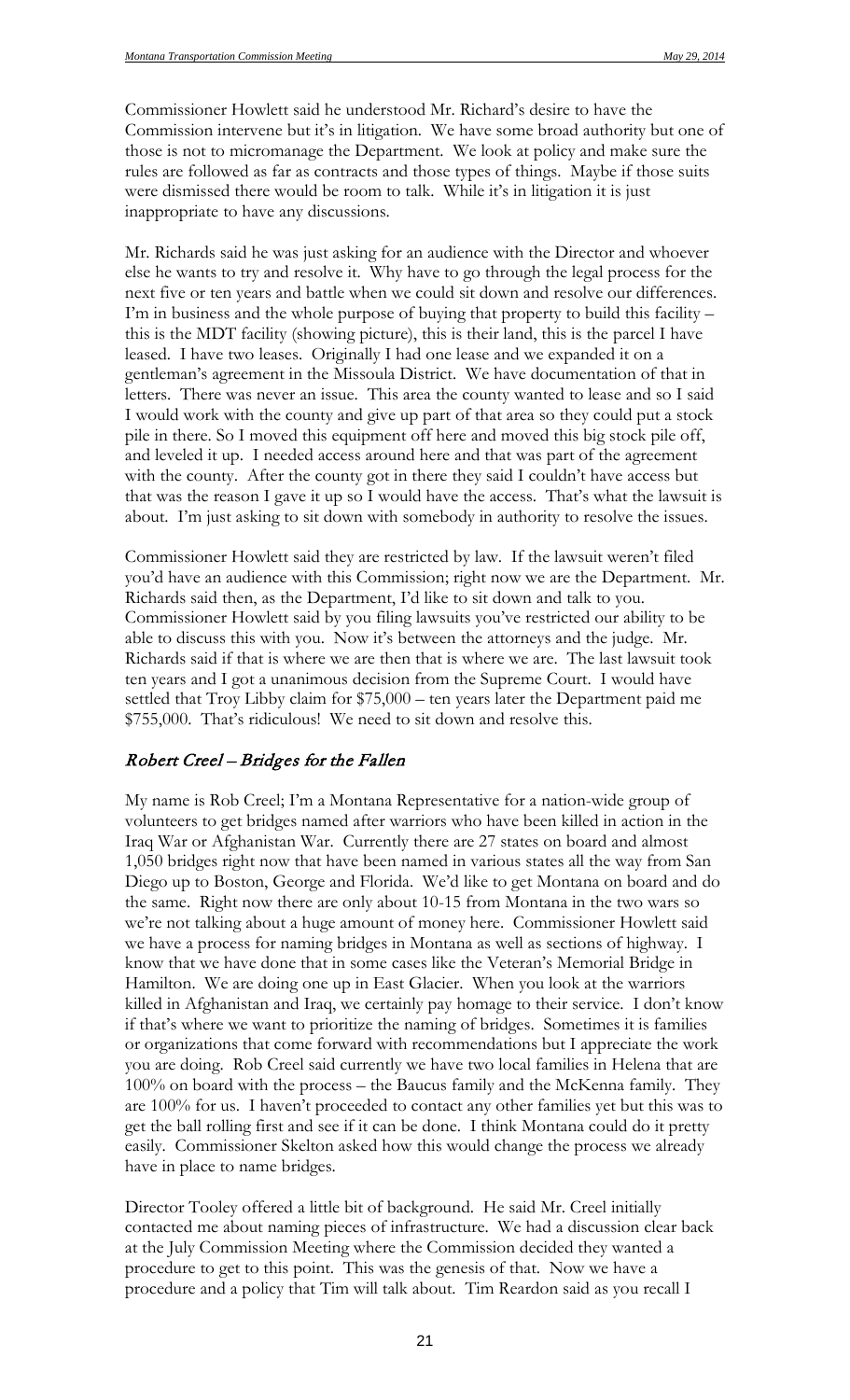distributed the third or fourth draft of that policy but we haven't acted on it. In the interim we've had more requests. We have submitted a legislative proposal to clarify the Department's authority on all of these signs. The proliferation is fairly significant and while it's not up to me to decide the merits of any particular application, trying to put some sideboards on it is tough. We have various kinds of memorials being erected along the highways. The White Cross Program is the most well-known but there are a number of others and you've been asked to put up a lot of signs and there are more coming. I was trying to establish a process with the policy draft but we haven't refined it yet which is why we decided to get some authority from the Legislature that is clear and specific to the Department and to the Commission as to how to do this. It would make life a lot easier for every group and every individual who would like to see a sign go up. More signs is not necessarily well received by the traffic safety people or FHWA. They are potentially put up in the clear zone and they get expensive after a while – \$300-\$500 per sign. We are trying to get our arms around it a little more. We have 18 separate legislative requests for signs that have been approved. If we have the specific authority within the Department and with the Commission it would make life a little easier rather than ad hoc presentations to the Director and the Commission. We're moving forward with that draft; it is in the process now and it will be in front of the Interim Committee in July. If we get their support hopefully we will be able to move forward and get a sponsor and get it introduced in January. Commissioner Lambert said it would make it easier on the Legislature too. I took part in a couple of these designated pieces of highway and quite honestly it would be far better if MDT had the authority to do it and the Legislature didn't have to do it.

#### Cary Hagreberg, MCA

My name is Cary Hagreberg with the Montana Contactors Association. I must confess that I don't know how to read a public agenda because I intended to be here for Agenda Item 2 but for some reason I thought that was going to occur after 9:00. My apologies to both you and my members who are in the room.

We wanted to talk specifically about our concern as an organization with local governments performing construction work that should be done by private contractors. I understand that you already authorized the City of Great Falls and the City of Kalispell and Garfield County to perform work on your state system. We're not going to ask you to rescind that decision but we are going to ask that you, as a Commission, take a look at how, when, where, and why local governments are authorized to perform work on state designated routes. Earlier today you heard a very interesting and complex discussion about liquidated damages and dealing with contract time and very precise specifications. Our concern is that when local governments perform construction even on their own streets that it's inefficient. As you are aware that we are in various places around the state protesting and contesting and opposing local governments performing their own work on their own infrastructure because we think that it's inefficient. We think it is a double standard; that they don't perform to the same specifications you hold a private contractor to. So we would ask that the Commission and the Department to perform a study, an analysis, and come up with some criteria for when, where, why, and how you authorize local governments to perform work on your state system. For example contract time, is there going to be any jurisdiction on how long a local government is out there on your route, will they be using the Manual Uniform Traffic Control Devices like a contractor would be held to. If a contractor is doing work on your system road there is very specific indemnification language in the contract indemnifying the state from liability. If there is an accident in a work zone, where does the liability rest that is caused by inadequate traffic control being provided by the city of Kalispell, Great Falls, Garfield County, et al., where does the liability rest? Probably with the Department of Transportation. So we would ask that you do a study, come back with some recommendations that we could then react to. This is an issue we are dealing with statewide and frankly this is something our contractors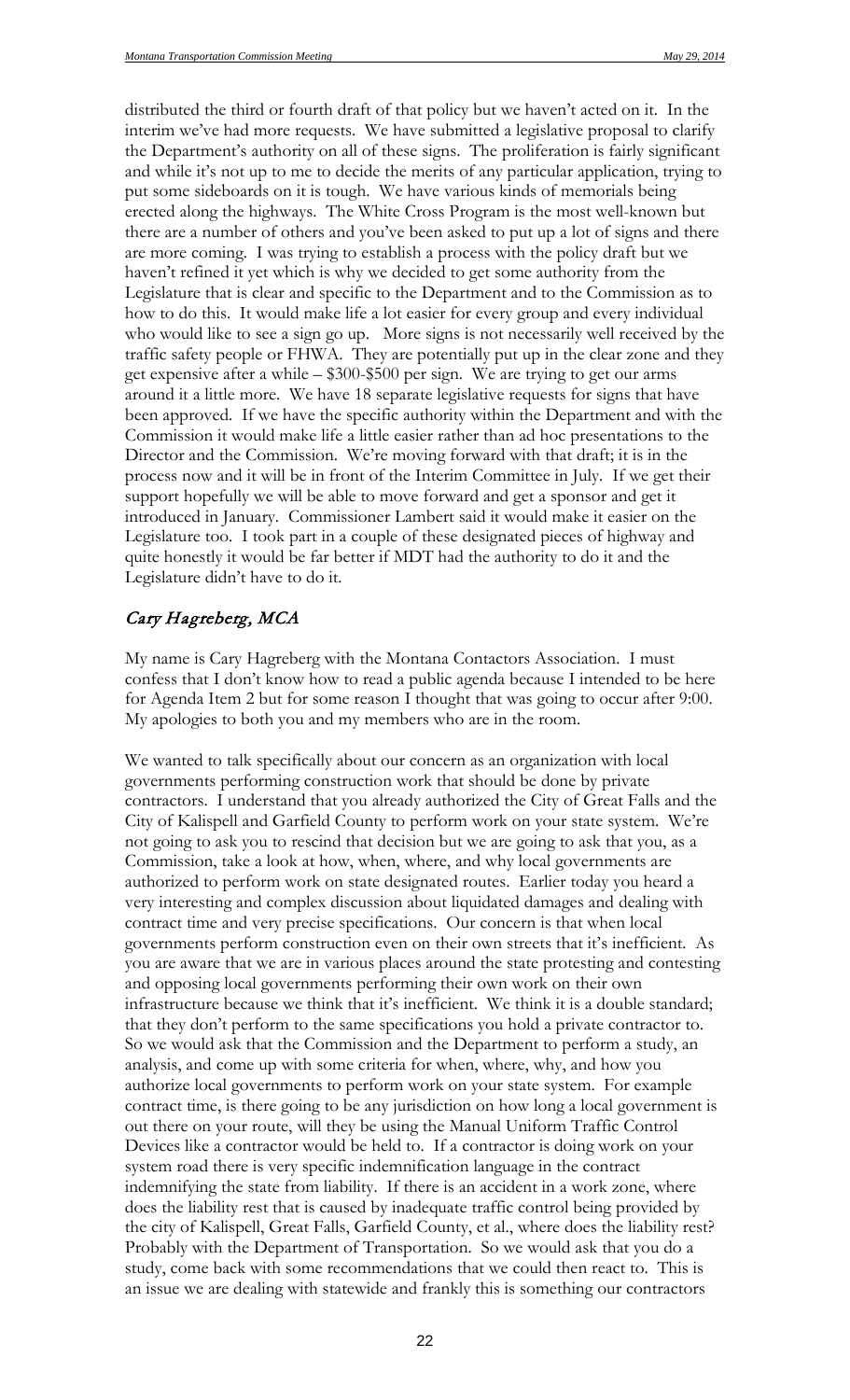feel very, very strongly about. There should not be a double standard and if work is being done on public infrastructure it should be done to a certain standard regardless of who is performing the work. We believe there is a double standard when local governments perform their construction work versus when a contractor is held accountable for it. Thank you for the opportunity to comment.

Commissioner Skelton said when I was a County Commission I always said we're not in the construction business but we did have standards on gravel roads and those kinds of standards. So if they are doing construction work in these cities, is there a set of standards the city has to adhere to when the City is doing the work and who monitors those? Do you go inspect? Dwane Kailey said most local governments use what's called the Public Works Specifications. Do we set these standards for this local work? No we don't. Typically our district offices will work with the local government, they will review the scope, the proposed work that's going on and approve that but we're not getting into the weeds and details as to all these specifications and requirements nor are we going back out and reviewing the work other than maybe a drive by through the project. Keep in mind that most of these projects, while they are on the state system, typically are on a roadway that is owned and maintained by the local government. So yes it is on the state system but it is under the local government's maintenance; it's not a main road. Commissioner Skelton asked about the liability. Tim Reardon said there is liability for the work, liability to third persons during the project and that would be the responsibility of the city who would be assuming the contract responsibility.

#### David Cripps, Hwy 238

I want to thank the Commission for the opportunity to speak on behalf of many central Montanans who use Secondary 238. We have waited for many years for this opportunity to have our concerns for highway safety heard by someone who may have the authority to act on our behalf. I'm David Cripps. I live at the historic Red Barn at milepost 9 which is the intersection of East Fork Road a/k/a S238 and Forest Grove Road. I grew up there on the family ranch and witnessed the traffic every day. I challenge the accuracy and legitimacy of the July 19, 2013 MDT Speed Limit Investigation submitted by Danielle C. Bolan, Traffic Engineer based on data collected one day in May, 2013. How can any Engineer schooled in the science of statistics declare average annual daily traffic volume as 660 based on data collected one day in May? Common sense tells us that for 365 days one would need more than one sampling to declare an average for the entire year. Engineer Bolan goes on to state that only 10 single vehicle crashes were reported in the previous three years and concludes that the crash rate is 1.56 crashes per million vehicles miles travelled. She said the statewide average for rural secondary highways is 1.34 crashes per million vehicles miles traveled. Implying that it is not too much more than the statewide average. Bolan makes this bold statistical analysis based on information collected one day in May and underreported data that only 10 vehicles crashed in the three previous years. One must question Bolan's source of a data base. In the past three years, there have been four hit-and-run crashes into my coral fences and barn alone and she says there were only 10 in three years. It is a well-known fact in Fergus County that most accidents like the recent roll-over that involved an unbuckled intoxicated police officer with a baby in a pick-up does not make the reported list. Bolan goes on to state only one of the crashes involved a conflict with an animal. That's in three years but anyone who drives this road knows that there is closer to one domestic or wild animal killed every day of the year with conflicts with vehicles. Nowhere in the report on this short Secondary road that connects Lewistown to graveled roads does Bolan discuss the variety of traffic including steel welders, commercial truckers, bicyclers, tractors, 4-wheelers, tourists, boaters, air force military vehicles, school busses, commuters, joggers, horses, and cattle. After all, how could that be reflected in a study made one day in May? From her scientific engineering study she concludes that it would be entirely safe to increase the speed limits on speedway 238.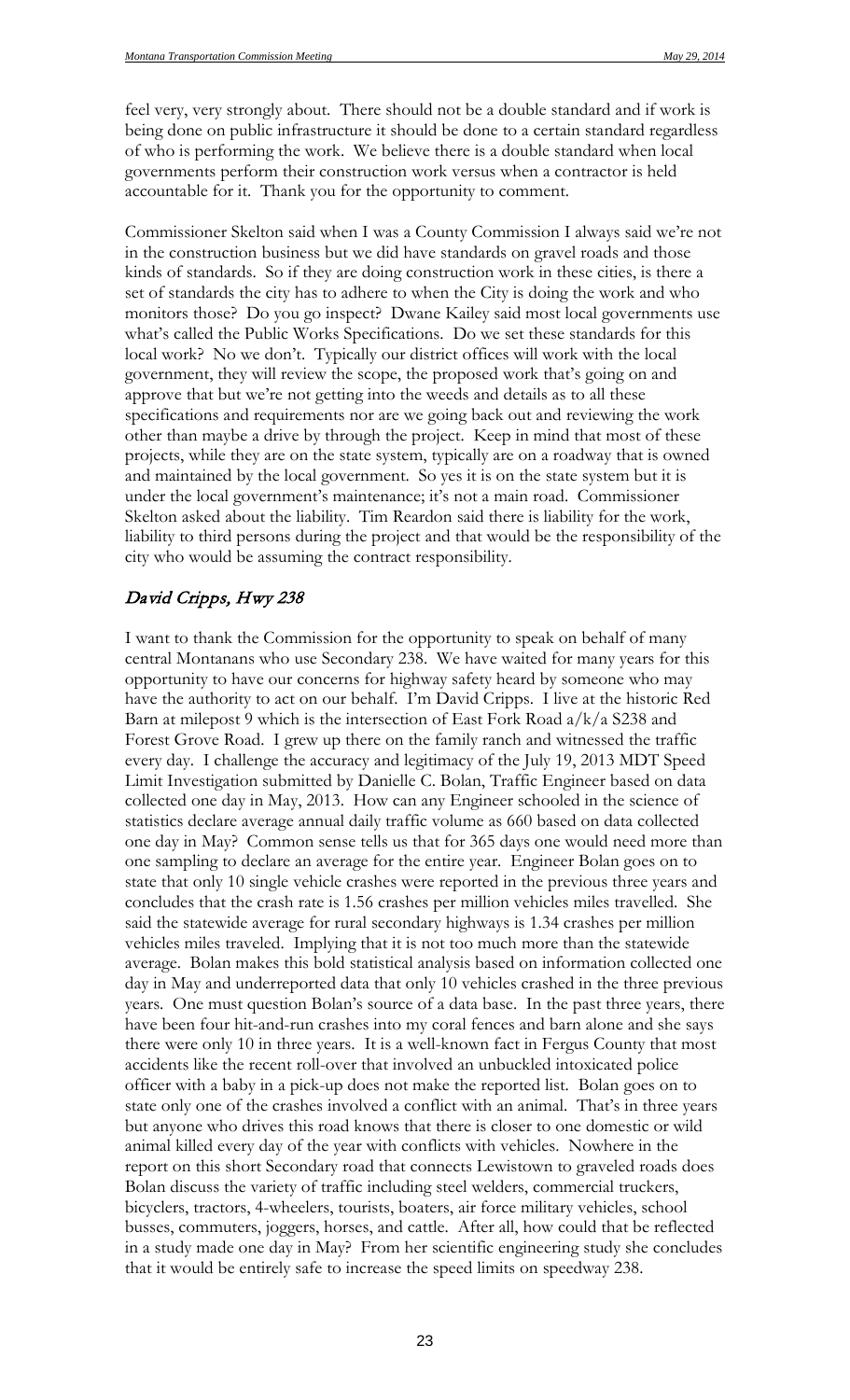For the past 20 months, since the Montana Transportation Commission in September, 2012, ordered this 70 mph speed limit temporarily reduced to 50-55 mph, has the traffic generally slowed down to honor those speeds. It is common knowledge among local drivers that seldom seen County Sheriffs and Highway Patrolman do not ticket unless the speeder is going at least 10 mph over the speed limit, therefore many local drivers automatically drive 5-10 miles over the speed limit. Wide-load commercial truckers hauling steel, logs, hay, gravel, propane, and intercontinental ballistic missiles and nuclear warheads generally comply with the posted speed limits for fear of losing their CDL with speeding tickets. Engineer Bolan has recommended that the temporary speed limits of 50-55 mph be increased by five miles per hour based on some 85<sup>th</sup> percentile theory of the state that drivers would appear to be travelling based on data collected one day in May and a limited data base of reported crashes. Using this theory the speed limits could be increased on a yearly basis since drivers here automatically drive 5-10 mph over the posted speed.

We must ask ourselves why MDT is so determined to increase the speed on this road. Could it be that a slower, safer speed would reduce the number of accidents and negate the necessity for the super highway that they proposed within the Department three years ago in May of 2011? Coincidentally that was the month the Fergus County Community Council put pressure on the Fergus County Commissioners to reduce the 70 mph speed limit which had been set by the Legislature for all Secondary Highways. The County Commissioners were presented with a petition with 200 signatures of 238 users who wanted the speed limits reduced. For many prior years local residents had their requests to reduce the speed denied by Fergus County Commissioners who happen to live on gravel roads beyond the end of this roadway. These Commissioners, who have subsequently been voted out of office, had not informed the public they had requested a super highway be built on this local road for their convenience of speeding to town. When MDT presented their superspeedway proposal to the community at a public meeting in August, 2011, I was the first person to point out that road safety could be increased by simply lowering the existing 70 mph speed limit. This was met with thunderous applause by 100 plus residents in attendance but with ferocious resistance by Ryan Dahlke, MDT Project Manager. One year later in August, 2012, Engineer Bolin arrived in Lewistown to do a windshield survey of the road. Three days after the survey Bolan proposed that an interim speed limit of 55 mph should be posted until she could conduct a speed study investigation. This was accepted by the Fergus County Commissioners and left to the discretion of the Transportation Commission. In September, 2012, two days before the Transportation Commission Meeting in Helena, we heard a rumor that a current County Commissioner and an ex-County Commissioner had assembled a group and were travelling to Helena to argue that the speed limit should remain at 70 mph. Thankfully the Transportation Commission set the interim speed at 55 mph and 50 mph at this meeting.

Ten months later in July, 2013, District Administrator Stefan Streeter sent Engineer Bolan's Speed Study to Fergus County Commissioners requesting they have public comment returned within 60 days. The Fergus County Commissioners waited the 60 days and then announced to the residents that the Speed Study had been completed and then voted to raise the speed limit to 65 mph for the entire length of the roadway from milepost 3.4 to 11.0 according to the News Argus and the Fergus County Clerk and Recorder. We haven't had official verification of that. The Fergus County Commissioners stalled another seven months before they sent their recommendations back to the Transportation Commission. We have now waited three years for a final determination on the speed limits for S238.

In the meantime new formerly straight sections of primary state highway approaching Lewistown from Great Falls, Billings and Malta have been completed with 12-foot lanes, additional turning lanes, and 10-foot wide paved shoulders with a posted day time truck speed limit of 60 mph and 55 mph at night. These are primary roads. On

24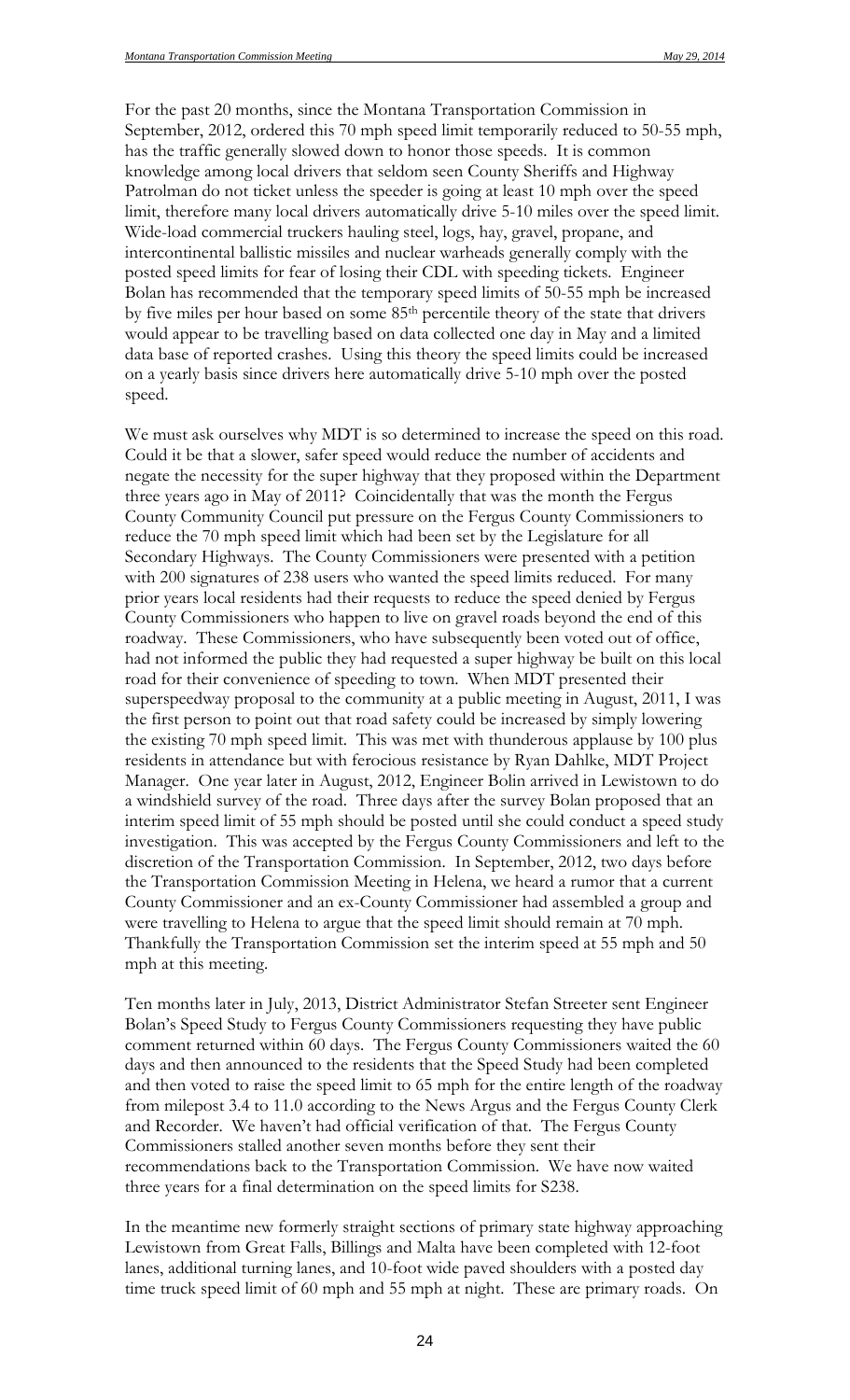Hwy 191 going north from Lewistown the sign also says "no off road vehicles". Our little road has many off-road vehicles. Yet now MDT recommends raising the speed limit for the traffic to 60 mph on S238 day and night. The MDT would have wideload commercial trucks carrying nuclear warheads share this short secondary scenic route with bicycles, horses, and deer on lanes only 11 feet wide in a one-mile no passing zone without even grass shoulders along steep creek banks and deep ravines on a blind curve at a blind junction to a heavily travelled steep gravel road at the historic Red Barn with two hidden driveways that serve eight residences, ranch, free meadows and pasture at the same speed as trucks on nearby reconstructed primary highways travel.

The Fergus County Commissioners and a group of road bullies, mostly welders from Allied Steel organized by ex-County Commissioners who were voted out of office want to set the speed limit at 65 mph or 70 mph day and night. Local residents try not to venture out on speedway 238 at 5:00 am, 3:30 pm, or 2:00 am shift changes at Allied Steel. The Montana daytime speed limit for trucks on the four-lane state highways with very wide paved shoulders and exit lanes is only 65 mph. Yes Engineer Bolan has the audacity to claim in her report that is it safe for trucks to travel on East Fork Road at 65 mph day and night. What is wrong with this picture?

The last time I spoke before the Transportation Commission in September, 2012, I apologized that I'd been impatient and angry that after 16 months still no speed study had been done on S238. This time I'm not going to apologize for my outrage that after three years of waiting, MDT and the Fergus County Commissioners allowed this sort of rubbish called a Speed Investigation Study conducted one day in May of 2013 be the basis for suggesting the speed limit now be raised five miles per hour on S238. I'm not angry at the Transportation Commission; I realize your hands are tied by the information and the time it takes MDT and the County Commissioners to present their views. On the contrary, I'm very grateful to the Commission that we've had 20 months of considerably reduced speeds on the upper Spring Creek and East Fork Road. Considering that most drivers travel five-to-ten miles over the posted speed limits on S238, I strongly urge the Commission to keep the present speed limit at 55 mph for the section between milepost 3.4 and 8.6. I have photos if you'd like to see those.

Commissioner Howlett said your point is well taken. We had a long discussion over that and we had a County Commissioner show up here and he was the only one in opposition to us reducing the speed. I'm assuming that it was him and his colleagues that banded together to try and get it raised. We didn't make that permanent; that was an interim? Yes. Is that coming before us again? Dwane Kailey said it was Agenda Item No. 7. Commissioner Howlett said we will have more discussion when we get to this Agenda Item. Dave Cripps said he would finish his comments at that time.

#### Elk Park Project Bid

Commissioner Griffith said I have some comments on why the bid on Elk Park was mathematically imbalanced. I think in the beginning both Kevin and I thought maybe it was because they were authorized to use recycled asphalt products which would lower your requirement for asphalt but the asphalt price that the lower bidder bid was \$350/ton. There were approximately 4,700 tons of oil required. The cost of oil is about \$720 and the contractor bid \$350. So that mathematically imbalances his bid by \$1.7 million. Now that isn't saying he was \$1.7 million low, he put that in other items. The problem I have is that we as the Commission and the Department have broken up projects into unit prices to both not disadvantage a contractor if we go over those but the intent is that if there is something we go under then you don't disadvantage the Department. It is my opinion this bid is mathematically imbalanced and has the potential for being materially imbalanced. It is within the Commission's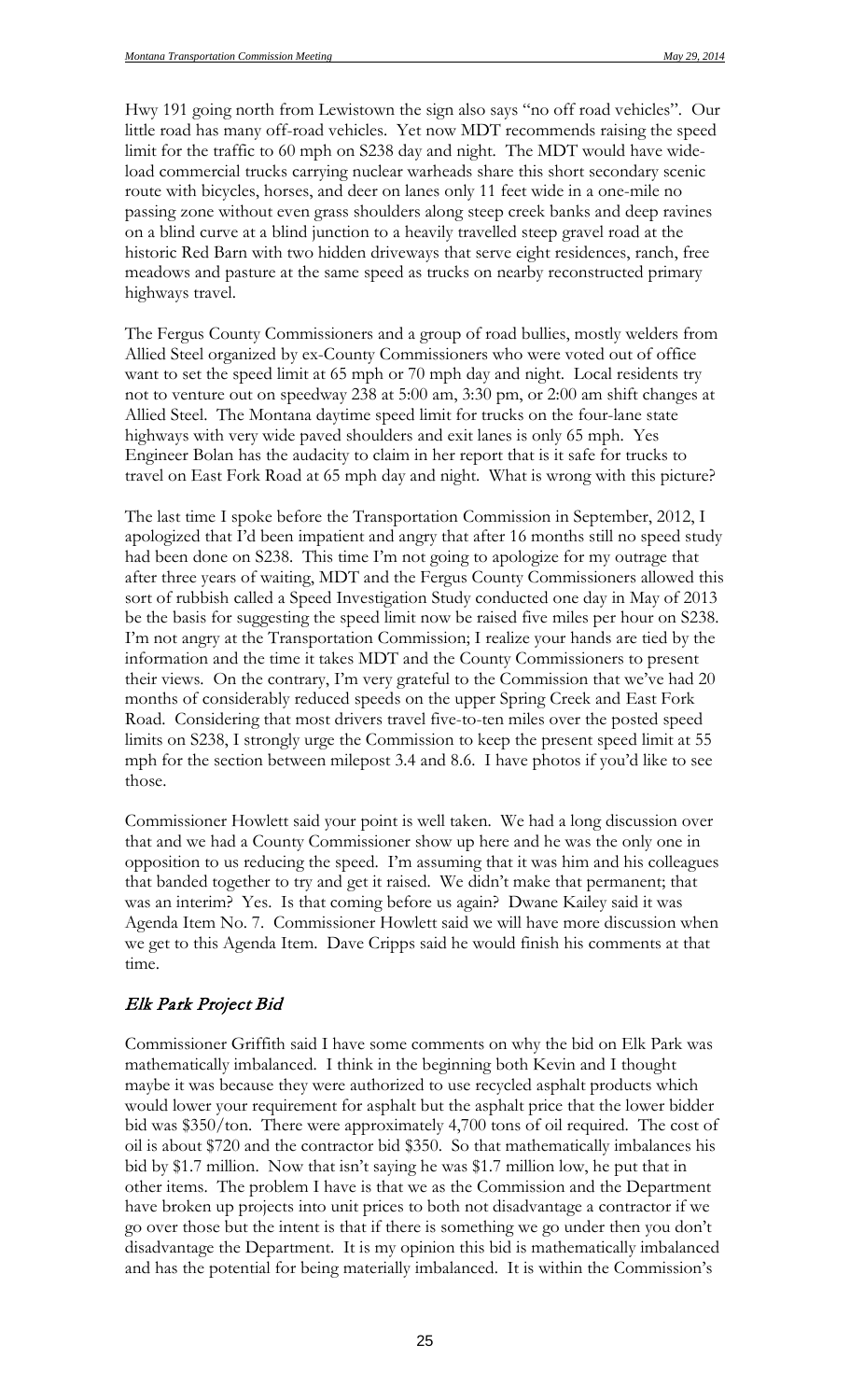prerogative to cancel that contract and I'm going to recommend that we do that and rebid the project.

If we allow this to happen, as a Commission, it will set a precedent for how we see bids come in in the future and the imbalancing of bids will try to take advantage to get a project and I don't want to see that happen. I think it will confuse the issue. I would like the contractors involved with this project to stand up and have their day before the Commission. Commissioner Howlett asked Kevin Christensen if he was in agreement with Commissioner Griffith's observation. Kevin Christensen said it is a mathematically unbalanced bid. When I did my initial bid review I assumed the contractor had bid this job to use recycled asphalt but subsequently I found out that was actually prohibited on this job. I looked into it further and I do not believe it is materially unbalanced and that's why my recommendation was made to award this. It certainly is mathematically unbalanced.

#### Mike White, Nelcon

I'm Mike White, I'm the owner of Nelcon. Thank you for allowing me to be here. I bid work for the State of Montana on many, many projects for you folks and I appreciate that. Prior to this bid two weeks earlier we were second on a bid in Hardin that had the exact same oil price at \$350/ton. If that's material on this particular project on Elk Park then it's also material on the project in Hardin. Additionally we were second on a \$10 million job last year in Libby where the contractor bid \$1 for select borrow. If we're going to open this up then you are opening up a large issue. We bid about \$600,000 million per year in many states and we are also licensed in nine states and we learned from other bids so we had the bid tabs on a previous job in Hardin and we bid the exact same price as was bid there. Commissioner Griffith said that's apples and oranges because you can use recycled pavement. Mike White said recycled pavement doesn't change the extent of asphalt content. Commissioner Griffith said yes it does. Mike White said not to the level of the delta of the oil price. It's not half the amount of oil requirement when you do recycle; it takes off about 15% not half. So it's not that substantial.

I think the argument would be clear that if you do that, then we're going to have to object on the basis of many other bids where we were second and recently two weeks before with the exact same price on oil - \$350. Furthermore we've already received the Notice to Award; we've been required by the MDT to provide bonds which we've done, we've already permitted the gravel pit through DEQ, we've had on-site meetings, we're leaving this meeting to meet with the DEQ. So we would have substantial damages. We were ordered by the state to have all of our documents in no later than May 26th with our bonds etc., and we've already done that. So the material's bureau has gotten ahold of us and we've submitted all the documents that you require. We have had no evidence of any problem prior to this. Commissioner Griffith asked if they had a signed contract. Mike White said they have signed the contract and sent it back to the state of Montana. We do not have a signed contract from the state yet. We have a Notice to Proceed, we have a Notice of Award, and we have a lot of cost involved at this point to get to this juncture. We've met with the Weed Bureau. The day after the bid we went to the gravel permit area, we've got a lot of legal costs involved in that, we've had meetings in Butte with the land owner to secure the gravel. Generally when we do one of these bids it takes a minimum of two months to get a permit and another month to get the mix design process approved by the materials lab, so we're three months minimum from the day we get a Notice of Award. When we get a Notice of Award we're moving and we're going make it happen. In past years Nelcon has served this Department on projects up to \$32 million dollars in Havre, we've also served on major projects and I've never been here in 30 years on a legal matter. We just aim to perform work; we bid the exact same as Riverside two weeks previous. It's not a material matter to the extent that you might claim. We're in the business of knowing how much it takes to do recycled asphalt and how much oil; that's what we're in the business of doing. I basically and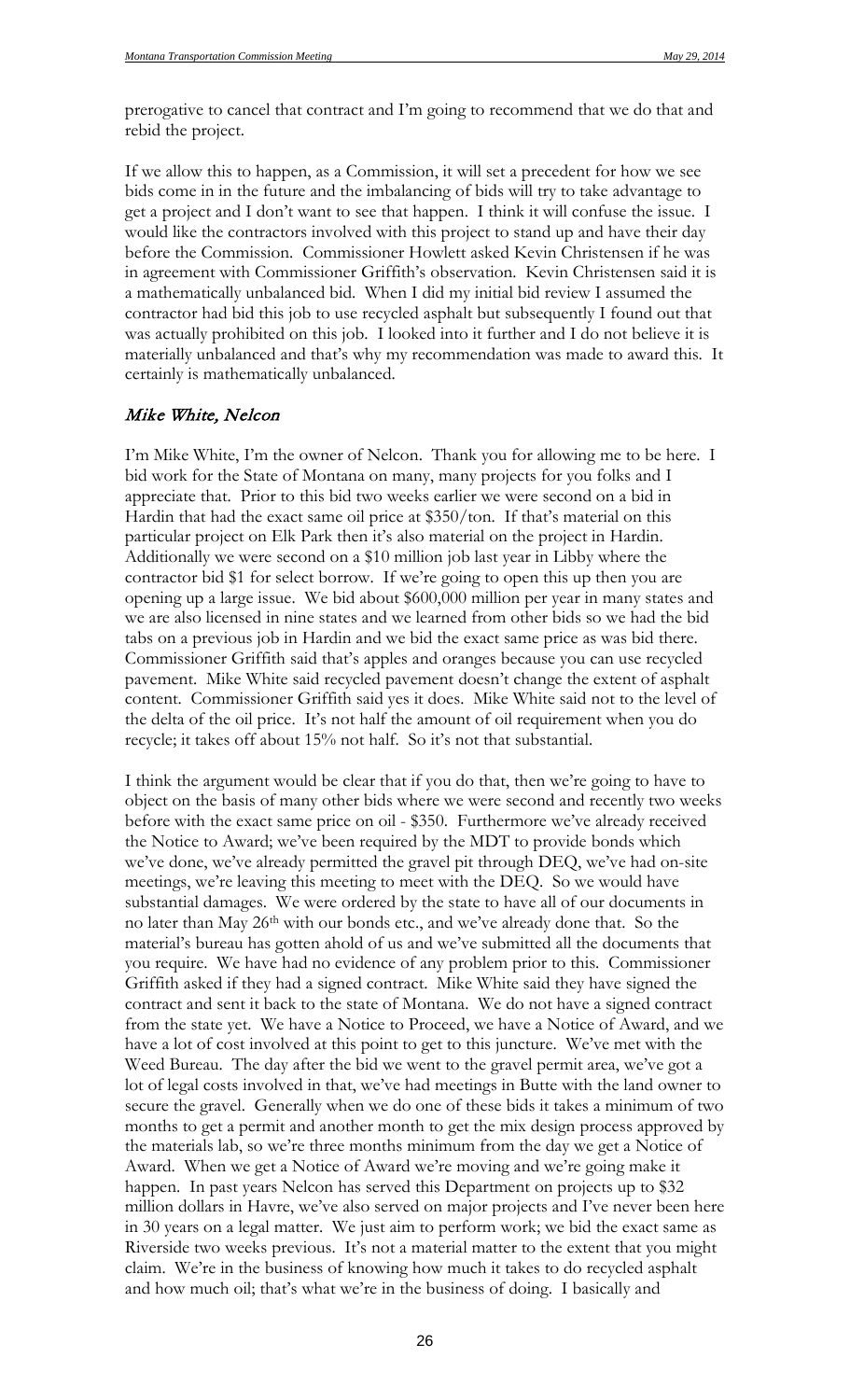respectfully don't agree with that concept – it's the exact same unit price of oil that another contractor used. I started my business 11 years ago on a Home Equity Loan of \$50,000 and I bought Nelcon on a stock basis, so it would be very disheartening to me. My wife has been a public servant in public health for over 20 years and is the Director of the Flathead Community Health Department. It would be very disheartening to me to see other contractors of a larger stature than myself to be awarded jobs and me not be awarded this contract. Thank you.

#### Mark Wessinger, Independent Contractor

My name is Mark Wessinger. I'm an Independent Contractor and a Consultant Engineer representing Jim Gillman Inc. on this issue before you today. I have a copy of a document I'd like to hand out to the Commission. This is an excerpt from comments the Montana Contractor's Association made to proposed plant mix changes in February, 2013. This talks about recycling and current bid practices. Currently the most viable and truest method, based upon the way the contracts are set up now, for a contractor to bid the use of rap and the significant cost savings associated with it to the Department and the taxpayer is to adjust the asphalt price to take into account the reduced amount of asphalt that will be required to make the new plant mix. If you refer to the Q&A forum for both the Hardin project which Mr. White referred to and the Butte Elk Park Project you will see where the difference is and why Riverside bid this project the way they did at Hardin and did not bid it that way at Butte Elk Park. Specifically on the Hardin project in the Q&A Forum they asked if they would they be allowed to utilize rap in the making of plant mix. The response from the Department was the maximum amount allowed to be incorporated into the PMS will be available to the contractor. So that is why they bid the project the way they did on Hardin. They were bidding to incorporate the use of rap into the job. On Butte Elk Park they asked the same question and the Department's response was due to the project and sight specific concerns existing, rap materials will not be available to the contractor on this project.

On the Hardin project you can expect to see a final payment to Riverside reduced, if you assume a 1% reduction in the amount of asphalt required because of the use of rap; that final payment would be about \$357,000 less than the amount that you awarded to them. There would be no like reduction in payment to Nelcon on this project or on the Elk Park Project for that matter. Now on the Elk Park Project there are several ways in which the Nelcon bid could possibly be materially unbalanced and therefore not eligible for federal participation. First of all if there is a very significant decrease in the amount of asphalt cement needed to perform the work. The estimated planned quantity on this project is 5.7%. For every one tenth of a percent that the actual asphalt content use under-runs that, the payment to Gilman would be reduced by more than \$31,000 more than it would be reduced to Nelcon. If you had a reduced asphalt content and maximum incentives for density and volumetrics, under that scenario Nelcon, depending on how and when target limits are set, you can see a maximum incentive for Nelcon that would be approximately \$180,000 more than it could be for Gilman.

Another very significant reason that it could be materially unbalanced would be asphalt cement test failures. Under MDT's specification there is a graduated price reduction based upon test results of the asphalt cement. If there is a 10% price reduction, that reduces the payment by \$176,000 more than it would to Nelcon; a 25% price reduction would reduce the payment to Gilman by \$440,000 more than it would to Nelcon; and a 50% price reduction, which is allowed under the specs, would reduce the payment to Gilman by \$881,000 more than it would be to Nelcon. Now one of the things that happens, if there is price reduction on the asphalt cement, MDT and the taxpayer are not being compensated for the reduced service life that you would expect to see with asphalt failure. That scenario is one reason why, under subsection 102.08, the Commission has the discretion to reject not only materially unbalanced bids but mathematically unbalanced bids as well. You could have a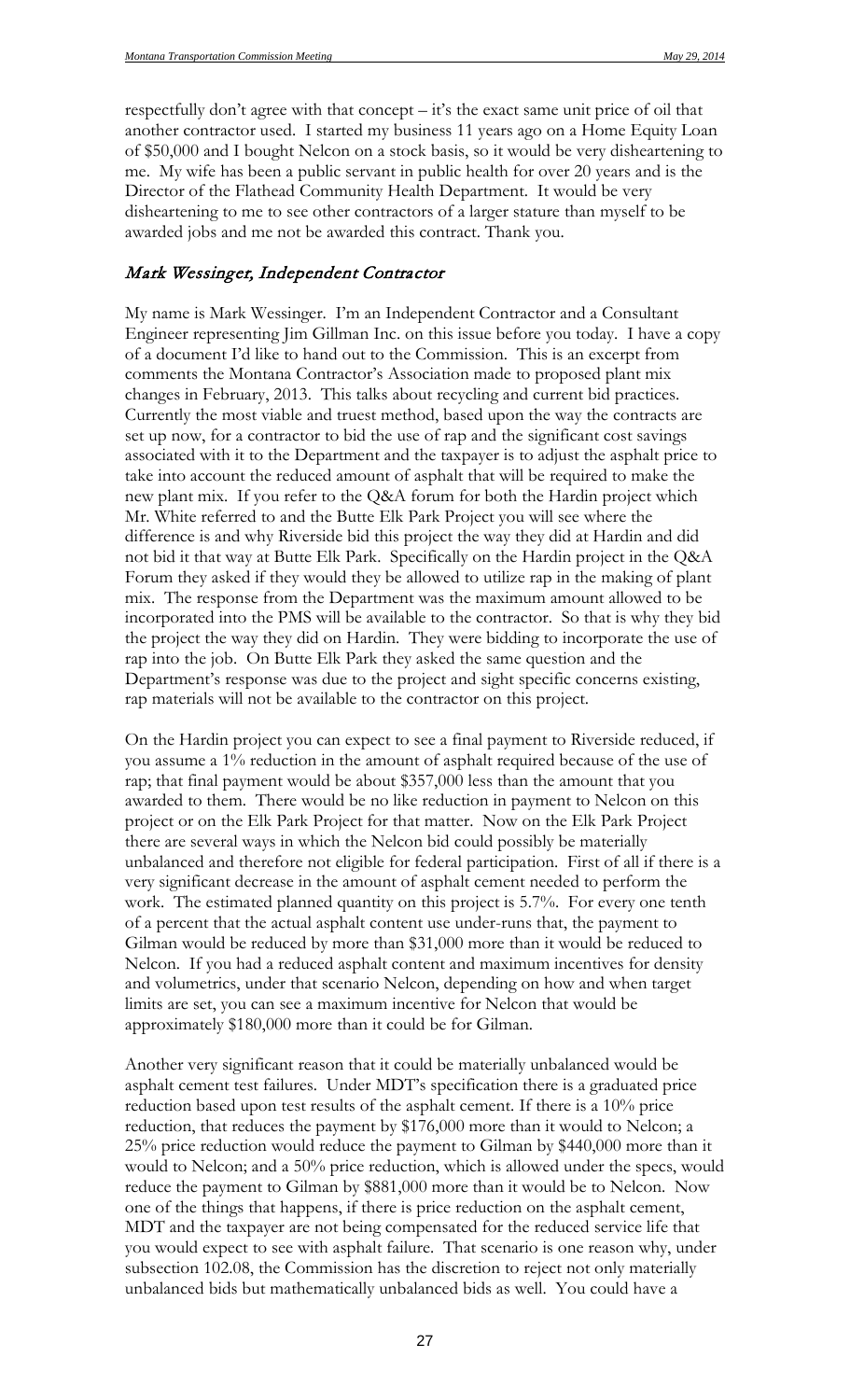combination of several of these which could result in this bid being materially unbalanced.

To go back a little bit in history for some of the members of the Commission that may not have been around for some of the things that happened in the past. I'm sure Mr. Reardon will remember some of them all too well. Before the advent of electronic bidding and other significant changes to the competitive bid process, there was a great lack of integrity in the bid process. Difficult issues such as the one that we're here to discuss today were brought before the Commission on almost a monthly basis. Electronic bidding, standardized bid bond forms, and other changes to the process greatly reduced errors and significantly enhanced the integrity of the competitive bid process. There was, however, a significant problem that remained and that was problem of unbalanced bidding. In fact if you go back through MDT historical data you can see where MDT awarded contracts that turned out to be materially unbalanced if you look the finals for those jobs. Namely the final cost of the project is more than it would have been had the project been awarded to the second place bidder. It was this very problem that led directly to implementation of the Q&A Forum. Now there are similar processes that similar other contracting agencies have seen benefit this process and have adopted it or something very similar to it.

I'd like to refer to a Construction Memo, dated June 7, 2006, that talks about subsection 102.06 "Examination of Documents." The purpose of that Memo is to formally establish the notification processes required by 102.06 and how the Department's Q&A Forum and Addendum Process work in conjunction with the spec. Now the final two sentences of this memo says, "These processes have been helpful in restoring and preserving the integrity of the competitive bid process. In order to ensure that those benefits continue, the practices established must be followed." Now if you would please refer to subsection 102.06, seventh paragraph which says, "Do not take advantage of an apparent error, omission, or ambiguity in the bid package. Upon discovery immediately submit the discovery to the Department's Q&A Form found at www.mdt.mt.gov if an error, omission, or ambiguity exists and why it appears erroneous, omitted, or ambiguous."

It would appear, based on the bid that we saw from Nelcon in the Elk Park Project, that they believed there was an ambiguity in this. It goes on to say, "…advise bidders submitting a subcontract quotation of this obligation and clarify the responsibility to include this information with the subcontract quotation. The Department will clarify the error, omission, or ambiguity and if necessary and possible, issue an addendum to all perspective bidders before opening big packages." The next paragraph I believe is very significant to you here today. It says, "Do not submit a bid proposal or a subcontract quote without receiving clarification. Failure to provide written notification is a waiver of the error, omission, or ambiguity and additional compensation for contract time will not be allowed."

In the case of the Elk Park bid, should there be a change in the asphalt content or an increase in it or incentives, Nelcon will be receiving additional compensation. That is another reason why this body, the Commission, reserves the authority to reject materially unbalanced bids under 102.08 which says, "The Commission reserves the right to reject bid proposals, waive technicalities or advertise for new proposals." Then under the section it says, "If the unit prices contained in the proposal are mathematically and/or materially unbalanced, the Commission reserves the right based upon what it thinks is best and in the best interest of the taxpayer and the integrity of the bid process to reject this bid on that basis alone."

Now I will tell you in my discussions with Jim Gilman Excavating and other contractors, the contracting community will be watching the decision the Commission makes on this issue very closely. If you elect to waive the unbalanced bid by Nelcon as a technicality and award the project to them, you will be negating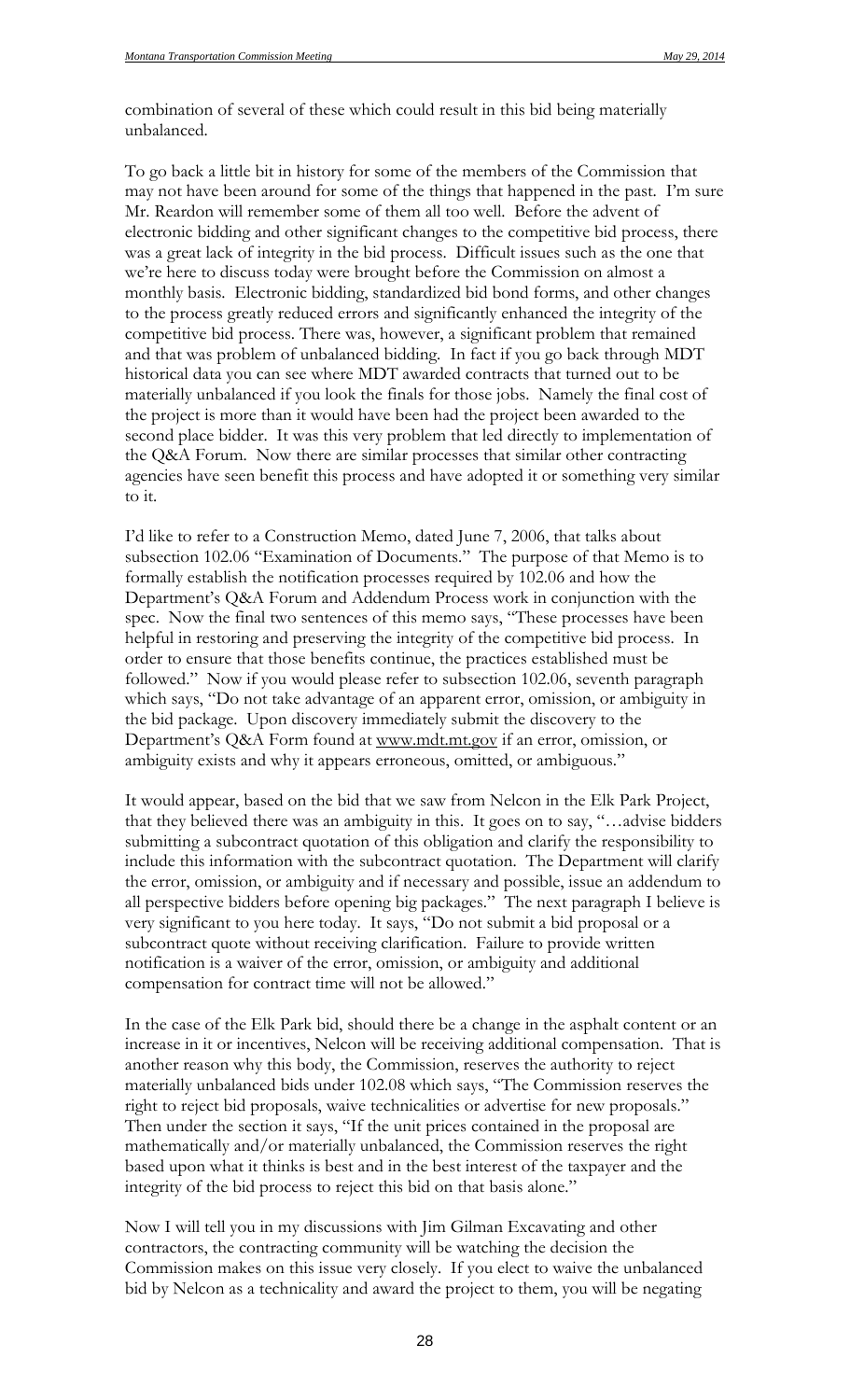the Q&A Notification Requirement in 102.06 and I believe you can be confident that you will see more of these kinds of issues before you. It won't be a precedent but rather a return to the bad old days. Now there is a precedent for rejecting all bids in an unbalanced bid situation and that was on the Shelby South Project. That was challenged in court as I understand it and the Department and FHWA's decisions regarding that were upheld.

There was however some very significant differences between that case and this case. First of all, in the Shelby South Project there was an obvious error. Also when the contractor, the low bidder on that project, brought it to the attention of the District Construction Supervisor, the District Construction Supervisor failed to notify the other bidders of that error or bring it to a higher level in the Department so there was no addendum issue. It was that very project which brought about the Q&A Forum. In this particular case, this is a solid bid package; there are no errors or omissions in it. You can look at the basis of planned quantities on the asphalt percentage; it's a little higher than some other areas. I have knowledge of that corridor and almost 34 years ago to the day I began my career working on Interstate construction. I worked on the stretch from Elk Park to Boulder. I'm familiar with a number of jobs in those areas. Typically the sources in that area do tend to have a slightly higher asphalt content requirement. Had I been in Kevin's position which I can relate to because I was at one time, I would not have had any question about that unless it had been brought up in the Q&A Forum which is a requirement, if Nelcon believed there was some ambiguity about that asphalt content.

I hate to say this but I believe, in this case, if you reject all bids you will be setting a precedent that could allow for possible manipulation of the competitive bid process into the future. Commissioner Griffith asked if he meant reject all bids. Mark Wessinger said yes, I do believe that's possible. For example, the way a contractor bids a job is dependent not only upon when the job is let but also what kind of resources they have available. Say you were an unscrupulous contractor and you don't have the resources available at the time a contract's bid, so you unbalance the bid and get all bids rejected and the Department re-advertises it and you get a second bite of the apple. I do believe in this case, if you reject the Nelcon bid and award to the lowest responsive and responsible bidder… I would like to point out that if you look at the Q&A Forum, both the second and third bidders on the Butte Elk Park project used the Q&A Forum to ask questions. Riverside asked a question about the use of rap and got a response from the Department. Jim Gilman Excavating asked the question about contract time and got a response from the Department and they bid accordingly. Nelcon did not ask any questions in the Q&A Forum.

I would say, first of all, if you use your authority to reject the Nelcon bid as nonresponsive and award to the lowest responsive, responsible bidder, Jim Gilman Excavating, first of all you're enforcing specifications that are the result of many hard and difficult lessons learned by the Department but also just as important you're upholding the integrity of the competitive bid process and the processes the Department has in place. I'd be happy to answer any questions.

Commissioner Cobb said the issue was that we've already approved the bid and then we're coming back and saying maybe we made a mistake. I would open it up to everybody again. It's a little bit different than if we'd caught it at the very time we were bidding and the time we had to decide if it was imbalanced and then go the next responsive bid. This is after the fact. I'd open it up to everybody because we've already accepted the bid and now we're going back and rescinding that. I'd open it up. It just seems to me that it is after the fact, now it's come to our attention, and if the Commission wants to rescind it, then let's open it up to everybody. That's how I look at it. Commissioner Lambert said after we've awarded a bid how can you we change our mind and not give it to the contractor. Commissioner Howlett said it is covered because it was imbalanced. Commissioner Griffith said after the last meeting I asked the Department to not sign the contract until we had this meeting. So our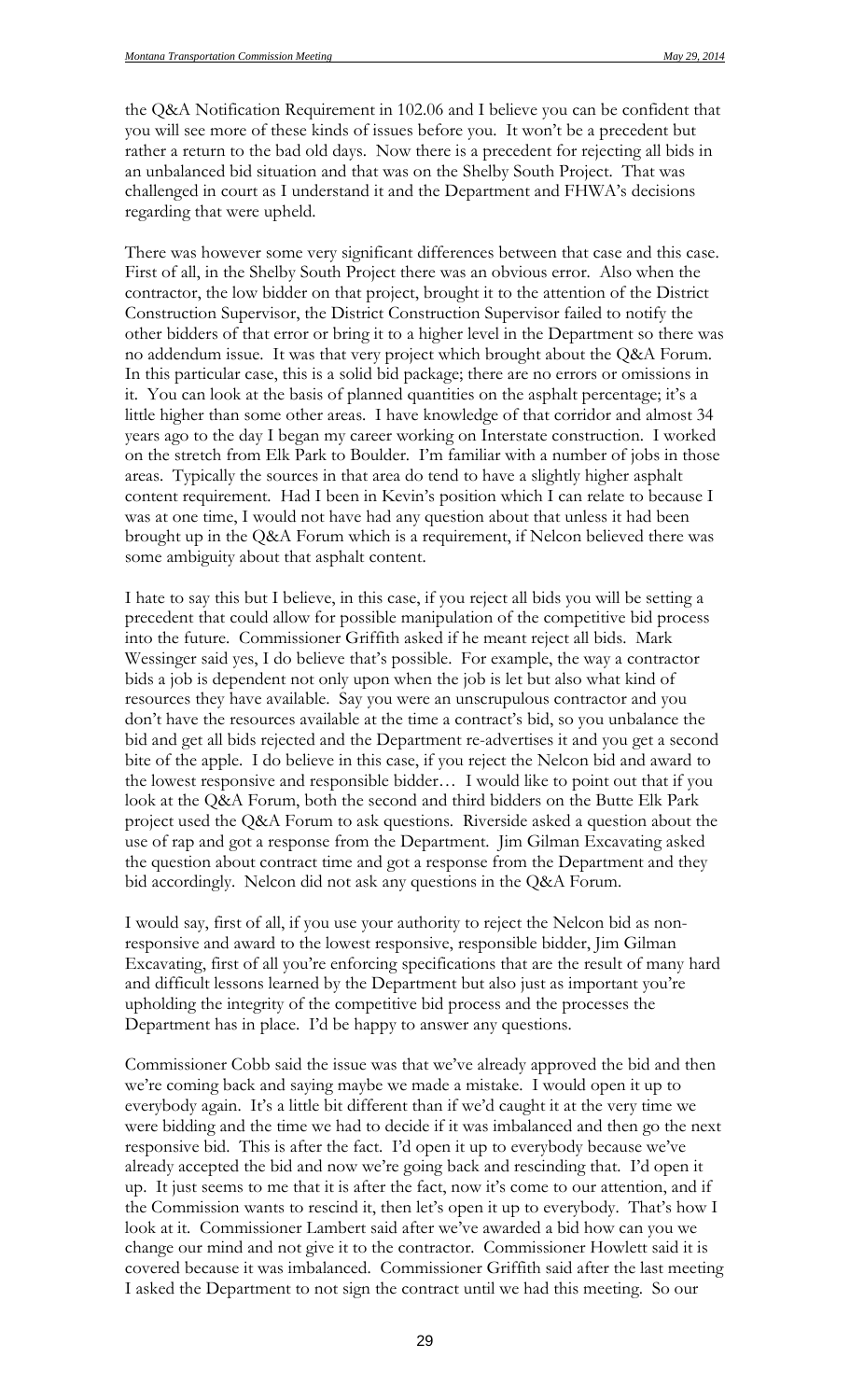contract has not been signed. Tim Reardon said the contract has not been signed by the Department. Commissioner Howlett asked if there were any more comments.

Jim White said that Nelcon is saving the state and the taxpayers \$442,000. By any mathematics you come up with, volumetrics or densities, the maximum amount we could receive by a difference between bidders is \$142,000. So the state in any event would still benefit by \$300,000. If the quantities were to go up because the oil is cheaper, the state is saving more money. So there are two sides to this argument. Commissioner Howlett said there is but there is still the potential for the problem to be materially imbalanced. Nelcon said if you award it to the second bidder, it is about 6.3% more than the Engineer's Estimate as well.

Commissioner Griffith said he was worried about the precedent and the intent of my motion is to not only fix this contract but to fix future ones from the standpoint of especially the oil price – it can't be less than what market value is. Maybe we can separate rap into two different … there's got to be an answer for this not to happen again. My motion is to cancel the award based on mathematical imbalance and the potential to be materially imbalanced and re-bid the project in entirety – reject all bids. Commissioner Cobb asked Tim Reardon is that was the correct motion.

Tim Reardon said the way the specification reads, 103.04 says, "That the award of the contract may be cancelled at any time before execution of the contract by all parties without liability against the Department." We have half the contract executed by the contractor but not by the Department. That is the specification that would apply. That doesn't mean somebody won't try to make a claim. The motion should be twofold: first cancel the contract, and a second motion to rebid it, re-advertise, and start over.

Commissioner Griffith moved to cancel the Elk Park Contract based on mathematical imbalance and the potential for material imbalance. Commissioner Lambert seconded the motion. All Commissioners voted aye.

The motion passed unanimously.

Commissioner Griffith moved to reject all bids and re-advertise the Elk Park Project. Commissioner Lambert seconded the motion. All Commissioners voted aye.

The motion passed unanimously.

### *Agenda Item No. 5: Speed Zone US 93 Kalispell South*

Dwane Kailey presented the Speed Zone, US 93 Kalispell South to the Commission. This is in conjunction with the construction of the Kalispell Bypass. We set a temporary speed zone because of the construction. We've gone back and evaluated that interim speed zone. At this time we are recommending a 55 mph speed limit beginning at station 118+80, continuing south an approximate distance of 1,100 feet south of the US 93 Alternative Route an approximate distance of 1.65 miles. We have presented that to the city of Kalispell and their letter of support is attached. This would be a permanent speed.

Commissioner Lambert moved to approve the Speed Zone, US 93 Kalispell South. Commissioner Skelton seconded the motion. All Commissioners voted aye.

The motion passed unanimously.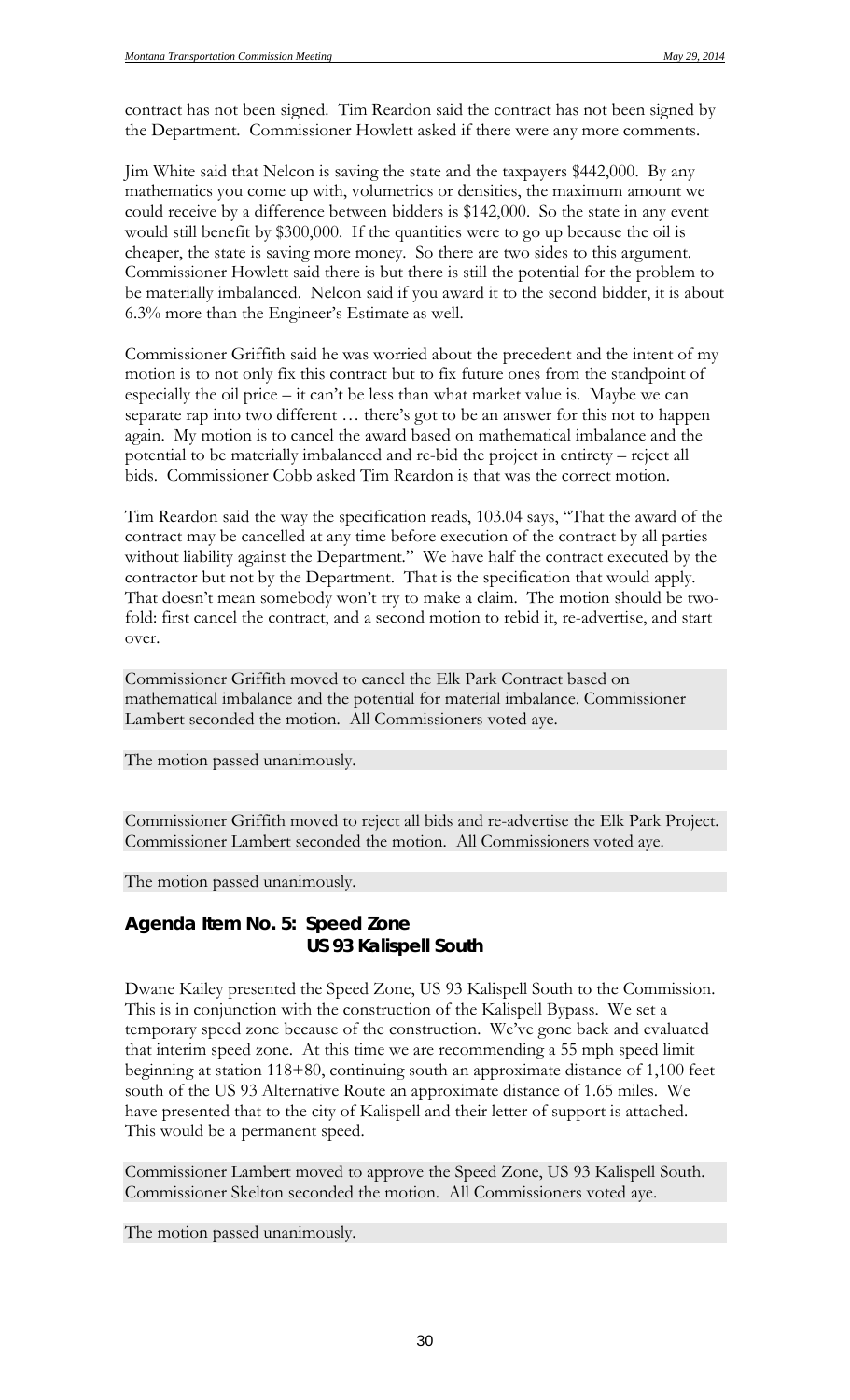# *Informational Item – Speed Study Information*

Dwane Kailey presented information on speed studies requested by the Commission. Quite some time ago you asked us to look into getting citation data relative to speed studies. It has taken us some time and a lot of energy and elbow grease but we have worked out an agreement with the Department of Justice and we are now receiving that information. We received it a little bit late so none of the speed studies presented to you today include that. I'm handing you one of the speed studies in your packet – it's an example of what we will be providing you in the future. From an engineering standpoint I'm extremely excited to get this information; it is going to help us tremendously, not only with the speed studies but also in our safety review. There is some very good information in this data we're receiving now and it will help guide us as to what some of the issue are out there on the road. I want to present this as an informational item. It is associated with the speed study I'm about to discuss. Hopefully this will meet your needs and your intent. If not please let us know.

# *Agenda Item No. 6: Speed Zone Old US 10 (P-91) – Big Timber East & West*

Dwane Kailey presented the Speed Zone, Old US 10 (P-91) – Big Timber East & West to the Commission. Essentially they asked us to look at extending the reduced speed limit further out of town. In particular they were asking about the boundaries of the 25 mph zone. We have reviewed the traveling speeds, the accident history in the area, and we are presenting to you the following recommendation. A 45 mph speed limit beginning at station 1729+00, 550 feet west of the I-90 crossroads and continuing east an approximate distance of 3,400 feet. Then transitioning to a 35 mph speed limit and traveling an approximate distance of 1,200 feet. Then transitioning to 25 mph continuing for about 3,800 feet and transitioning back to 35 mph for a distance of 1,650 feet. Then transitioning to 45 mph an approximate distance of 1,900 feet. There is a map showing this as well. This has been presented to the city of Big Timber and Sweet Grass County and both support the recommendation.

Commissioner Lambert moved to approve the Speed Zone, Old US 10 (P-91) – Big Timber East & West. Commissioner Griffith seconded the motion. All Commissioners voted aye.

The motion passed unanimously.

# *Agenda Item No. 7: Speed Zone Secondary 238 – Lewistown Southeast*

Dwane Kailey presented the Speed Zone, Secondary 238 - Lewistown Southeast to the Commission discussed earlier by Mr. Cripps. As mentioned earlier there was an interim speed established on this route in September, 2012, by the Commission. We have been back, reviewed the accident history, the traveling speeds, and based on that we are presenting the following recommendation. A 60 mph speed limit beginning at milepost 3.5 continuing southeast to milepost 8.6 an approximate distance of 5.1 miles, then transitioning to a 55 mph speed limit and continuing an approximate distance of 1.1 miles to milepost 9.7 and then transitioning to 45 mph and continuing an approximate distance of 1.4 miles. One thing I will mention on this is the county, while we didn't participate, the county does appear to have gone to at least two public forums where this was discussed. It is included in their letter and in essence they do support this recommendation by the Department.

Commissioner Lambert said the gentleman stated it was a one-day speed study, is that correct? Dwane Kailey said that is correct. We go out, we set out tubes and collect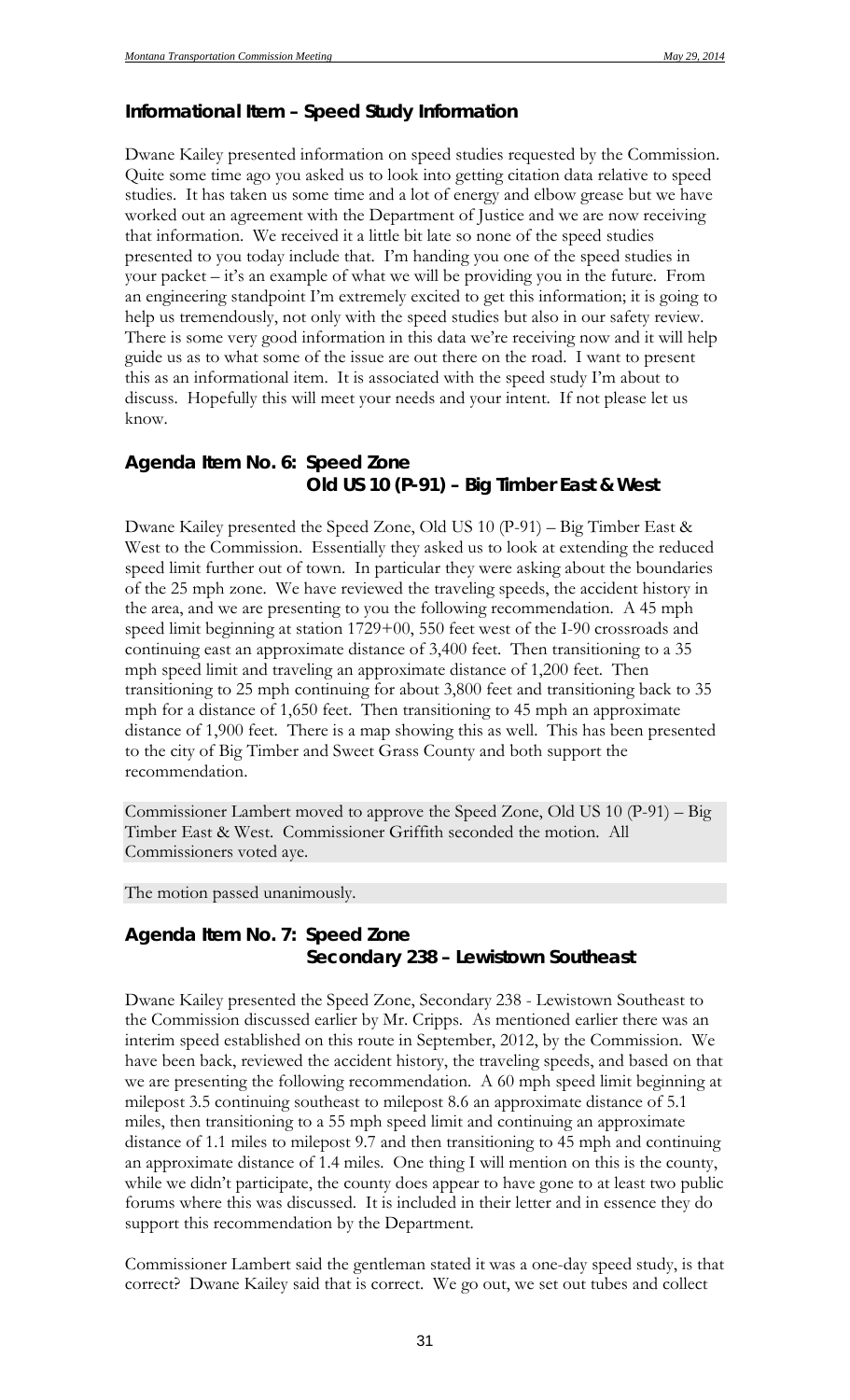data for 24 hours. Now one thing I will add is we have automatic traffic recorders state-wide. We use those automated recorders to help guide us. We use the data out of the automated recorders because they collect 24-7-365 and that gives us mathematical equations to help modify that 24-hour collection and help broaden that and extend it out for the entire year.

Commissioner Howlett said I do not understand why we have to get the 85th percentile and disregard wildlife, bicycles, and pedestrians, tractors, 4-wheelers, and I don't think I'll ever understand that. Tell me why. Dwane Kailey said we don't disregard those issues; we do take them into account if we see a pattern, either an accident history or other issues. Commissioner Howlett said what I'm hearing from someone who lives there, four times people crashed into his barn or his fence and he's never reported it. He lives there and he knows what goes on – if you go out and fix fence four times then he wonders if he should take the fence down because he's tired of fixing it. Dwane Kailey said you are hitting that issue right on the head. We have no mechanism of recording that information if it isn't recorded by an accident report. If an officer is not called and they don't fill out an accident report, we have no way to document it. Commissioner Howlett said then it didn't happen. Dwane Kailey said unfortunately if it is not recorded then we have no way to address that in our speed study.

Commissioner Howlett said I remember the discussion well with those people; I remember it well. I remember the gentleman who came here that was the County Commissioner driving the big Lincoln. He was the only one who objected to lowering the speed limit. He was the only one in the entire group of 15-20 people from Lewistown that live on that stretch of road. I don't know why we don't keep it where it's at. Dwane Kailey said if you look at the county's letter, they specifically give you names and addresses of the individuals who supported the increase in speed and those who supported a reduction in speed. Commissioner Howlett said what was presented to us were petitions signed by the people there and petitions signed by people who travel through that don't live there. There is a significant difference. Dwane said the last thing I will say is the 85<sup>th</sup> percentile represents the individuals driving that road on a regular basis. That's the speed they are choosing to drive on that road absent enforcement. It is absolutely your authority to set the speed how you see fit.

Commissioner Skelton said she would like to move to leave the speed limit where it is instead of raising it to 60 mph. I've driven that road; I know that road. It's dangerous and there's lots of wildlife on it. Now with the Allied group with the shift changes it's more dangerous.

David Cripps said right now it is 50 mph starting at milepost 8.6 to 9.7. That is what passes the Red Barn and the most dangerous intersection. Commissioner Howlett asked what the interim speed limit covers. Dwane said the interim, established as it is today, is 55 mph from milepost 3.5 to right before 9.0. David Cripps said it is to milepost 8.8; it's right where the road narrows down by two feet. Going from 55 mph to 50 mph is just not a big enough break; it has to go to at least 45 mph for normal speed from there to Allied Steel. Commissioner Howlett said we're trying to compromise with you. You rejected 65 mph, and now you want to reject 55 mph. David Cripps said I would really like it on the record that I anticipate... if you look at slides from milepost 3.4 where it's 45 mph, it's a wide road with 12-foot lanes, and a dotted line where you can pass and then look at milepost 8.6 it narrows by two feet, it has steep banks and there are no shoulders at all. Commissioner Howlett said the proper thing for you to say to Barb is thank you because she made the motion to do that. I think we've exhausted this discussion, not just today but previously. I'm calling for the question.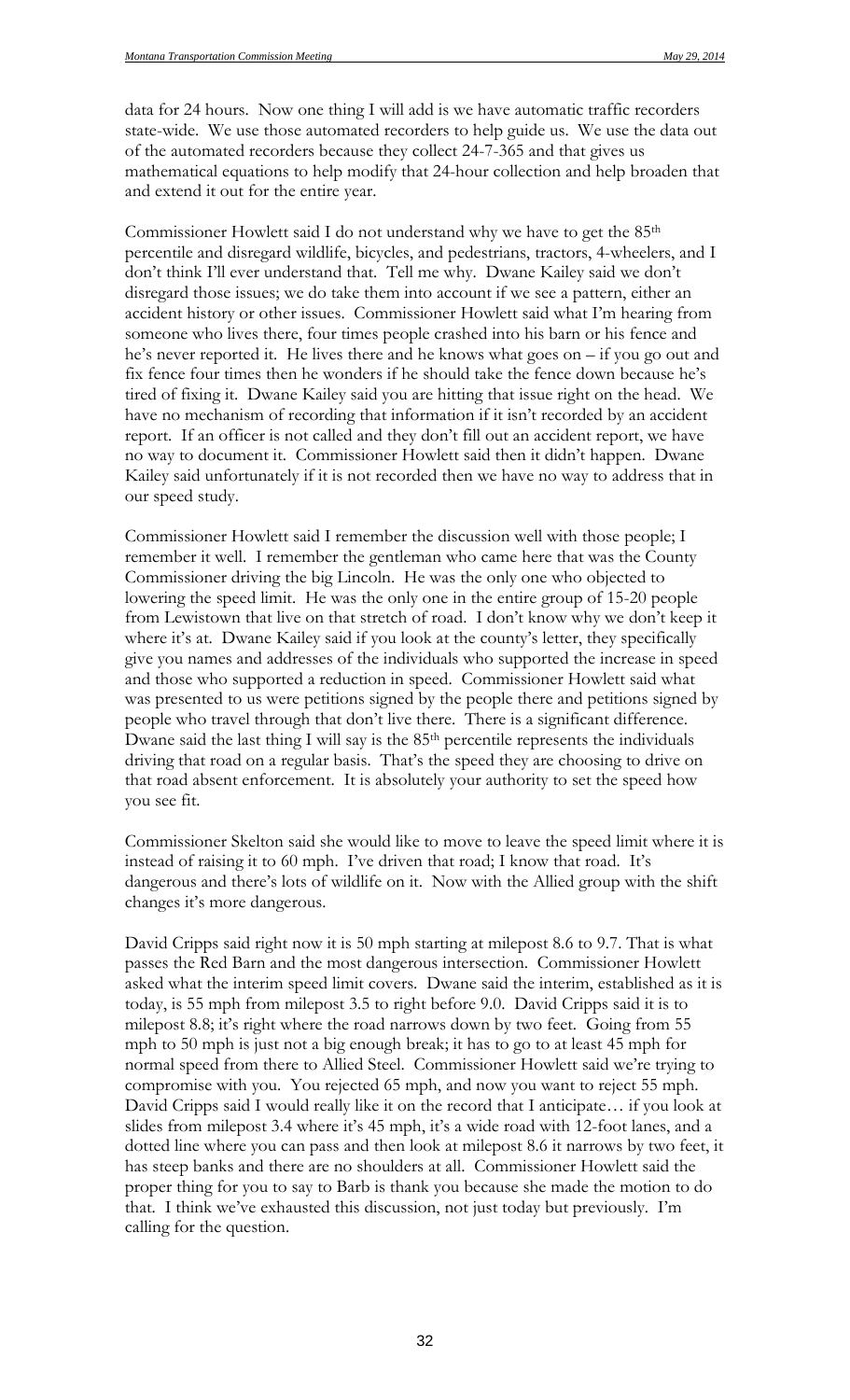Commissioner Skelton moved to retain the interim speed limit on Secondary 238 – Lewistown Southeast. Commissioner Griffith seconded the motion. All Commissioners voted aye.

The motion passed unanimously.

# *Agenda Item No. 8: Speed Zone Sidney Truck Route – 14th Street SE (U10402)*

Dwane Kailey presented the Speed Zone, Sidney Truck Route - 14th Street SE (U10402) to the Commission. Based on our review our recommendation at this time is a 35 mph speed limit beginning with the intersection of MT 16 and Central Avenue and continuing east to the intersection with 9th Avenue SE, an approximate distance of 3,500 feet. We've submitted that to the local officials, they concur with some caveats. We've gone back to the city to clarify those caveats and they are standing behind their comments. I'll let you read the letter rather than read it to you. Commissioner Howlett asked if it was premature to bring it in front of the Commission if we don't have the studies done. Dwane Kailey said the study is done. The city is saying they will live with the 35 mph, however, they'd like a different speed. Commissioner Lambert said she went up there with the Shane.

Commissioner Lambert moved to approve the Speed Zone, Sidney Truck Route – 14th Street SE (U10402). Commissioner Griffith seconded the motion. All Commissioners voted aye.

The motion passed unanimously.

# *Agenda Item No. 9: Speed Zone Sidney Holly Street – (U10408)*

Dwane Kailey presented the Speed Zone, Sidney Holly Street (U10408) to the Commission. This is the third leg of the truck route. We've gone through the speed study, we've looked at the accident history and we are recommending a 35 mph speed limit from Central Avenue continuing east and encompassing the intersection with 9th Avenue NE, an approximate distance of 3,300 feet. We have the same exact letter attached essentially concurring with comments.

Commissioner Lambert moved to approve the Speed Zone, Sidney Holly Street – (U10408). Commissioner Skelton seconded the motion. All Commissioners voted aye.

The motion passed unanimously.

# *Agenda Item No. 10: Speed Zone US 2 – Intersection w/MT 40 to West Glacier*

Dwane Kailey presented the Speed Zone, US 2 - Intersection w/MT 40 to West Glacier to the Commission. This is broken out in segments as we go through the corridor. We've looked at the traveling speeds, the accident history through the segments. Commissioner Howlett said the seasons up there are quite different as you know. There is a lot less traffic in the winter and very heavily congested in the summer with traffic going to the Park. Has that been taken into consideration as you talk about speed limits because in some cases we post seasonal limits? It really gets to be nightmarish driving that road in the summertime. Dwane said they took that into consideration and at this time we are actually recommending removing the seasonal limit and setting the speed at 60 mph throughout the year. The local government is concurring. We are recommending the following: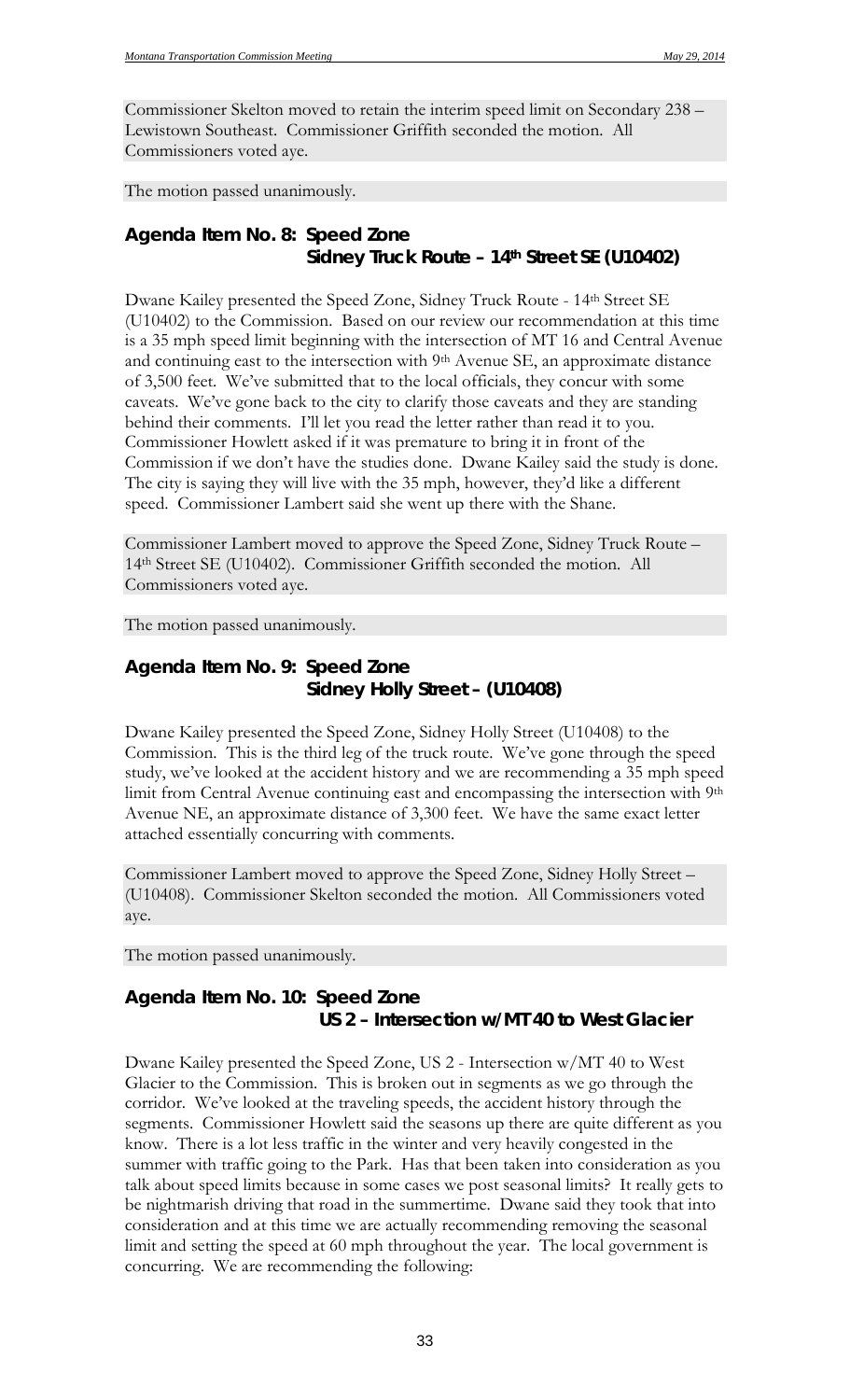MT 40 to Columbia Falls, this is a continuation of 60 mph speed limit approved for MT 40. The next segment is Columbia Falls to Hungry Horse to Coram and we are not recommending a change in this speed limit. Currently it is 55 mph and we did find the traveling speeds in there were consistent with that.

At Hungry Horse are we are validating the 45 mph speed limit zone posted. We have a recommendation of a 45 mph speed limit beginning at station 118+00, project RF 1-2(10) (350' east of the Flathead River Bridge) and continuing east to station 191+00 (600' east of the Hungry Horse Dam Road), an approximate distance of 7,300 feet.

At Coram we looked at the existing 50 mph speed limit and we are validating that as well. We are recommending a 50 mph speed limit beginning at station 312+00 (500' west of Selville Road) and continuing east to station 338+00, an approximate distance of 2,600 feet.

At Coram to West Glacier we are recommending a 60 mph speed limit beginning at station 598+00, project F-1(2) (200 feet west of Strawberry Mountain Drive) and continuing east to station  $670+00$ , an approximate distance of 1.36 miles.

Furthermore we are recommending a 45 mph speed limit beginning at station 670+00, (as posted 1,100 feet west of the intersection with the Going to the Sun Highway) and continuing east to station 704+00, an approximate distance of 3,400 feet.So it will be 60 mph coming into the town of West Glacier and then 45 mph through the town of West Glacier in conjunction with the Going to the Sun Road.

The county has reviewed this and their letter of support is included. I have included a map that shows the changes. Commissioner Howlett said I don't understand why we don't have some uniform reasonable speed limit in that corridor. It is like an accordion; you never know what speed you're supposed to be going. Use the 25 mph in town and the rest of it 55 mph limit. Dwane said the engineering study is based on what we see the public comfortable driving road. If the Commission goes there, while the Chief Engineering won't recommend it, the Commission has the authority to do that. However, I would advise that you have a discussion with the County Commissioners because it would be contrary to what they are concurring with. Commissioner Howlett said I think 60 mph in the summertime is ridiculous. I drive it and I know. It's not very sane to do it in the wintertime either; there's a lot of snow on that road. I thinks we should have a discussion with the county and see if we can agree on some uniform speed limit through that corridor. Commissioner Howlett said we want the same thing – for the traffic to move through as quickly as it can and as safely as it can and factor in all the things that go on in that corridor.

Commissioner Skelton moved to postpone the Speed Zone, US 2 – Intersection w/MT 40 to West Glacier and to ask the Flathead County Commissioners to come in and discuss it. Commissioner Lambert seconded the motion. All Commissioners voted aye.

The motion passed unanimously.

# *Agenda Item No. 11: Speed Zone US 2 – East Glacier*

Dwane Kailey presented the Speed Zone, US 2 - East Glacier to the Commission. We were asked to take a look at this area. We have looked at it and at the accident history as well. At this time we are recommending: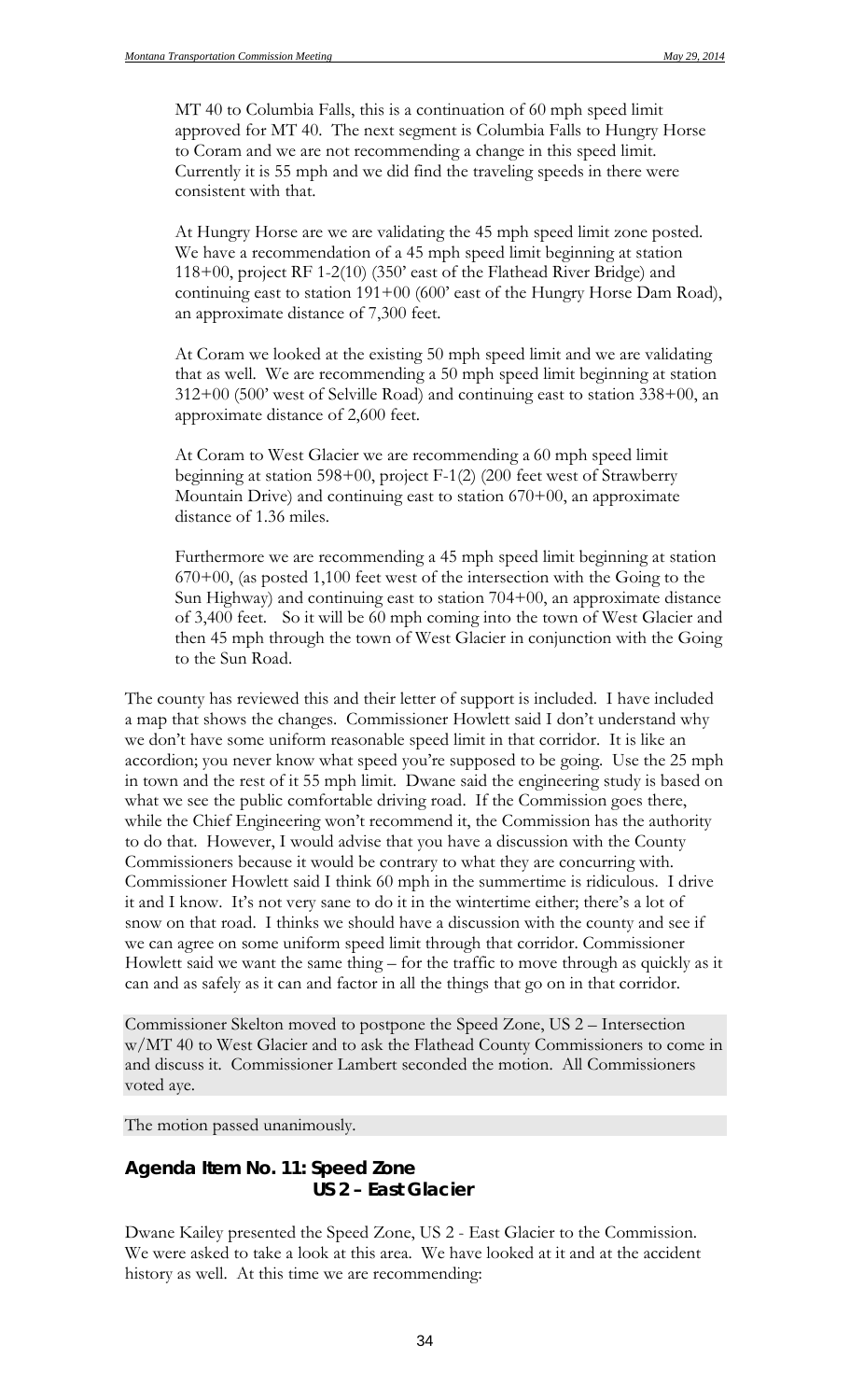A 45 mph speed limit beginning at station 575+00, project F 260(7) (1,200 feet west of milepost 209.0) and continuing east to station 587+00, an approximate distance of 1,200 feet.

A 35 mph speed limit beginning at station 587+00, project F 260(7) (700 feet west of the Midvale Creek Bridge) and continuing east to station 597+50, an approximate distance of 1,050 feet.

Statutory 25 mph speed limit beginning at station 597+50 (250' west of Montana Avenue) and continuing east to station 13+50, project F 1-3(8) an approximate distance of 1,600 feet.

A 35 mph speed limit beginning at station 13+50, project F 1-3(8) (300' east of Blackfoot Ave.) and continuing east to station  $21+00$ , an approximate distance of 750 feet.

A 45 mph speed limit beginning at station 21+00, project F 1-3(8) (1,100 east of Blackfoot Ave.) and continuing east to station 30+00, an approximate distance of 900 feet.

We have submitted this to the County and they have approved it. I will tell you I was a little concerned when I didn't see concurrence from the Tribe. We reached out to the County and they forwarded the information to the Tribe and at this time we haven't received anything back from the Tribe. This was requested in light of summer activity in this area. I was hesitant not to bring it to the Commission because of that instance, however, I fully recognize that we don't have any written comments from the Tribe at this time. So I'm recommending approval but if the Commission wishes to go a different direction I'll understand. Commissioner Howlett said he did not want to act without some comment from the Tribe. Commissioner Lambert asked if this was the same road they had just acted on. Commissioner Howlett said it was the other side of the Park.

Commissioner Cobb asked if they could act on it before the Tribe sent a letter of concurrence. Can we get this thing going or do we have to wait. Dwane Kailey said he would defer to legal counsel. Are you recommending a motion to adopt this dependent upon receiving written comments from the Tribe? The motion would be dependent on concurrence from the Tribe. If they concur with something different, we'll bring it back. Commissioner Howlett said he was okay with that. Tim Reardon said a letter from the Tribal Chair, the Public Works Authority, or a co-signed letter concurring in the recommendation would be sufficient.

Commissioner Griffith moved to approve the Speed Zone, US 2 – East Glacier pending concurrence of the Tribe. Commissioner Skelton seconded the motion. All Commissioners voted aye.

The motion passed unanimously.

### *Agenda Item No. 12: Speed Zone US 93 Evaro Area*

Dwane Kailey presented the Speed Zone, US 93 Evaro Area to the Commission. We were requested on behalf of the Evaro Finley O'Keefe Community Council in Missoula County to look at the traveling speeds and the speed zone up there. We have reviewed the traveling speeds, accident history and at this time we are not recommending a change. We have presented that to the Confederated Salish and Kootenai Tribe and they concur in that recommendation. We also presented it to Missoula County and their letter references a letter from the Evaro Finley O'Keefe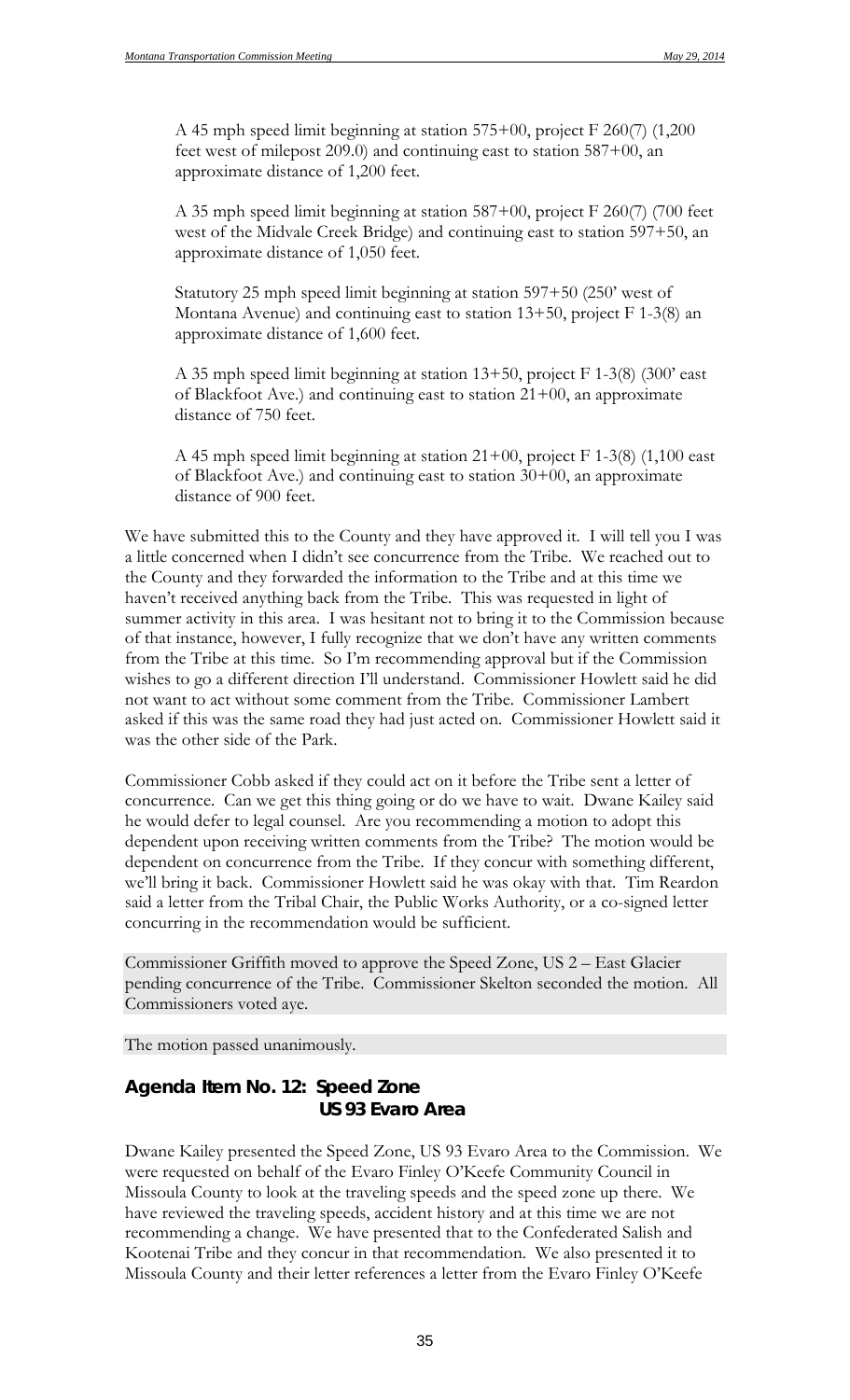Community Council which requests a reduction in the speed to 65 mph. Commissioner Howlett asked Dwane to postpone this one as well because the Department has submitted to the Tribes to do a safety study in that corridor and it would be premature to start talking about adjusting the speed limits until that safety study is done.

Director Tooley said they had talked about that safety corridor. Commissioner Howlett said this area only goes to the Casino. Part of the Tribe's concerns were that it goes down through development on both sides as it comes up through the slide area. So we need to look at this on a bigger picture. Dwane said in talking with Ed on the Road Safety Audit we had proposed a date for the Audit of July 15-17. Based on comments back from the Tribe and concerns with conflicts especially in the Vinson area, they are recommending postponing that until September. I want to make sure that in postponing this relative to the Road Safety Audit, we are essentially postponing this until this fall or early winter. Commissioner Howlett said you weren't recommending any changes anyway. Dwane said that was correct and just wanted to make sure that you are aware of the dates. Commissioner Howlett said when we get the result of the Steed Study then we can look at other things. Tim Reardon said since this is an Agenda Item you can make a motion to postpone consideration until the completion of the Safety Audit.

Commissioner Griffith moved to postpone action on the Speed Zone, US 2 Evaro Area until completion of the Road Safety Audit. Commissioner Lambert seconded the motion. All Commissioners voted aye.

#### The motion passed unanimously.

### *Agenda Item No. 13a: Design Build Projects Flowing Wells Rest Area*

Dwane Kailey presented the Design Build Projects - Flowing Wells Rest Area and D1 Slope Stability to the Commission. I'm passing this item off to our Construction Engineer. There are two design build projects before the Commission for your consideration. This one is the Flowing Wells Rest Area between Jordan and Brockway. You have a handout that shows you the project. We have one contractor for the project. We did short-list two firms on this project – Jackson Contracting Group and Land Star Development. Prior to the Technical Proposal submittal Land Star Development informed us they were unable to obtain bidding so they couldn't participate in the process any longer. We consulted with our legal department and determined it was safe to move forward and the Department had enough mechanisms in place to protect it. So we did. Jackson Contracting Group did submit a responsive Technical Proposal for the Rest Area. Yesterday they submitted their Bid Price Proposal and it is within our guidelines and very close to the Engineer's Estimate. So staff is recommending Jackson Contractor Group be awarded the stipend payment and be awarded the project. Commissioner Howlett asked about the price. Their bid was \$2,981,400. Our estimate was \$2,816,625.

Commissioner Griffith moved to approve the Design Build Projects - Flowing Wells Rest Area. Commissioner Skelton seconded the motion. All Commissioners voted aye.

The motion passed unanimous.

### *Agenda Item No. 13b: Design Build Projects D1 Slope Stability*

The Construction Engineer presented the Design Build Projects - D1 Slope Stability to the Commission. The second design build project is the D1 Slope Stability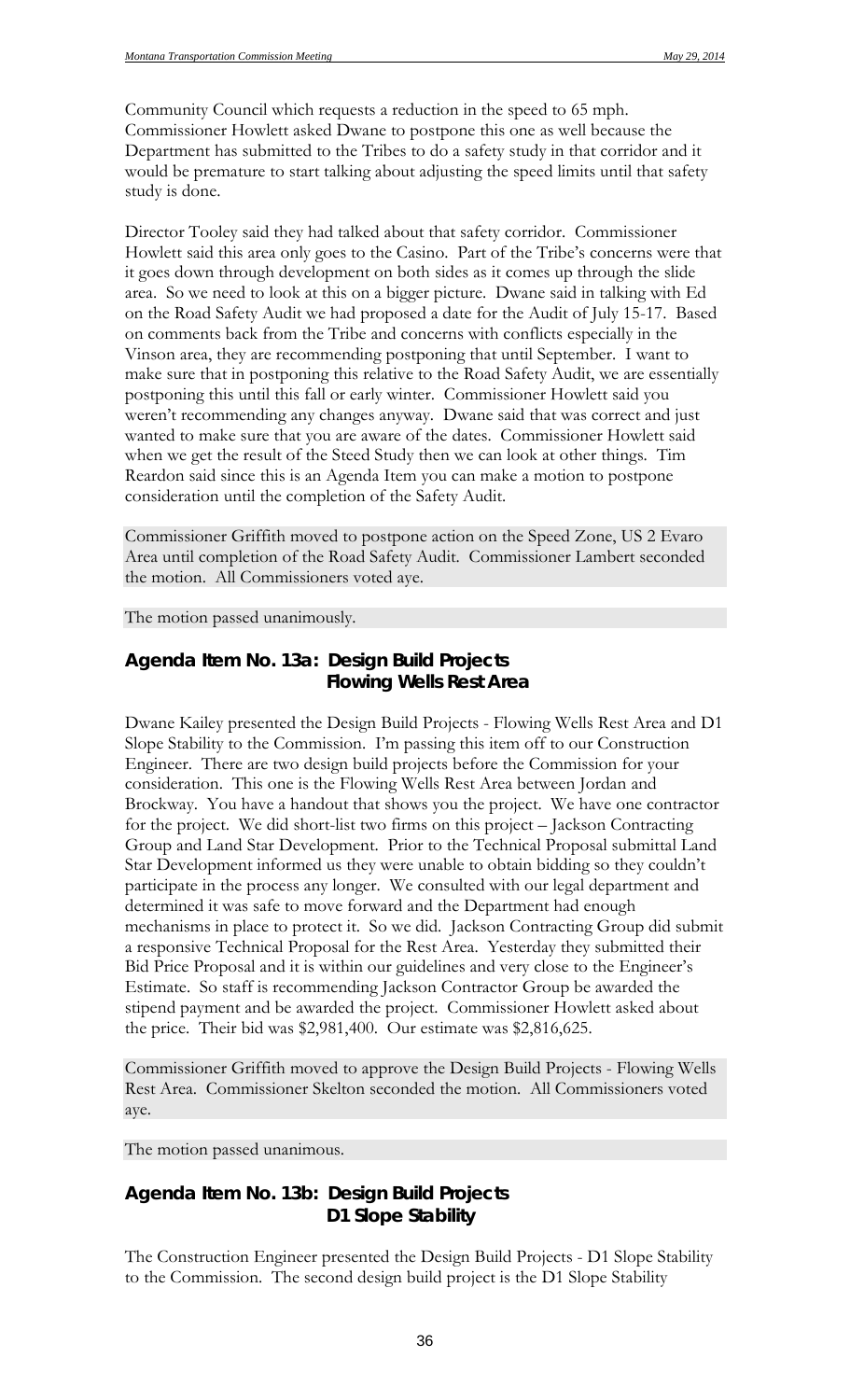project. It is to address 10 slides in the Missoula District. Most of those are located in Lincoln County. I did have a chance to look at some of them this last week. On this project we had a lot of competition; four firms were short listed. All four firms submitted responsive Technical Proposals. The firm with the highest Technical Proposal score also had the lowest bid which is the most ideal scenario for design build projects. Geo Stabilization International bid \$3,293,637.21. The Engineer's Estimate was \$3,474,996.00. Geo Stabilization represents the best overall value to the Department. Staff would recommend that firm be awarded the project and that all four firms that submitted Technical Proposals receive the stipend.

Commissioner Lambert moved to approve the Design Build Projects - D1 Slope Stability. Commissioner Griffith seconded the motion. All Commissioners voted aye.

The motion passed unanimous.

### *Agenda Item No. 14: Certificates of Completion February & March 2014*

Dwane Kailey presented the Certificates of Completion for February and March 2014 to the Commission. They are submitted for your review and approval. If you have any questions please feel free to ask. The Department recommends approval.

Commissioner Griffith moved to approve the Certificates of Completion for February and March 2014. Commissioner Skelton seconded the motion. All Commissioners voted aye.

The motion passed unanimous.

# *Agenda Item No. 15: Project Change Orders February & March 2014*

Dwane Kailey presented the Project Change Orders for February and March 2014 to the Commission. They are submitted for review and approval. If you have any questions please feel free to ask. The Department recommends approval.

Commissioner Lambert moved to approve the Project Change Orders for February and March 2014. Commissioner Skelton seconded the motion. All Commissioners voted aye.

The motion passed unanimous.

### *Agenda Item 16: Liquidated Damages Stillwater Excavating*

This Agenda Item for Liquidated Damages for Stillwater Excavating to the Commission was presented to the Commission earlier in the meeting. Liquidated Damages were waived for Stillwater Excavating (see earlier discussion).

# *Agenda Item 17: Liquidated Damages MA Deatley Construction – NH 61-3(25)84*

Dwane Kailey presented the Liquidated Damages for MA Deatley Construction to the Commission. This is US 191 Slide South of Mobridge. The contractor was MA Deatley Construction Inc. They are not disputing the liquidated damages of four days. The amount is \$11,056.00. You need take no action and the liquidated damages stand.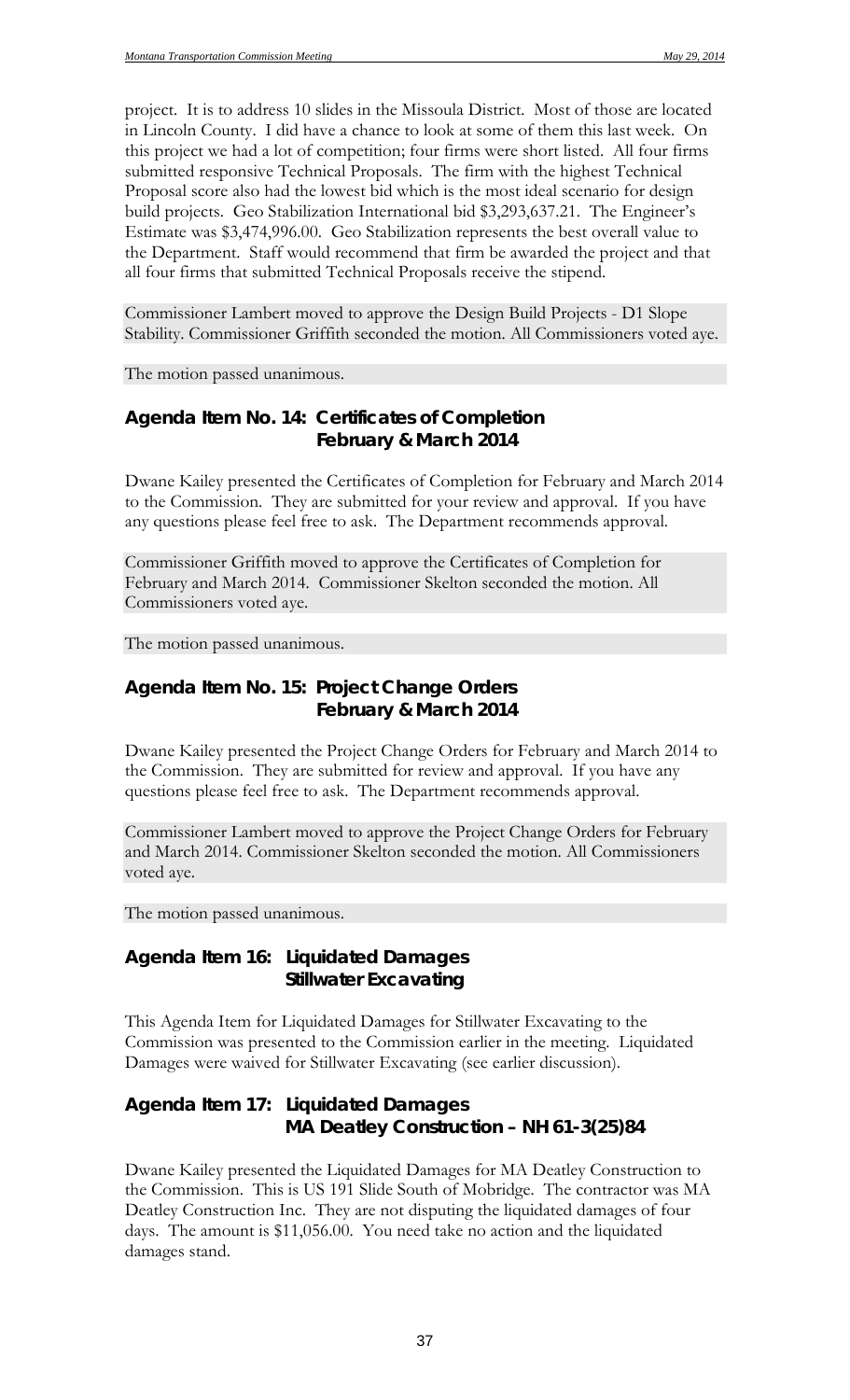#### Liquidated Damages Stand. No action needed

#### *Agenda Item 17: Letting Lists*

Dwane Kailey presented the Letting Lists for the months of April through October to the Commission. They are submitted for your review and approval.

Commissioner Lambert moved to approve the Letting List. Commissioner Griffith seconded the Motion. All Commissioners voted aye.

The motion passed unanimous.

#### **Director Discussion & Follow-up**

Director Tooley presented these items to the Commission.

#### *CTEP – Transportation Alternatives*

Recently there's been a change between what was CTEP and now is Transportation Alternatives. With that there was some concern from the consulting community that MDT would bring those projects in house and design them here. There's considerable concern about that. Out of the 25 projects selected for TA, MDT is only designing four of those. So the total dollar amount of all those projects 93.9% of those still go to the consultant community and 6.1% of the funding is being used for design in house. If you hear concerns in your Districts from the consulting community they are pretty much unfounded. We are still doing what we've always done with the exception of some very minor projects that happen to be out our back door in Bozeman so it made sense to do it. So we will continue to do that.

#### *Spec Book*

You received an email regarding the Spec Book and you will be asked to approve that on the June 3rd Conference Call. We've had a lot of discussion about specs today and I think Mark Wessinger's comment that this is a combination of a lot of hard and difficult lessons was correct. When you read it, if you have any questions please ask the Department. We are pretty confident that the spec book, as sent to you, is a good guide. I encourage your approval.

Dwane Kailey said this is the process we follow for developing specifications – probably 99% of the Spec Book new edition and with each contract that goes out we include supplemental specs. They are specifications that are addressing issues that have come up and we include them in the contract. Since it's been so long since we've updated the Spec Book, this is the entirety of the contract. This portion right here is the supplemental specs. The majority of what we're doing with the Spec Book is putting these Supplementals into the Spec Book. I believe you received an email from Kevin Christensen yesterday and this is the majority of the work that is going out. These have been included in contracts for a number of years now and we're just adding them into the Spec Book. If you have additional questions, let us know. We do intend to include the new Spec Book in the September Letting which is a small letting at this point in time so time is of the essence. If there are bigger issues, we will work with you in resolving those issues.

Commissioner Howlett said it is kind of hard when you hand us a big thick document and you ask us to sign off on it. Sometimes when we read it questions come up and we need to be able to talk to somebody about it. I'm wondering if this is something we need to fully understand as a Commission rather than a phone call approving it when we really don't know what's in it. Conference Calls are necessary but they are very impersonal in dealing with issues that, as a Commission, we'd like to be on the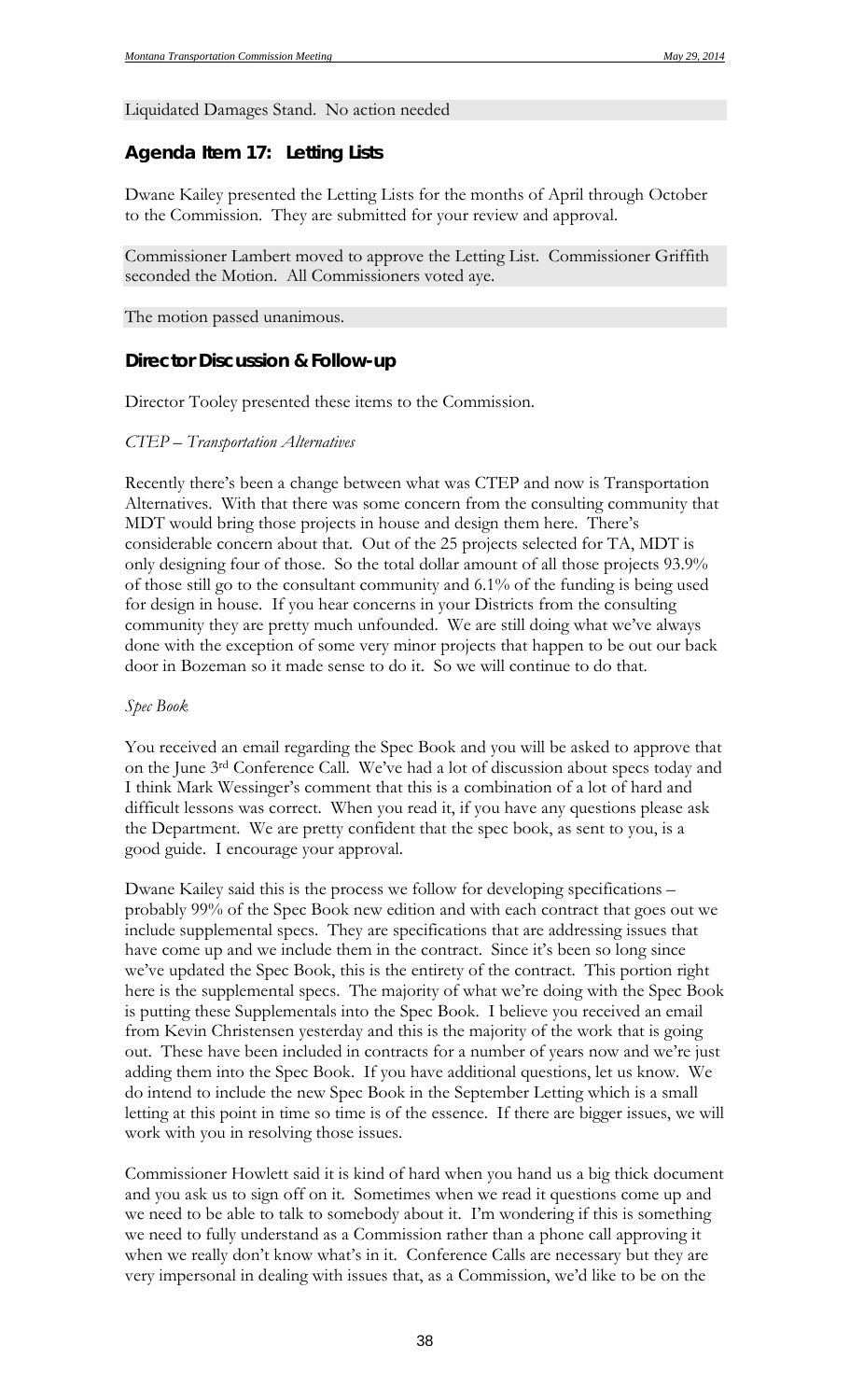same page. The DBE thing was good example. We would have never had the discussion on the phone that we had today.

Commissioner Griffith said we wanted to talk about award of contracts and that fits in good with the new specifications and changing those up. Kevin Christensen asked me a couple of weeks ago about what we were looking for. This last bid opening had to be coincidental to the issues. I know the Department really appreciates the work the Commission does but at some point in time the contractors think that everything they do gets approved. Sometimes we have to take a hard look at things like we did today. Those are things that rarely get to the Commission. I bring this up because under previous Directors we've not had the opportunity and the flexibility but I appreciate you allowing Kevin Christensen and I to have a frank discussion about the issue of Elk Park. Kevin was absolutely the epitome of an excellent department staff – he was kind and sensitive to me and still held the department's position. I appreciate that and I thank you for that.

The other thing is, even though we acted on the liquidated damages, I don't think I've ever voted to give anybody back 41 days. I went into the discussion thinking I'd throw the book at him. In no part of that discussion did I think the department did anything wrong. A whole bunch of things happened at the end to make my plan fall apart. I want to let you guys know you did a great job on that and I do appreciate the work. Your leadership allowed them to interact with us without having to go through you and I appreciate that.

Commissioner Griffith said I feel a short meeting to talk about this before our July meeting would be in order. Commissioner Howlett said maybe we could meet on June 24th rather than having a Conference Call and we could come into town and meet. Let's plan on that.

Kevin Christensen said in regard to the Spec Book, there is a lot of coordination that has to be conducted between construction, materials, design, contract plans and so forth. Is there anything we can do for the Commission with respect to the Spec Book that would address your concerns and not appear to be just "rubber stamping" something. The vast majority of everything is already in effect and has been vetted through our process. In the email I sent I highlighted the two big changes we have. One is the concrete spec and that's the probably the biggest change. That is simply because the concrete industry has evolved over the years and we did work with the concrete industry and FHWA and the MCA. That is the technical part. The administrative big change is our finalization process and that came about through legislation. We were having some issues getting projects finalled out and in some cases there was a negative estimate and the contracting community took action and had some legislation passed. So we have a spec in place now that has a pretty tight time frame on getting things finalled out. Those are the two biggest changes in the Spec Book.

Commissioner Howlett said none of us take the position that we're going to be knowledgeable about what's in the Spec Book. We're not Engineers and you have put it together but I think it's important that we understand the concept of how things are developed, why they are spec'd the way they are. I have to rely that process is being followed and specs are applied uniformly to each contract. As far as the technical aspects of a specific specification that we have some confidence in it. I had no idea about this material weakness and mathematical weakness; I just have to assume that you're giving me everything and had it not been for some people looking into it and really understanding, it would have blown right by me.

#### *Speed Limits*

Commissioner Howlett said there is one thing I want to talk about. I don't enjoy harassing Dwane over speed limits so I want that on the record. I did have a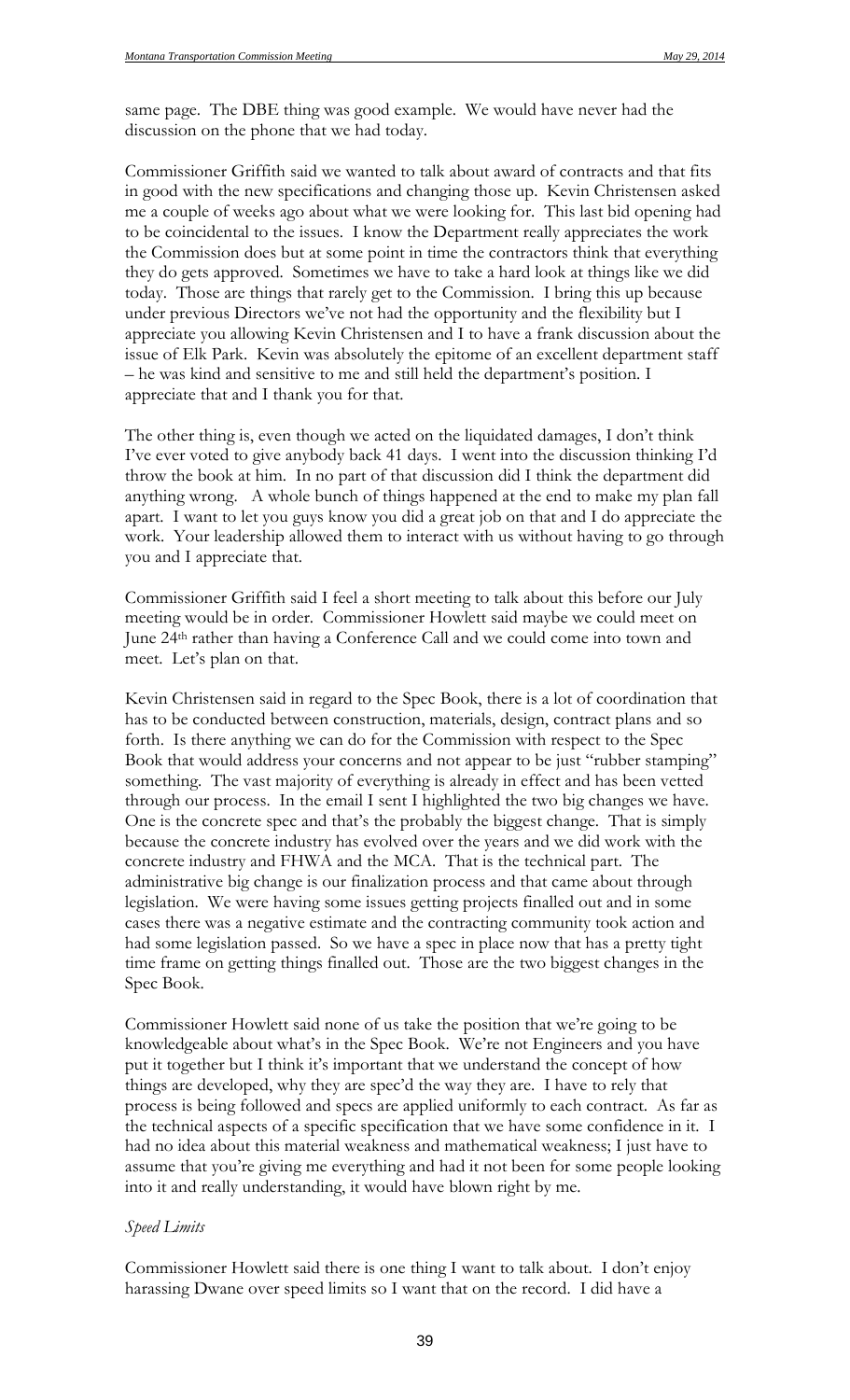conversation with Kevin McLaury and I think he's concerned legitimately so that sometimes it has the appearance that we're bypassing the scientific obligations of a study and doing it because we want to address wildlife or pedestrians or turtles or whatever and that may be. But I would like to see instead of just the 85<sup>th</sup> percentile, which is what the study tries to get to, I would like to see some thought given to some sort of weighted formula that gives weight to population density, wildlife, residential, etc. So there's not just a throw-back that we're rejecting what you have to say because we think that other things ought to be considered so that when we do object we can say "go back and consider these things" instead of just outwardly rejecting what you're doing. I just think that would be better for us as a Commission because we are going to raise those issues. I know you say you consider other things but there is really no way for us to know how you weight those things. As Engineer's maybe you can figure out how to do that.

Dwane Kailey said part of that is my failure. At times that is included in these studies but I don't highlight that. We talk about the roadway culture, the access points, etc., and I don't highlight that very much. Part of that is brevity and trying to get through things a little bit quicker. We can highlight those a little more. We are challenged somewhat because of the statute and the reference to a speed study which is defined by the MEPCE; we are hamstrung in our Engineering. Let me work with staff and have that discussion and see what we can do. I do think this citation information is going to help. I'm very impressed with it. I'll be honest with you, I didn't plan on giving you all the information we have because some of it is not necessarily sensitive but I wouldn't want it released publically either. I'm real reluctant to give it to you. Commissioner Howlett said don't give it to us if you don't want it to go public. Dwane said he would use it as additional information for us to consider. We can do a little bit better job and I can do a better job of pointing out some of the other items that we do review when making a speed study. Commissioner Cobb said you do everything just fine it's just that we have considerations at the local level to consider. You may think we reject your recommendation when we're not rejecting what you recommend, we just needed to do something different. So I think it's important that the Department doesn't think it was their fault that we didn't approve something, we just looked at the local situation and weighed that in.

Dwane Kailey said we have initiated a research study. As Engineers and as members of the public, intuitively we know that speed differential is a concerning issue. What we struggle with is how concerning that issue is. There's been a number of studies out there where they have looked at speed differentials but it's been predominately on multi-lane facilities. We are initiating a research study to look at it on two-lane facilities. Another thing we're tying into that study is what is the appropriate level of enforcement? We've said numerous times that if we're going set the speed limit below the 85<sup>th</sup> percentile, we know we're not going to get that great of compliance without some level of enforcement. So we're going to look at what the reasonable level of enforcement is and can we reasonably anticipate or expect that to take place. When we get into some of these remote areas, it's likely not going to happen. St. Ignatius is very well patrolled; it's a major corridor and in amongst some very heavily populated areas and very well patrolled. You have high compliance even though our speed study shows that the 45 mph isn't necessarily justified but you have good compliance because that enforcement is there. I want you to be aware that we are working on a research project that will help guide the Engineers as well as the Commission on these speed studies for the future. Commissioner Howlett said we all want to be responsive to the people who live in those communities and those corridors. We just need to be able to factor in those concerns and issues.

Commissioner Lambert said that is going to be hard to do because we have so many huge areas where our traffic count has increased and our dollars to have Highway Patrolman haven't. So it's just not possible to cover that many miles and how do you put that into a speed study? Commissioner Howlett said they might slow down with a sign and maybe not but it doesn't hurt to try. Commissioner Griffith said Rocker is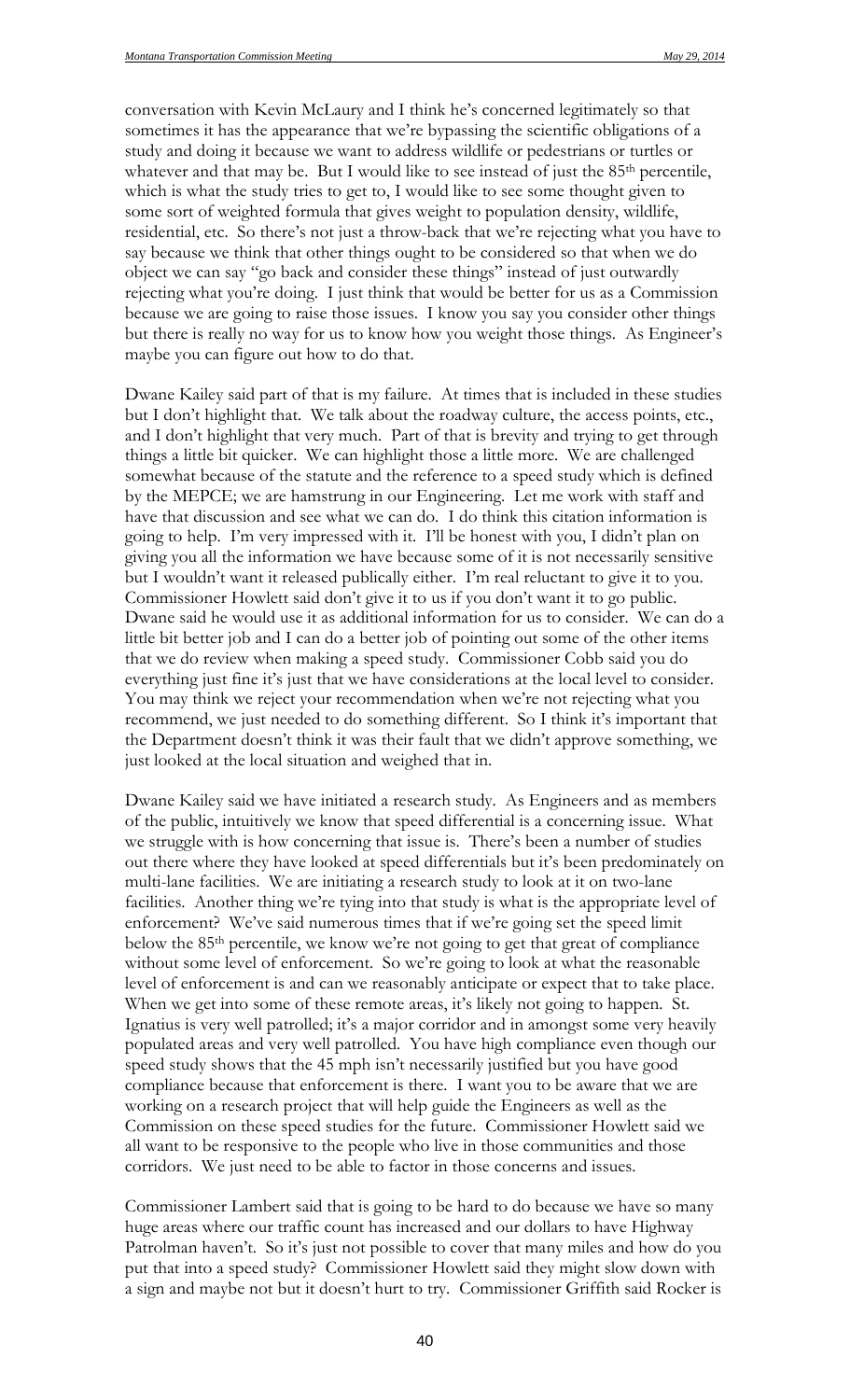a prime example of speed differential at its worst because you have extremes on both sides. We have good history of adjusting that speed limit and reducing the accident rate by half. It didn't come from county recommendations, it came from the Commission who said we ought to do it and we did it and it worked and we've had three good years of low accident rates to justify five years in a row of being the highest crash corridor. So I'm a big fan of knowing that speed differentials kill people. I couldn't push harder for a project than I do for the Rocker Climbing Hill. That being said, I think the Commission is the weighted average. I love the work that you guys do to prepare the Engineering side of this but we are the social side and we are the interface between the constituents and the Department. I want to move traffic, that's my goal in life is to keep traffic flowing but sometimes I get bogged down with trying to be compassionate for people's situations and rightly so. I do think there are two different sides to this – the Engineering side and maybe there is something you can do to make the Engineering fit those wildlife and pedestrian issues. Commissioner Howlett said I don't discount the level of work and the statutory requirements but we just represent different things out in the communities.

#### *Funding*

Director Tooley said both Houses are moving bills forward. The House Appropriations Committee has approved a Draft Appropriations Bill for DOT and HUD for fiscal year 2015 and leaves the funding level the same as before. Of course there is no cash attached to that yet; they'll still have to find a way to make a General Fund Transfer. Meanwhile in the Senate they are pushing for a \$265 billion six-year bill. Again no cash attached to that; it's just the framework for eventually getting work done. Commissioner Howlett asked if that was an infrastructure bill not just highways. Director Tooley said they have some in there for expanded infrastructure, also safety, rail, and transit. There is a lot more going on in that one. The House Transportation Infrastructure are still holding hearings so their bill hasn't come out but we expect something will and it will be current level. Of course, you saw the President's proposal for "Grow America" and that's pretty ambitious but there's no indication that anybody expects that to survive in its current form which would be really good for Montana.

So where's the money coming from? No one has really said for sure but two ideas being floated are (1) Repatriation of American corporate profits from overseas and (2) the other one that I do not know how they get there but cancel Saturday mail delivery and take the savings from that and transfer that into highway trust fund. So they are working on it. I keep in touch with people in DC almost daily and he is starting to see some things move and we're pretty confident this is going to work out. In the meantime we do have contingency plans here at the Department in case we get proportionally reimbursed at a lower rate than 100%, say they go to 80%, we're ready for that. We could complete this construction year. We will continue the lettings but if there is a big job that normally we would advance and construct at the end of the year, we may just defer that to the next fiscal year and fill it with some smaller jobs. It's not panic time yet.

#### *Highway Trust Fund, Kevin McLaury – FHWA*

Mike pretty well summed everything up. Obviously Grow America is the bill the Administration put forward. There's a 22% increase for highways in that bill which the infrastructure people are really looking for. How they pay for this  $- a $150$  billion one-time pro-growth tax initiative is what they are looking at. There's a number of elements that are a part of the legislation. It basically continues MAP21 so the guts of the bill stays pretty much the same from a policy standpoint. A few things that were added are the Ladders of Opportunity that the President talked about. It's something similar to the DBE Program and is a program to try to help those who might need a hand to pull themselves up. That's one of the elements. There is \$13.4 billion in critical investments attached to the bill that targets Interstate bridges,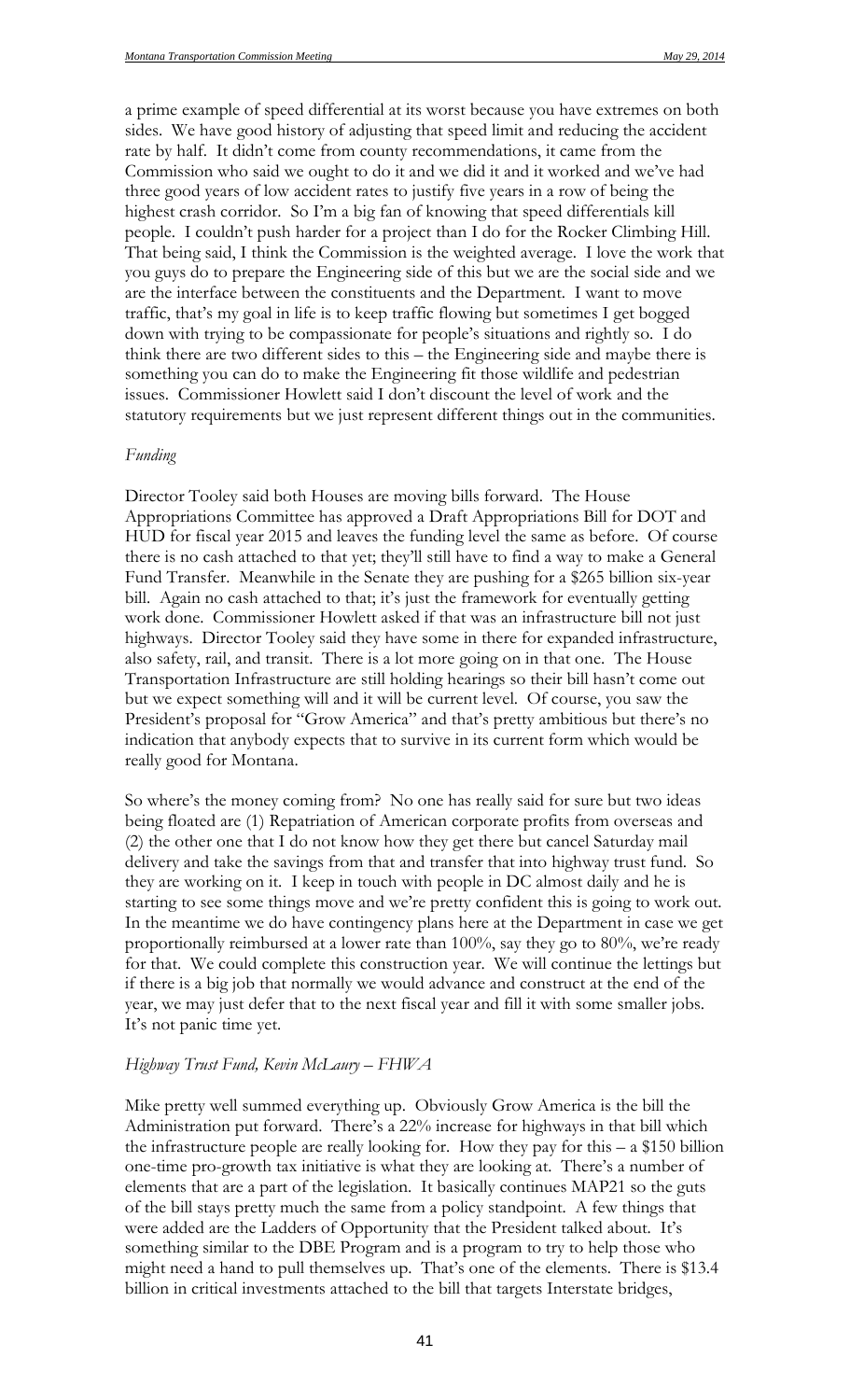seismic safety. There is \$4 billion in new fix and accelerated transportation program, \$5 billion over four years for the TIGER program, and a number of other elements. Federal Funding for Federal Highway is a two-step thing – we've got contract authority as well as the appropriations side.

MAP21 runs out the end of September. That's really concerning. If Congress doesn't do something to give us the authority to spend, even though the appropriators say you have the money to spend without the authority to spend, we're stuck. So both pieces have to happen. From the authorization side, the Senate is broken up into three pieces – the EPW is for us, Banking is transit, and Commerce is safety. So those three combined make up the authorizing committee's for the Senate side. The House T&I has all those in one. Nothing is coming out of the House on T&I yet. EPW is currently in mark-up; they are marking up the bill so they are moving some things forward. So a lot of things have to happen fairly quickly. So there's some real concern whether we'll be able to get the authorization and the appropriation money to continue to move us forward.

The Director mentioned payments. To bring you up to speed with the Highway Trust Fund. At the end of April there was \$8.6 billion in the Highway Trust Fund. When it hits \$4 billion, it starts sending up red flags and the Department can go to a slower payment process. Right now typically when a bill hits us we kick it over to Treasury and we get paid in a day or two at the most. The Prompt Pay Act is 14 days. So what may happen to try and stretch things is that payments will come slower and at a reduced rate. All estimates are saying August or September we may be hitting reduced payments or even potentially being close to the zero mark on the Highway Trust Fund, it just depends on how the bills come in. We're hitting the high point of construction so lots of bill are popping.

#### *Ronan Project Update*

Dwane said they had a very good discussion with the Mayor of Ronan about two weeks ago. Shortly after that we got a letter from the Park Board again requesting additional mitigation items that we simply cannot provide. I went to a City Council Meeting last night and planned to present the information and get a vote out of the City Council, unfortunately they didn't have a quorum. Ed was supposed to get an email from Dan this morning explaining what transpired. The highlight is that if we can get Ronan on board here very soon, we have the potential still to deliver some part of Ronan Urban in 2018. Even if they don't get on board very soon, we're still going to move forward with at least some segment of it – most likely the northern segment of Ronan. It would be from the Dairy Queen North to where we've rebuilt with the plan of that being in 2018. Mickey talked to me this morning and we've got everything ironed out with the consultant and we just need to sign the documents on the Post Creek Hill Project. So at this point in time we're going to hit the ground running as hard as we can on that with the idea of delivering that in 2019. I will forewarn you a little bit, the estimate on that is high. We've seen substantial cost growth from their initial estimate on most of those projects. It may not grow but most of them always have. Commissioner Howlett asked how long we dance with Ronan. Dwane said I don't want to give up. We're going to prioritize based on the information we have today. It appears they may have another City Council Meeting Monday and they could potentially resolve the issue. Commissioner Howlett said it seems we've set deadlines and we don't mean it. Dwane said it is a struggle without a doubt. We're still going to prioritize and work on Post Creek as expeditiously as we can. Commissioner Howlett said I'm not comfortable setting a deadline and then not meeting it then why set it. We said we wanted an answer and they announced in their paper they were having a City Council Meeting to discuss it. Commissioner Lambert said it wasn't Dwane's fault they didn't have a quorum. Commissioner Griffith said the 24th is our deadline. I think we're going to make a decision on the 24th. I'm frustrated for you guys to have to deal with that and to keep everything else up in the